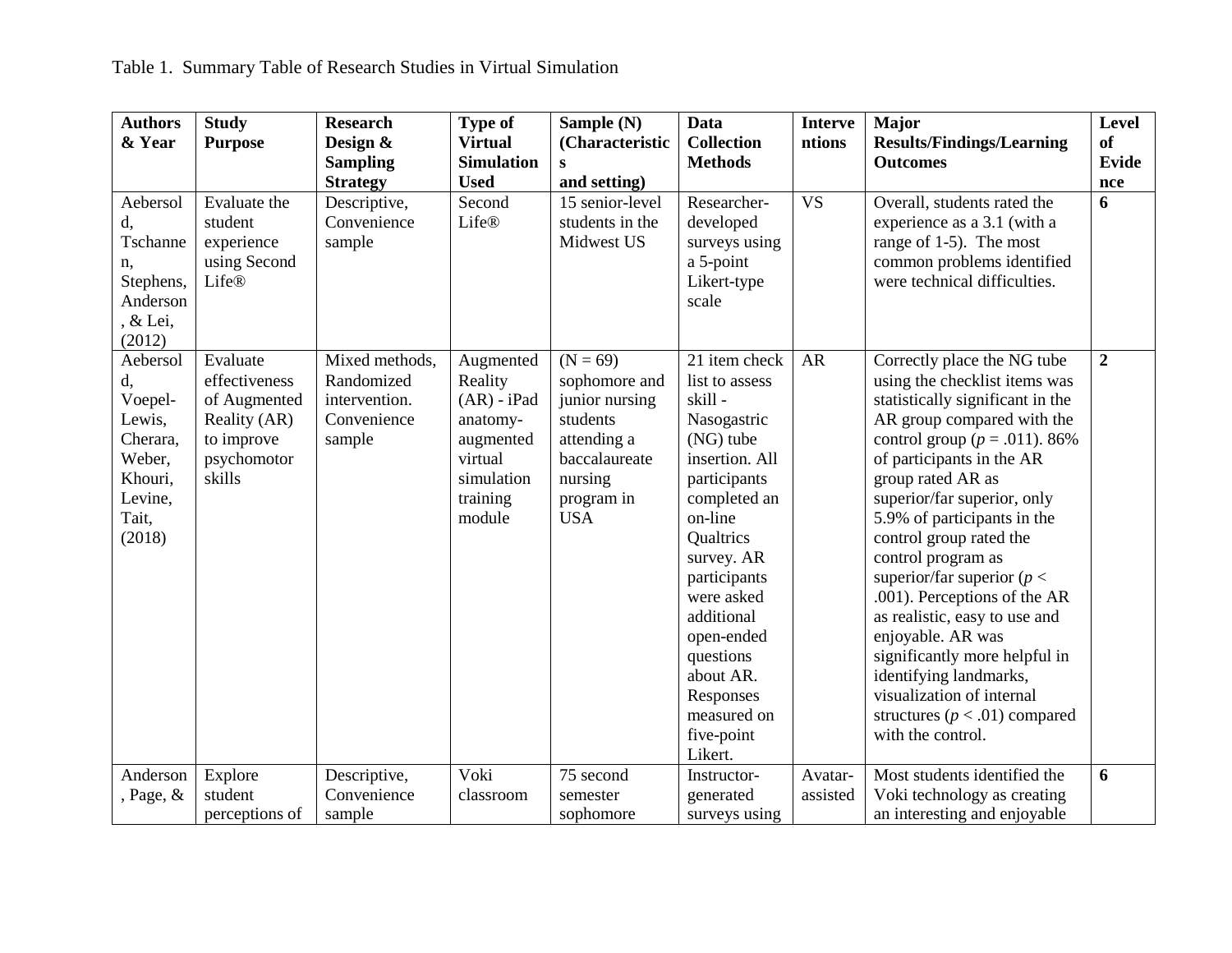| Wendorf,<br>(2013)                              | using Voki<br>avatars for<br>case studies in<br>a nursing<br>pharmacology<br>course.                                                                                                                                                                           |            |                                                                                                            | nursing<br>students<br>enrolled in a<br>pharmacology<br>class in<br>Midwest US       | a 6-item<br>Likert-type<br>scale and<br>open-ended<br>questions                                         | case<br>studies                           | learning experience (mean<br>4.32) that was easy to use<br>(mean $4.48$ ). $92\%$ indicated<br>Voki helped them apply<br>pharmacology content to a<br>realistic patient situation<br>(mean 4.27). Avatars helped<br>socialize them into the role<br>(mean 4.09). Students<br>indicated the technology was<br>engaging, motivating, easy,<br>variety, fun, and interactive.<br>Students were engaged and<br>satisfied.               |                |
|-------------------------------------------------|----------------------------------------------------------------------------------------------------------------------------------------------------------------------------------------------------------------------------------------------------------------|------------|------------------------------------------------------------------------------------------------------------|--------------------------------------------------------------------------------------|---------------------------------------------------------------------------------------------------------|-------------------------------------------|-------------------------------------------------------------------------------------------------------------------------------------------------------------------------------------------------------------------------------------------------------------------------------------------------------------------------------------------------------------------------------------------------------------------------------------|----------------|
| Bloomfie<br>ld,<br>Roberts,<br>&While<br>(2010) | Test whether<br>nursing<br>students could<br>learn and<br>retain the<br>theory and<br>skill of<br>handwashing<br>more<br>effectively<br>when taught<br>using<br>computer-<br>assisted<br>learning<br>compared with<br>conventional<br>face-to-face<br>methods. | <b>RCT</b> | Self-<br>directed<br>Computer<br>Assisted<br>Learning<br>(CAL)<br>module<br>with<br>animated<br>multimedia | 242 first year<br>nursing<br>students at a<br>university in<br>the United<br>Kingdom | 20-question<br>multiple-<br>choice test;<br><b>OSCE</b><br>performance<br>using a 17-<br>item checklist | Comple<br>tion of<br>the<br>CAL<br>module | Knowledge scores increased<br>significantly from baseline in<br>both groups $(p<0.001)$ . No<br>significant differences were<br>detected between the scores<br>of the two groups ( $p = 0.578$ ).<br>Skill performance scores were<br>similar at the 2 week follow-<br>up. Significant differences in<br>handwashing skill<br>performance emerged at the 8<br>week follow-up in favor of<br>the intervention group<br>$(p=0.024)$ . | $\overline{2}$ |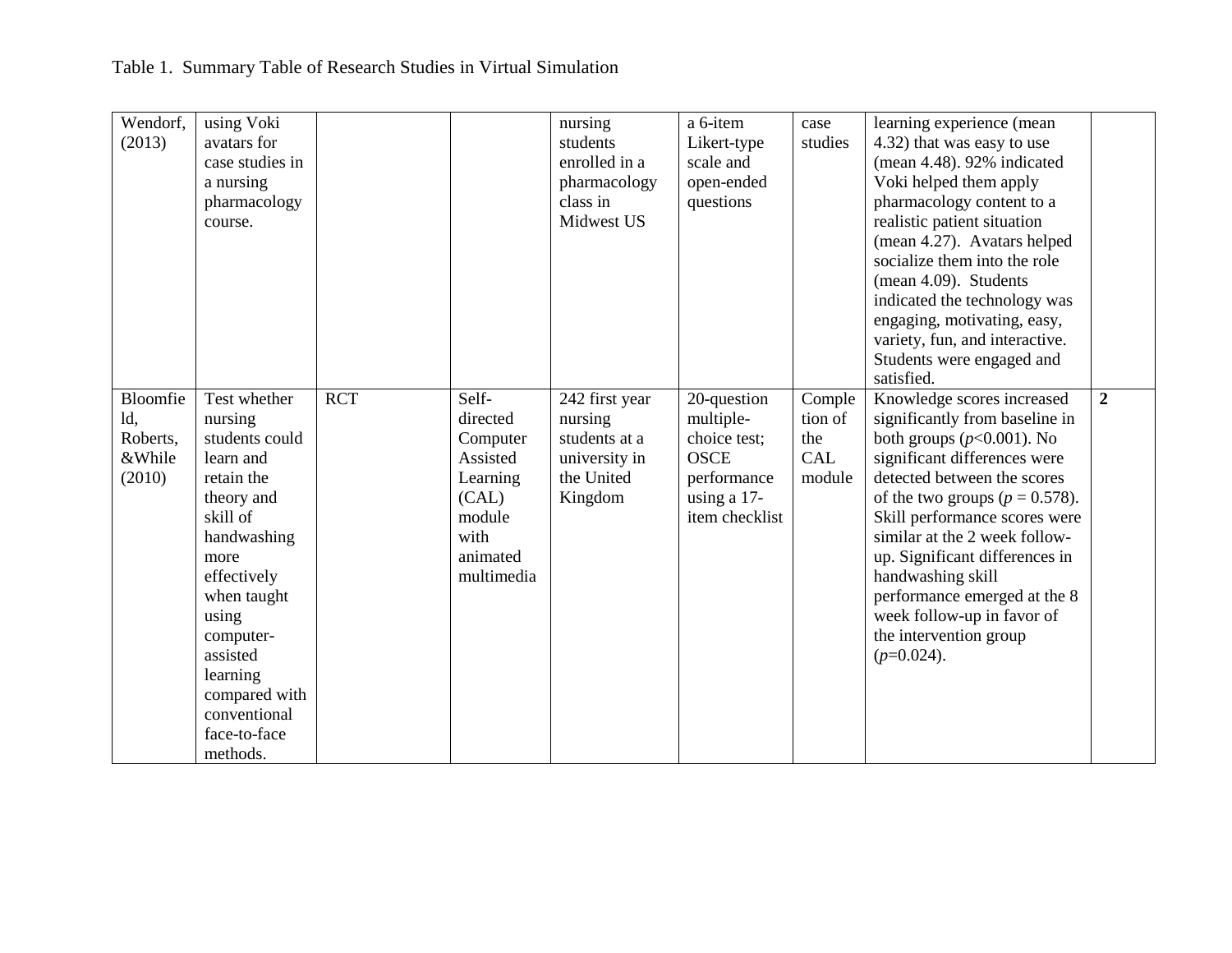| <b>Borg</b> | Examine         | Quasi-        | Virtual     | Undergraduate     | Each student            | virtual            | A statistically significant           | $\overline{3}$ |
|-------------|-----------------|---------------|-------------|-------------------|-------------------------|--------------------|---------------------------------------|----------------|
| Sapiano,    | effectiveness   | experimental  | simulation  | <b>Nursing</b>    | completed a             | simulati           | improvement in the students'          |                |
| Sammut,     | of virtual      | Convenience   | program     | students at a     | knowledge               | on                 | knowledge was observed after          |                |
| $\&$        | simulation in   | sample        |             | university in     | test                    | progra             | carrying out the web-based            |                |
| Trapani     | improving       |               | simulation  | Malta             | consisting of           | m                  | simulation intervention $(z = -$      |                |
| (2018)      | performance     |               | included    |                   | 11 multiple             | named              | 6.506, $p < 0.001$ ). The             |                |
|             | during rapid    |               | three       | A total of 166    | choice                  | FIRST <sup>2</sup> | Kruskal Wallis test showed a          |                |
|             | patient         |               | scenarios   | female $(n =$     | questions               | <b>ACTW</b>        | significant difference between        |                |
|             | deterioration   |               | (Cardiac-   | $120, 72\%$ ).    | (MCQs)                  | ebTM               | the four student groups in pre-       |                |
|             |                 |               | Shock-      | male ( $n = 46$ , | about the               |                    | simulation MCQ scores ( $p =$         |                |
|             |                 |               | Respiratory | 28%). 45% 2nd     | assessment              |                    | 0.015) and post-simulation            |                |
|             |                 |               |             | year students (n  | and                     |                    | MCQ scores ( $p = 0.034$ ),           |                |
|             |                 |               |             | $= 48$ ) and 33%  | management              |                    | suggesting that all the four          |                |
|             |                 |               |             | of the diploma    | of acute                |                    | groups might benefit from the         |                |
|             |                 |               |             | third year        | deterioration,          |                    | scenarios. All groups scored          |                |
|             |                 |               |             | students ( $n =$  | participated            |                    | significantly higher in the           |                |
|             |                 |               |             | 36) participated  | in three                |                    | respiratory scenario (the last        |                |
|             |                 |               |             | in the study as   | scenarios of            |                    | scenario) in the online               |                |
|             |                 |               |             | compared to       | simulated               |                    | simulation program, when              |                |
|             |                 |               |             | 61% of the 2nd    | patient                 |                    | compared to the other                 |                |
|             |                 |               |             | year degree (n    | deterioration           |                    | scenarios ( $\chi^2$ (3) = 7.727, p = |                |
|             |                 |               |             | $=$ 36) and 77%   | and repeated            |                    | 0.052)                                |                |
|             |                 |               |             | of the third year | the same                |                    |                                       |                |
|             |                 |               |             | degree students   | MCQ test                |                    |                                       |                |
|             |                 |               |             | $(n = 46)$ .      |                         |                    |                                       |                |
| Broom,      | Explore the     | Descriptive   | A virtual   | Sample size not   | Focus groups            | 2VS                | 87% agreed or strongly                | 6              |
| Lynch $\&$  | student's       | mixed methods | ward        | stated. Child     | and                     |                    | agreed the computer                   |                |
| Preece,     | experience      |               | developed   | health nursing    | questionnaire           |                    | simulation provides a suitable        |                |
| (2009)      | using a virtual |               | by          | students in the   | $\overline{\mathbf{s}}$ |                    | experience for learning this          |                |
|             | ward            |               | University  | United            |                         |                    | skill. 100% felt undertaking          |                |
|             |                 |               | of          | Kingdom           |                         |                    | the simulation helped me              |                |
|             |                 |               | Glamorgan   |                   |                         |                    | apply knowledge to practice.          |                |
|             |                 |               |             |                   |                         |                    | Focus groups yielded themes           |                |
|             |                 |               |             |                   |                         |                    | of Developing Knowledge,              |                |
|             |                 |               |             |                   |                         |                    | Helping with Clinical                 |                |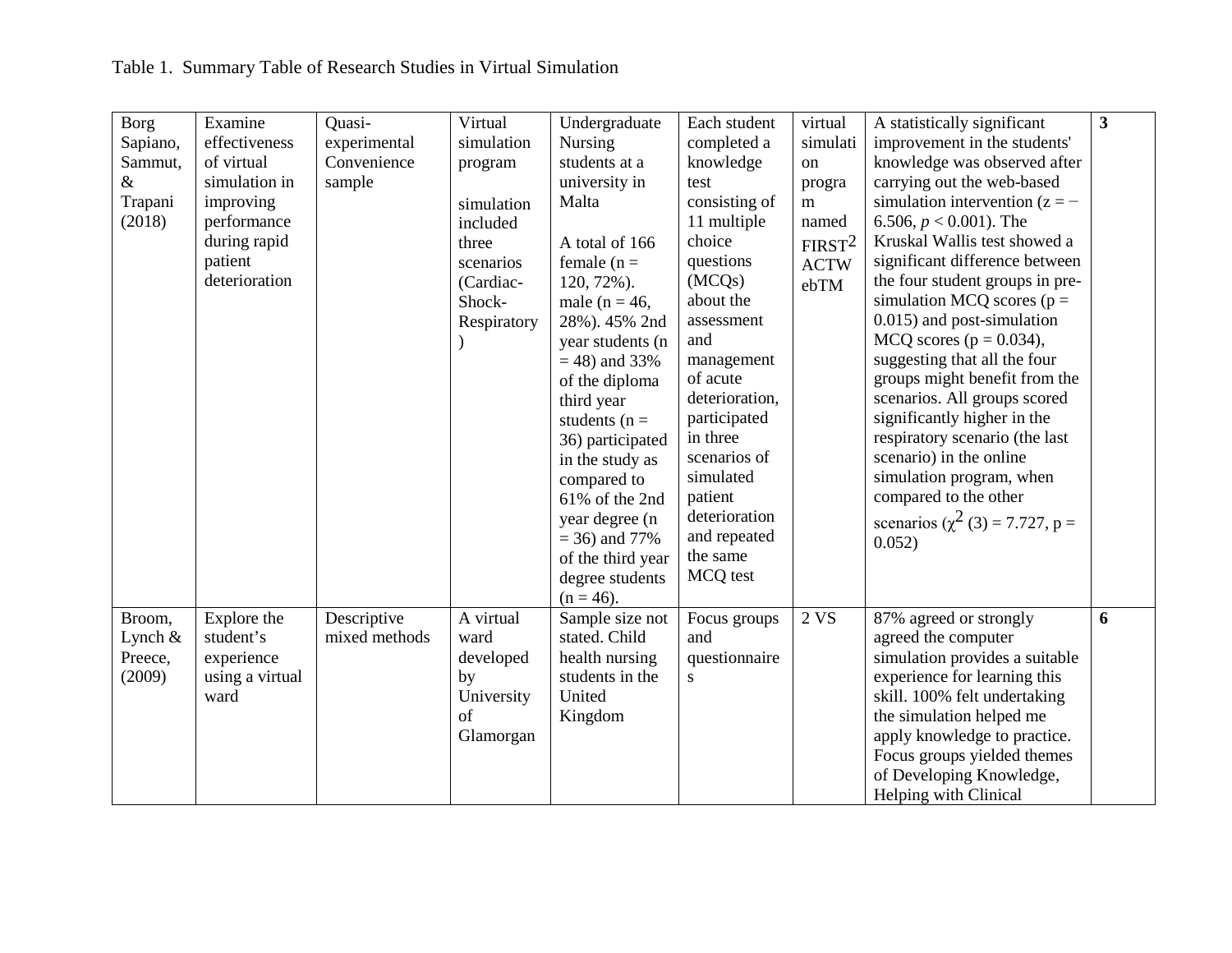|                                                     |                                                                                                                                                                                 |                                                     |                                                                                                       |                                                                                                                                                                              |                                                                                                                                                                                                                                                                                              |                                                                   | Practice, and They are not the<br>Real Thing.                                                                                                                                                                                                                                                                                                            |              |
|-----------------------------------------------------|---------------------------------------------------------------------------------------------------------------------------------------------------------------------------------|-----------------------------------------------------|-------------------------------------------------------------------------------------------------------|------------------------------------------------------------------------------------------------------------------------------------------------------------------------------|----------------------------------------------------------------------------------------------------------------------------------------------------------------------------------------------------------------------------------------------------------------------------------------------|-------------------------------------------------------------------|----------------------------------------------------------------------------------------------------------------------------------------------------------------------------------------------------------------------------------------------------------------------------------------------------------------------------------------------------------|--------------|
| Bryant,<br>Miller,<br>$\&$<br>Henderso<br>n, (2015) | Examine the<br>effects of<br>participation<br>in a VCS on<br>health<br>assessment<br>skills/clinical<br>proficiency<br>and evaluate<br>the VCS as a<br>teaching<br>strategy.    | Quasi-<br>experimental<br>and convenience<br>sample | Digital<br>Clinical<br>Experience<br>TM                                                               | 60 Family<br><b>Nurse</b><br>Practitioner<br>students at a<br>Midwestern US<br>University                                                                                    | Integrated<br>Performance<br>Proficiency<br><b>Rating Tool</b><br>Adaptations<br>of the<br>National<br>League for<br>Nursing<br>Simulation<br>Design Scale,<br>Educational<br>Practices in<br>Simulation<br>Scale, and<br>Student<br>Satisfaction<br>and Self-<br>Confidence in<br>Learning. | Virtual<br>clinical<br>simulati<br>ons                            | No significant difference was<br>revealed in course grades,<br>integrated performance<br>proficiency<br>scores, or in National League<br>of Nursing simulation scores.                                                                                                                                                                                   | $\mathbf{3}$ |
| <b>Burke</b><br>(2016)                              | Describe the<br>process /<br>outcomes of<br>integrating<br>virtual<br>interactive<br>patient case<br>studies into the<br>clinical<br>courses of an<br>online<br>pediatric nurse | Descriptive<br>Convenience<br>sample                | Computer-<br>based<br>diagnostic<br>decision<br>simulation<br>case studies<br>by I-Human<br>Patients® | convenience<br>nonprobability<br>sample of forty-<br>three Pediatric<br><b>Nurse</b><br>Practitioner<br>students in an<br>online<br>synchronous<br>graduate<br>program in US | Cases graded<br>based on a<br>product<br>standardized<br>grading<br>rubric<br>Journaling<br>$experience =$<br>ten open<br>ended<br>questions<br>related to the                                                                                                                               | Comput<br>er<br>based<br>Simulat<br>ion<br>Case<br><b>Studies</b> | Significant improvement in<br>all three critical areas of<br>clinical decision making.<br>Statistically higher mean<br>scores from clinical courses.<br>Virtual interactive case<br>studies allow students to<br>master these skills through<br>active engagement in<br>objective evidence-based<br>patient interactions. Students<br>commented that the | 6            |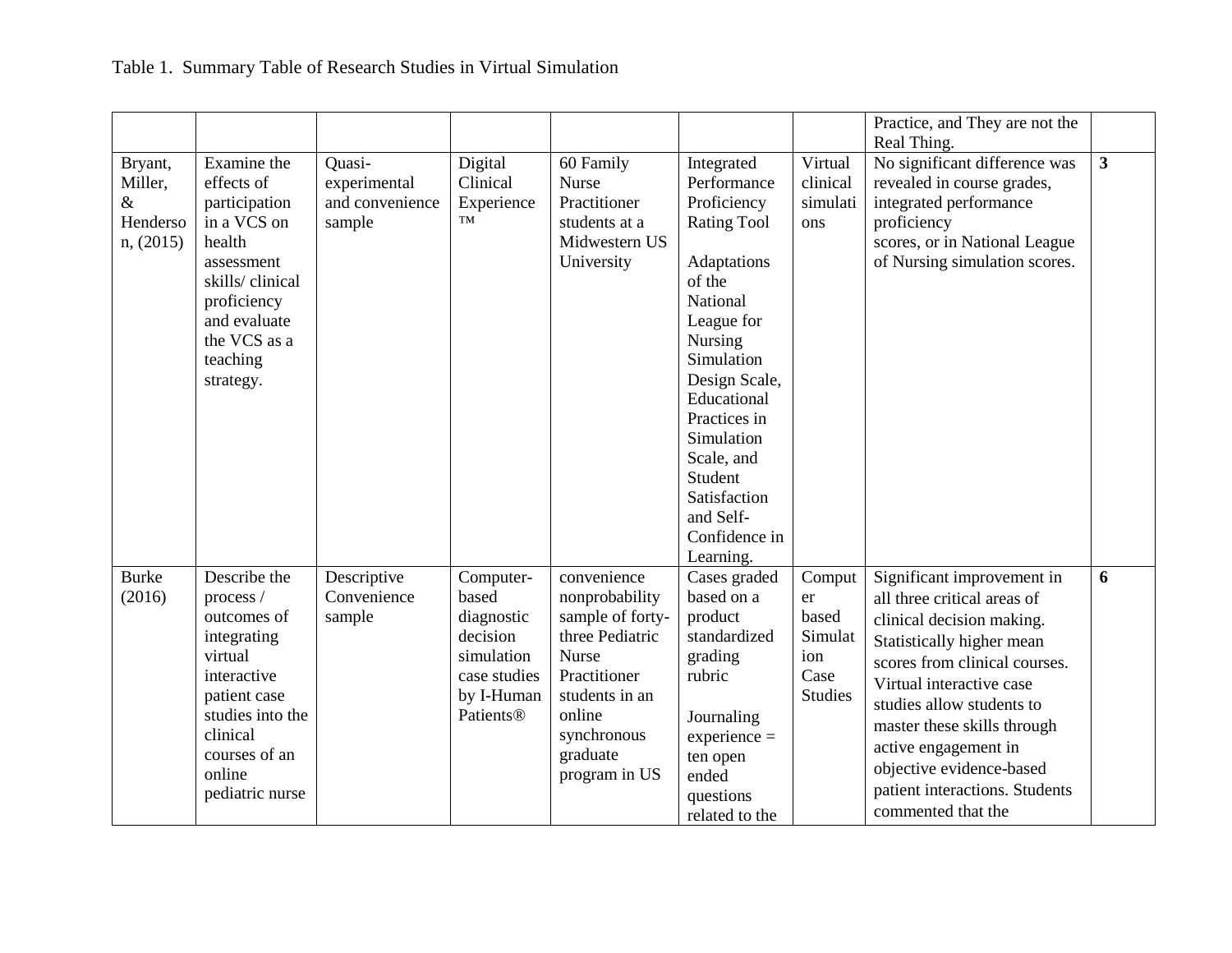|         |                                                       | practitioner<br>program.                                                                                                                                                                                          |                                      |                          |                                                                      | simulation<br>activities.<br>Journal<br>responses<br>analyzed<br>using content<br>analysis.                                                                                                                                           |                                                                                        | interactive case studies helped<br>develop their logical<br>reasoning and creativity.                                                                                                                                                                                                                                                                                                                                                                                                                        |   |
|---------|-------------------------------------------------------|-------------------------------------------------------------------------------------------------------------------------------------------------------------------------------------------------------------------|--------------------------------------|--------------------------|----------------------------------------------------------------------|---------------------------------------------------------------------------------------------------------------------------------------------------------------------------------------------------------------------------------------|----------------------------------------------------------------------------------------|--------------------------------------------------------------------------------------------------------------------------------------------------------------------------------------------------------------------------------------------------------------------------------------------------------------------------------------------------------------------------------------------------------------------------------------------------------------------------------------------------------------|---|
| (2011)  | Carlson-<br>Sabelli,<br>Giddens,<br>Fogg &<br>Fiedler | Explore the<br>primary<br>benefits and<br>challenges<br>reported by<br>learners using<br>a virtual<br>community.<br>Examine the<br>relationship<br>between<br>perceived<br>learner<br>benefits and<br>challenges. | Mixed-methods                        | The<br>Neighbor-<br>hood | $N = 281$ nursing<br>students from 5<br>sites in the US              | 19-item exit<br>survey<br>representing<br>four<br>constructs<br>(perceived<br>learning<br>utility,<br>perceived<br>benefits and<br>challenges,<br>learner<br>engagement,<br>and cultural<br>awareness)<br>using a $0$ to<br>10 scale. | Compar<br>e a no<br>use<br>group,<br>low-use<br>group,<br>and<br>high-<br>use<br>group | The high-use group had<br>higher mean benefits and<br>challenges scores ( $M = 4.57$ ,<br>$SD = 2.45$ compared to the<br>low-use group ( $M = 2.88$ , SD<br>$= 2.27$ , $p = 0.00$ . Themes<br>were 1) an Enlarged View of<br>factors that impact health<br>care, 2) Clarity of Concept<br>Application to real-life<br>situations, and 3) Engagement<br>in which characters and their<br>situations become alive<br>through ongoing stories.<br>Perceived student benefit is<br>impacted by frequency of use. | 3 |
| et al., | Carman<br>(2017)                                      | Describe the<br>use of virtual<br>simulation in a<br>distance-based<br><b>Acute Care</b><br><b>Nurse</b><br>Practitioner<br>(ACNP)<br>program and<br>student                                                      | Descriptive<br>Convenience<br>Sample | iSimulate                | 23 nurse<br>practitioner<br>students<br>enrolled in the<br><b>US</b> | The<br>evaluation<br>tools assessed<br>8 areas of<br>performance<br>performed by<br>students in<br>the<br>simulation.<br>14 recordings                                                                                                | 3<br>virtual<br>simulati<br>ons                                                        | More<br>than 80% of the student<br>groups performed the key<br>behaviors.                                                                                                                                                                                                                                                                                                                                                                                                                                    | 6 |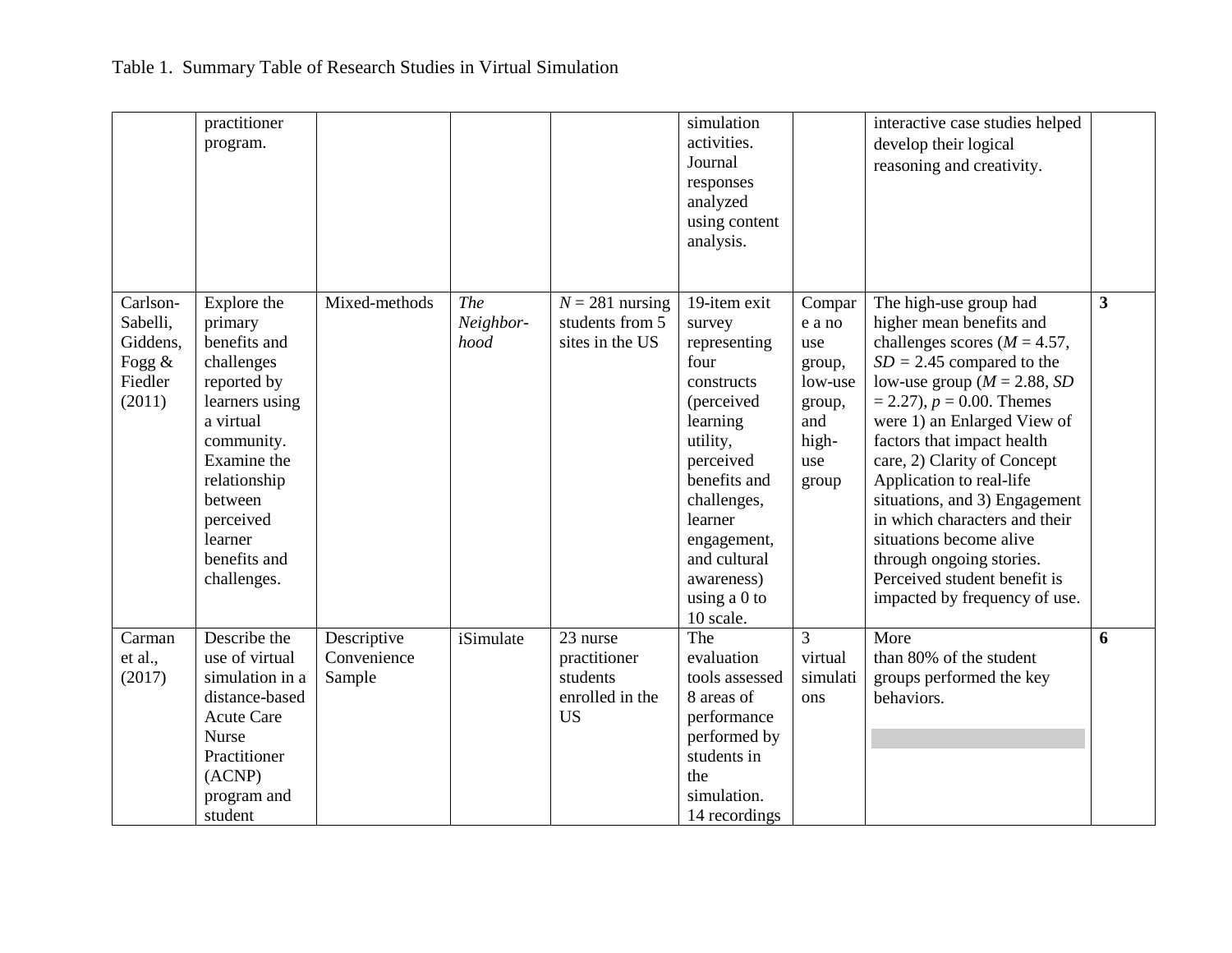|                                                                    | performance<br>in the<br>simulations                                                                                                                              |                                                  |                                                                                                                                                                                          |                                                                                                                                                                           | assessed to<br>review ACNP<br>performance.                                                                                                                                                                                     |                           |                                                                                                                                                                                                                                                                                                                                                                                                                                            |                         |
|--------------------------------------------------------------------|-------------------------------------------------------------------------------------------------------------------------------------------------------------------|--------------------------------------------------|------------------------------------------------------------------------------------------------------------------------------------------------------------------------------------------|---------------------------------------------------------------------------------------------------------------------------------------------------------------------------|--------------------------------------------------------------------------------------------------------------------------------------------------------------------------------------------------------------------------------|---------------------------|--------------------------------------------------------------------------------------------------------------------------------------------------------------------------------------------------------------------------------------------------------------------------------------------------------------------------------------------------------------------------------------------------------------------------------------------|-------------------------|
| Caylor,<br>Aebersol<br>d,<br>Lapham,<br>$\&$<br>Carlson,<br>(2015) | Examine the<br>use and<br>effectiveness<br>of Second Life<br>in<br>Multiprofessio<br>nal learning.                                                                | Pre-posttest<br>design,<br>convenience<br>sample | Second<br>Life®                                                                                                                                                                          | $N = 21$<br>students;<br><b>Nursing</b><br>students $(n=8)$ ,<br>pharmacy<br>students $(n=7)$ ,<br>medical<br>students $(n=7)$<br>at a Midwestern<br><b>US University</b> | Interdisciplin<br>ary Education<br>Perception<br>Scale, Team-<br><b>STEPPS</b><br>Teamwork<br>Attitudes<br>Questionnaire<br>, Team<br>Performance<br>Observation<br>Tool,<br>Technology<br>and Overall<br>Experience<br>Survey | Virtual<br>simulati<br>on | <b>Teamwork Attitudes</b><br>demonstrated improvements<br>for all groups. Students<br>identified that Second Life<br>reduced stress levels related<br>to simulation<br>and multiprofessional<br>activities. Technical<br>difficulties were noted.                                                                                                                                                                                          | $\overline{\mathbf{3}}$ |
| Chia,<br>(2013)                                                    | Examine<br>nursing<br>students'<br>perception and<br>experience of<br>using a virtual<br>game prior to<br>the related<br>simulation<br>based learning<br>activity | Descriptive<br>study,<br>Convenience<br>sample   | <b>COPD</b><br>virtual<br>game<br>developed<br>by the<br>author.<br><b>Students</b><br>participate<br>in the game<br>prior to<br>their<br>simulation<br>based<br>learning<br>activity in | 161 year 2<br>diploma in<br>nursing<br>students in<br>Singapore                                                                                                           | Questionnaire<br>about their<br>perception<br>and<br>experiences<br>of the virtual<br>game                                                                                                                                     | n/a                       | 99% found the virtual game<br>relevant to their learning<br>needs. 94% found the game<br>interesting. Comments<br>including "the game is<br>interesting and fun, "new<br>experience in learning" and<br>"the graphics are very<br>engaging." P. 23.<br>"knowledge gained with<br>regards to the nurse's role in<br>managing a COPD patient."<br>P. 23 Feedback included<br>"more challenging questions"<br>for us to learn" and "option to | 6                       |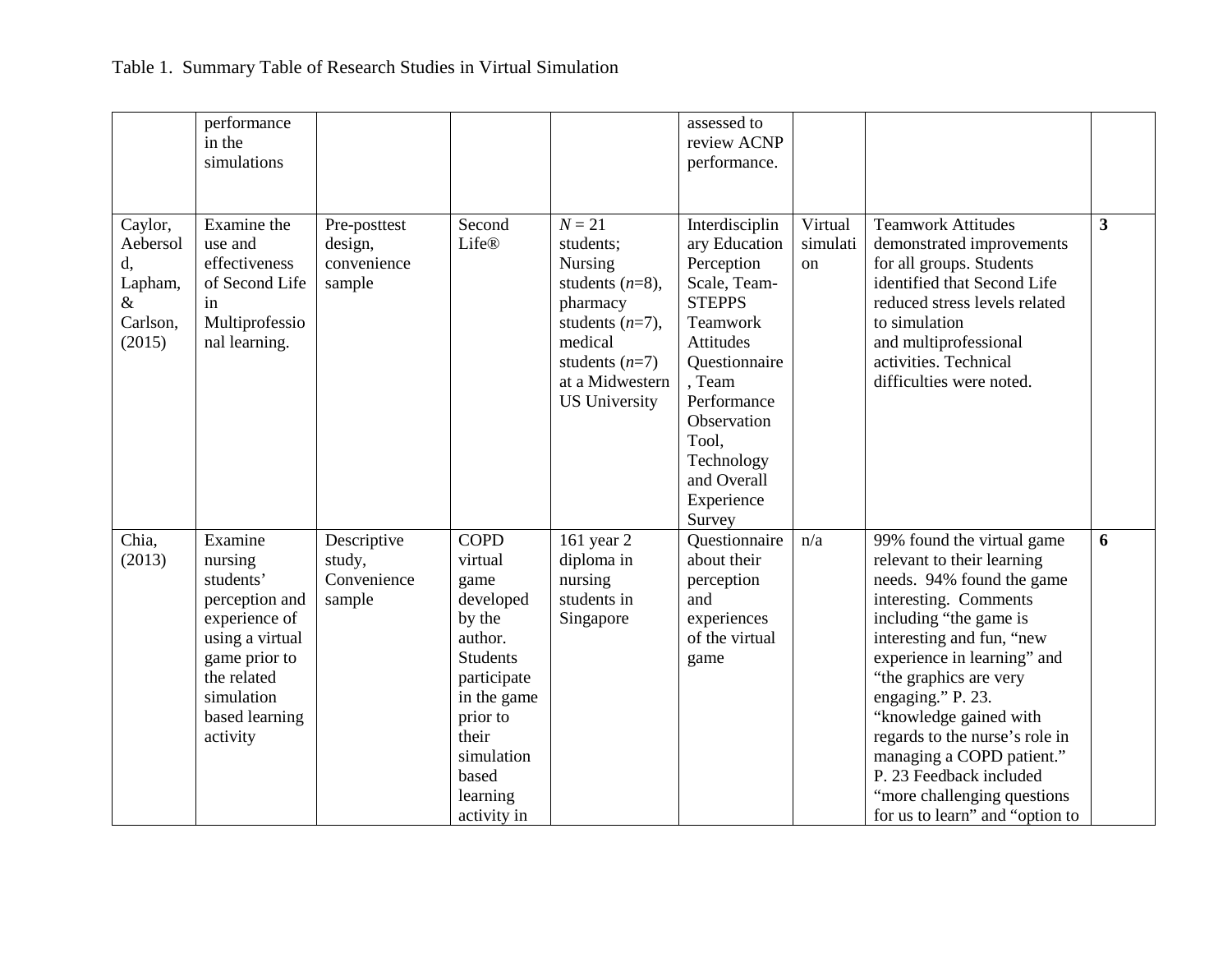|            |                  |                | the             |                     |                |                | choose a more complex level     |                  |
|------------|------------------|----------------|-----------------|---------------------|----------------|----------------|---------------------------------|------------------|
|            |                  |                | simulation      |                     |                |                | of the game to increase sense   |                  |
|            |                  |                | laboratory.     |                     |                |                | of achievement."                |                  |
| Cobbett    | Compare the      | Experimental,  | vSim for        | 56 third year       | <b>Nursing</b> | $\overline{2}$ | There were no statistically     | $\overline{2}$   |
| $\&$       | effectiveness    | convenience    | <b>Nursing®</b> | <b>BSN</b> students | Anxiety and    | virtual        | significant differences in      |                  |
| Snelgrov   | of two           |                |                 | in Canada           | Self-          | simulati       | student knowledge and self-     |                  |
| e-Clarke,  | maternal         |                |                 |                     | Confidence     | ons and        | confidence between face-to-     |                  |
| (2016)     | newborn          |                |                 |                     | with Clinical  | a face-        | face and virtual clinical       |                  |
|            | clinical         |                |                 |                     | Decision       | to-face        | simulations. Anxiety scores     |                  |
|            | simulation       |                |                 |                     | Making         | high           | were higher for students in the |                  |
|            | scenarios:       |                |                 |                     | Scale,         | fidelity       | virtual clinical simulation     |                  |
|            | virtual clinical |                |                 |                     | knowledge      | maniki         | group ( $p=0.002$ ). Over 90%   |                  |
|            | simulation and   |                |                 |                     | pre and        | n-based        | of participants preferred face- |                  |
|            | face-to-face     |                |                 |                     | posttest       | simulati       | to-face simulation.             |                  |
|            | high fidelity    |                |                 |                     | related to     | <sub>on</sub>  | Technological issues were       |                  |
|            | manikin          |                |                 |                     | preeclampsia   |                | reasons most often cited for    |                  |
|            | simulation       |                |                 |                     | and group B    |                | not liking the virtual clinical |                  |
|            |                  |                |                 |                     | strep, and     |                | simulation.                     |                  |
|            |                  |                |                 |                     | Simulation     |                |                                 |                  |
|            |                  |                |                 |                     | Completion     |                |                                 |                  |
|            |                  |                |                 |                     | Questionnaire  |                |                                 |                  |
| Cook,      | Evaluate the     | Mixed methods: | <b>PULSE</b>    | 34 final year       | Faculty-       | Web-           | No significant differences      | $\boldsymbol{2}$ |
| McAloon    | impact of an     | Experimental   | using           | undergraduate       | developed      | based          | were obtained in the            |                  |
| , O'Neill, | interactive      | and            | <b>Adobe®</b>   | nursing             | scoring sheet  | simulati       | assessment stations of using    |                  |
| & Beggs    | web based        | descriptive    | Flash           | students in the     | from $1-5$ .   | on             | <b>ABCDE</b> and correct        |                  |
| (2012)     | simulation       | qualitative,   |                 | United              | Online         |                | performance of chest            |                  |
|            | gaming           | convenience    |                 | Kingdom             | surveys.       |                | compressions. Statistically     |                  |
|            | platform on      |                |                 |                     |                |                | significant differences were    |                  |
|            | student nurses'  |                |                 |                     |                |                | found in the stations of        |                  |
|            | performance      |                |                 |                     |                |                | checking equipment, airway      |                  |
|            | in life support  |                |                 |                     |                |                | assessment and the              |                  |
|            | training         |                |                 |                     |                |                | safe/effective use of           |                  |
|            |                  |                |                 |                     |                |                | defibrillator ( $p<0.05$ )      |                  |
|            |                  |                |                 |                     |                |                | indicating that PULSE           |                  |
|            |                  |                |                 |                     |                |                | improved performance in         |                  |
|            |                  |                |                 |                     |                |                | these three skillsets.          |                  |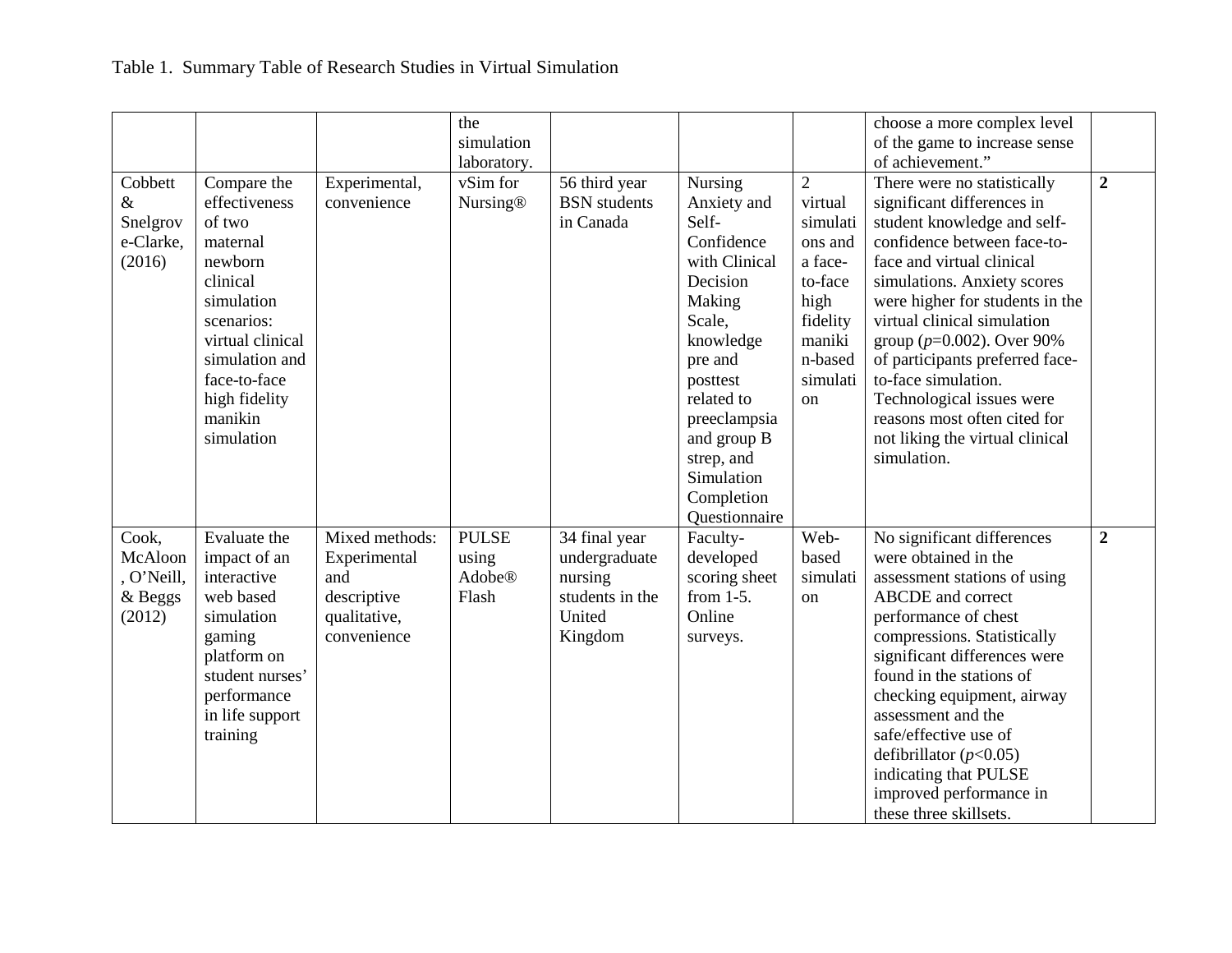|                               |                                                                                                                                                                  |                                                                            |                                                   |                                                                                                                                                            |                                                                                                                                                                                      |                                       | Qualitative comments<br>indicated themes of: helpful<br>aid, opportunity for repetition,<br>helped understanding, and<br>technical issues.                                                                                                                                                                                                                                                                                                                                                                                                                                                                                                                                                                                                                                                                     |                         |
|-------------------------------|------------------------------------------------------------------------------------------------------------------------------------------------------------------|----------------------------------------------------------------------------|---------------------------------------------------|------------------------------------------------------------------------------------------------------------------------------------------------------------|--------------------------------------------------------------------------------------------------------------------------------------------------------------------------------------|---------------------------------------|----------------------------------------------------------------------------------------------------------------------------------------------------------------------------------------------------------------------------------------------------------------------------------------------------------------------------------------------------------------------------------------------------------------------------------------------------------------------------------------------------------------------------------------------------------------------------------------------------------------------------------------------------------------------------------------------------------------------------------------------------------------------------------------------------------------|-------------------------|
| Cooper,<br>et al,<br>(2015)   | Evaluate<br>performance<br>outcomes and<br>participant<br>evaluations in<br>relation to the<br>feasibility of<br>face-to-face<br>simulation and<br>e-simulation. | Mixed methods:<br>Quasi-<br>experimental<br>and descriptive<br>qualitative | FIRST <sup>2</sup> AC<br><b>TWebTM</b>            | 444 final-year<br>preregistration<br>nursing<br>students in<br>three Australian<br>universities and<br>and 45 students<br>in two<br>vocational<br>colleges | Knowledge<br>Test,<br><b>OSCE</b><br>checklist,<br>Skill ratings<br>using a 5-<br>point scale,<br>and a course<br>quality<br>evaluation<br>from 1-5 with<br>open-ended<br>questions. | $e-$<br>simulati<br>on<br>progra<br>m | Clinical knowledge improved<br>in both groups. Clinical<br>performance was moderate<br>for both groups, knowledge,<br>confidence, and competence<br>significantly improved for<br>both groups $(p=.000)$ . The e-<br>simulation had a small to<br>medium effect on knowledge<br>improvement and skill gain<br>was perceived as highly<br>valuable for learning. The<br>face-to-face approach was<br>more positively regarded than<br>Web-based simulation<br>$(p=.000)$ because of the<br>reflective debriefing. Themes<br>included: Translation of<br>theory into practice, be<br>systematic, a good way to<br>learn, teamwork,<br>collaboration, simulating a<br>real emergency, practice<br>builds confidence, and the<br>simulation model. Course<br>quality evaluations were<br>positive for both groups. | $\overline{\mathbf{3}}$ |
| Durmaz,<br>Dicle,<br>Cakan, & | Examine the<br>effect of<br>screen-based<br>computer                                                                                                             | <b>RCT</b>                                                                 | Web-based,<br>Screen-<br><b>Based</b><br>Computer | 82 second-year<br>undergraduate<br>nursing                                                                                                                 | Preoperative<br>and<br>postoperative<br>care                                                                                                                                         | One<br><b>SBCS</b>                    | There was not a significant<br>difference between the stu-<br>dents' posteducation<br>knowledge levels ( $p = .421$ ),                                                                                                                                                                                                                                                                                                                                                                                                                                                                                                                                                                                                                                                                                         | $\overline{2}$          |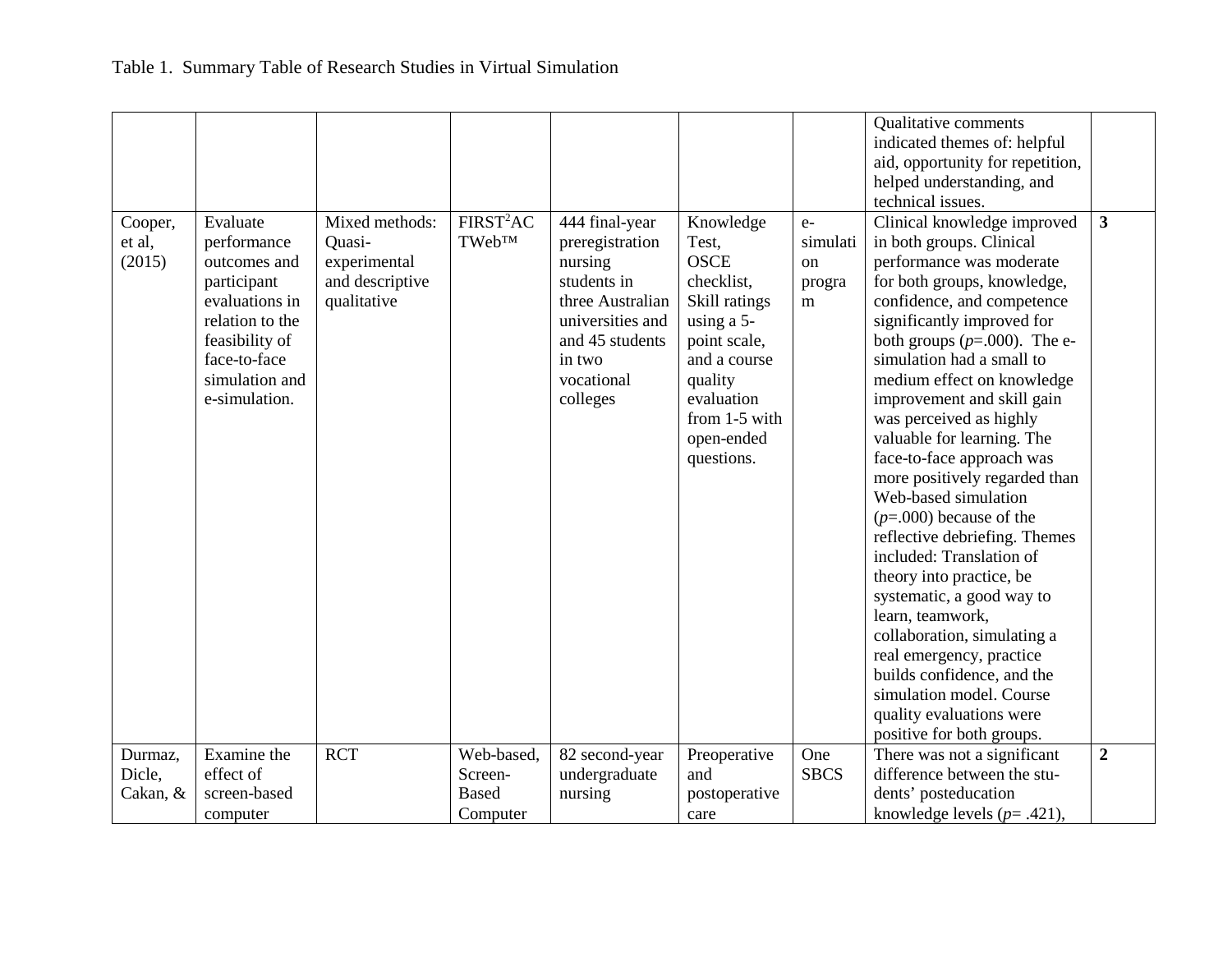|  |  |  | Table 1. Summary Table of Research Studies in Virtual Simulation |  |  |  |
|--|--|--|------------------------------------------------------------------|--|--|--|
|--|--|--|------------------------------------------------------------------|--|--|--|

| Cakir,              | simulation on   |            | Simulation | students in the | management    |           | practical deep breathing and       |                |
|---------------------|-----------------|------------|------------|-----------------|---------------|-----------|------------------------------------|----------------|
| (2012)              | knowledge,      |            | (SBCS)     | west of Turkey  | cognitive     |           | coughing exercise education        |                |
|                     | skill, and the  |            |            |                 | level         |           | skills ( $p = .867$ ), or clinical |                |
|                     |                 |            |            |                 |               |           |                                    |                |
|                     | clinical        |            |            |                 | assessment    |           | decision-making scale total        |                |
|                     | decision-       |            |            |                 | $test - 50$   |           | and subscale scores                |                |
|                     | making          |            |            |                 | multiple      |           | $(p=.065)$ . A significant         |                |
|                     | process in      |            |            |                 | choice        |           | difference was found               |                |
|                     | teaching pre-   |            |            |                 | questions,    |           | between the admission of the       |                |
|                     | operative and   |            |            |                 | skill control |           | patient in the surgical clinic     |                |
|                     | postoperative   |            |            |                 | lists of      |           | after surgery skill scores of      |                |
|                     | care            |            |            |                 | preoperative  |           | the students                       |                |
|                     | management      |            |            |                 | and           |           | $(p=.04)$ . Education provided     |                |
|                     |                 |            |            |                 | posteroperati |           | in the screen-based computer       |                |
|                     |                 |            |            |                 | ve care       |           | simulation laboratory was          |                |
|                     |                 |            |            |                 | management,   |           | equivalent to that provided in     |                |
|                     |                 |            |            |                 | and the       |           | the skill laboratory.              |                |
|                     |                 |            |            |                 | Clinical      |           |                                    |                |
|                     |                 |            |            |                 | Decision      |           |                                    |                |
|                     |                 |            |            |                 | Making in     |           |                                    |                |
|                     |                 |            |            |                 | Nursing       |           |                                    |                |
|                     |                 |            |            |                 | Scale.        |           |                                    |                |
|                     | Compare the     | <b>RCT</b> | CathSim    | 163             | Pre / post    | Comput    | Significant improvement in         | $\overline{2}$ |
| Engum,<br>Jeffries, | effectiveness   |            |            |                 | instructional |           | cognitive gains, student           |                |
|                     |                 |            |            | participants,   |               | er        |                                    |                |
| & Fisher,           | of an           |            |            |                 | 20-item       | catheter  | satisfaction, and                  |                |
| (2003)              | interactive,    |            |            | 70              | evaluation    | simulat   | documentation of the               |                |
|                     | multimedia,     |            |            | baccalaureate   | completed     | <b>or</b> | procedure with the traditional     |                |
|                     | virtual reality |            |            | nursing         | before and    | progra    | laboratory group compared          |                |
|                     | computer IV     |            |            | students and 93 | after         | m         | with the computer catheter         |                |
|                     | catheter        |            |            | third-year      | simulated     | utilizin  | simulator group. Both groups       |                |
|                     | simulator with  |            |            | medical         | encounter.    | g         | were similar in their ability to   |                |
|                     | a traditional   |            |            | students        | Ability to    | virtual   | demonstrate the skill              |                |
|                     | laboratory      |            |            |                 | perform skill | reality   | correctly. Nursing students:       |                |
|                     | experience of   |            |            | <b>US</b>       | tested with a | (CathSi   | traditional method had             |                |
|                     | teaching IV     |            |            |                 | 21-item, 29   | m).       | significantly higher               |                |
|                     | venipuncture    |            |            |                 | point         |           | satisfaction scores ( $P =$        |                |
|                     | skills          |            |            |                 | weighted      |           | 0.0002) with the mean scores       |                |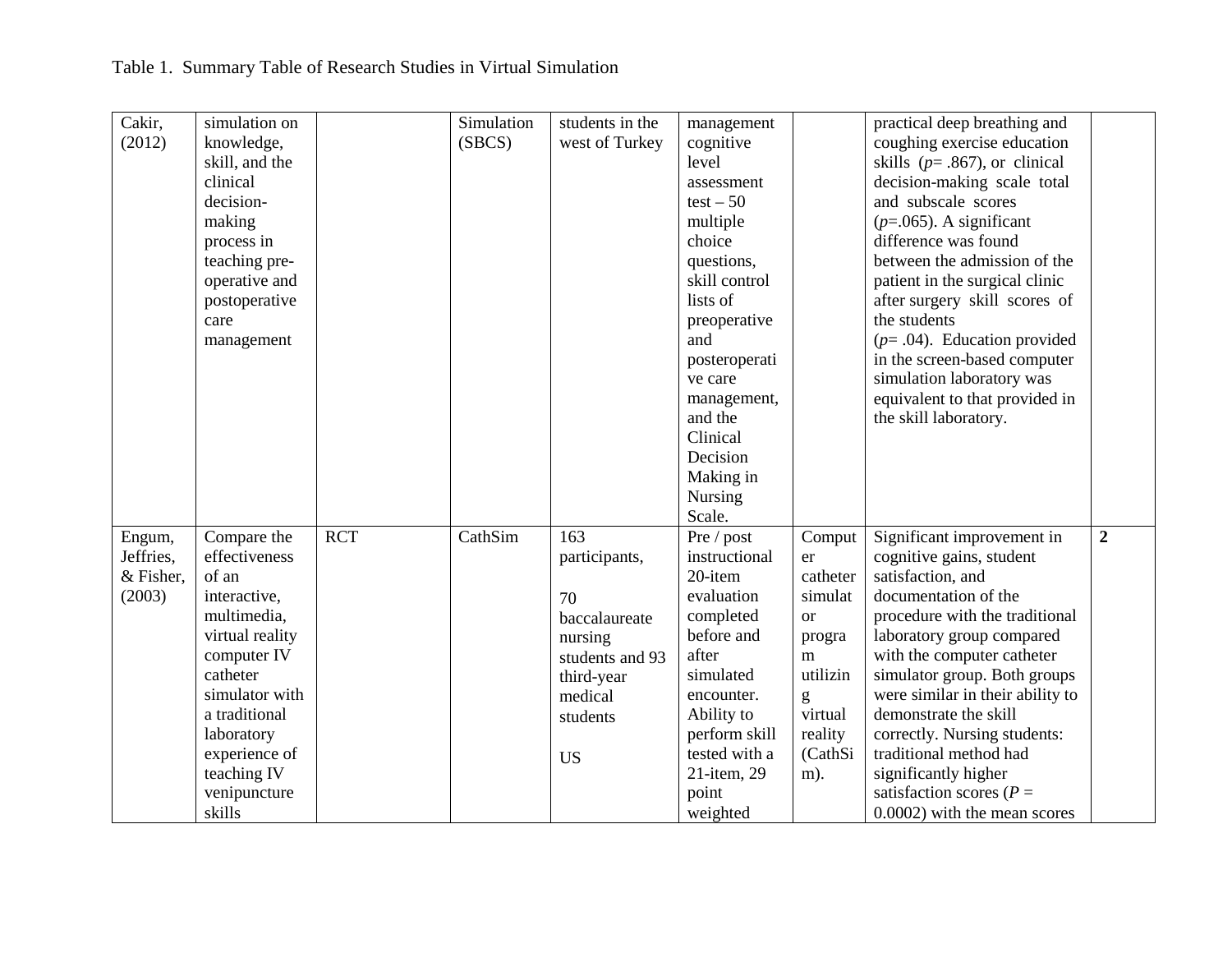|                              |                                                                                                                                                 |                              |                        |                                                                                        | competency<br>checklist.<br>Satisfaction<br>evaluated<br>using a five-<br>item subscale<br>$/5$ -point<br>Likert<br>response Self-<br>efficacy/self-<br>reliance<br>questionnaire<br>self-<br>efficacy/self-<br>reliance<br>evaluated<br>using a six-<br>item subscale<br>with a 5-point<br>Likert<br>response. |                                   | for traditional, 15.22 and<br>11.24 for the CathSim group<br>(Cronbach's alpha = $0.93$ ).<br>Self-efficacy/reliance scores<br>were significantly higher ( $P =$<br>0.0167) for the traditional<br>method of learning (mean<br>23.11) when compared with<br>CathSim (mean 20.03<br>[Cronbach's alpha = $0.89$ ]).<br>The pretest scores for both<br>groups were similar, but the<br>posttest and improvement<br>scores were significantly<br>better ( $P = 0.0064$ , $P = 0.01$ ,<br>respectively) for the<br>traditional group (mean<br>16.54) in comparison to the<br>CathSim group (mean 15.00).<br>Venipuncture scores and<br>accuracy were similar for<br>both study groups. |   |
|------------------------------|-------------------------------------------------------------------------------------------------------------------------------------------------|------------------------------|------------------------|----------------------------------------------------------------------------------------|-----------------------------------------------------------------------------------------------------------------------------------------------------------------------------------------------------------------------------------------------------------------------------------------------------------------|-----------------------------------|-----------------------------------------------------------------------------------------------------------------------------------------------------------------------------------------------------------------------------------------------------------------------------------------------------------------------------------------------------------------------------------------------------------------------------------------------------------------------------------------------------------------------------------------------------------------------------------------------------------------------------------------------------------------------------------|---|
| Evans &<br>Curtis,<br>(2011) | Evaluate<br>students'<br>perceptions<br>related to the<br>effectiveness<br>of a Second<br>Life<br>experience to<br>teach conflict<br>management | Descriptive<br>mixed methods | Second<br><b>Life®</b> | 20 senior pre-<br>licensure<br>nursing<br>students in the<br>Southeastern<br><b>US</b> | Likert type<br>surveys from<br>1 (strongly<br>disagree) to 5<br>(strongly)<br>agree) and<br>self-<br>reflections                                                                                                                                                                                                | One<br>conflict<br>simulati<br>on | 72% of respondents indicated<br>they were more comfortable<br>exploring conflict in the<br>virtual environment than they<br>would have been if scenarios<br>had been face-to-face. 89%<br>indicated they were able to<br>effectively apply conflict<br>management strategies. 95%<br>shared the scenarios                                                                                                                                                                                                                                                                                                                                                                         | 6 |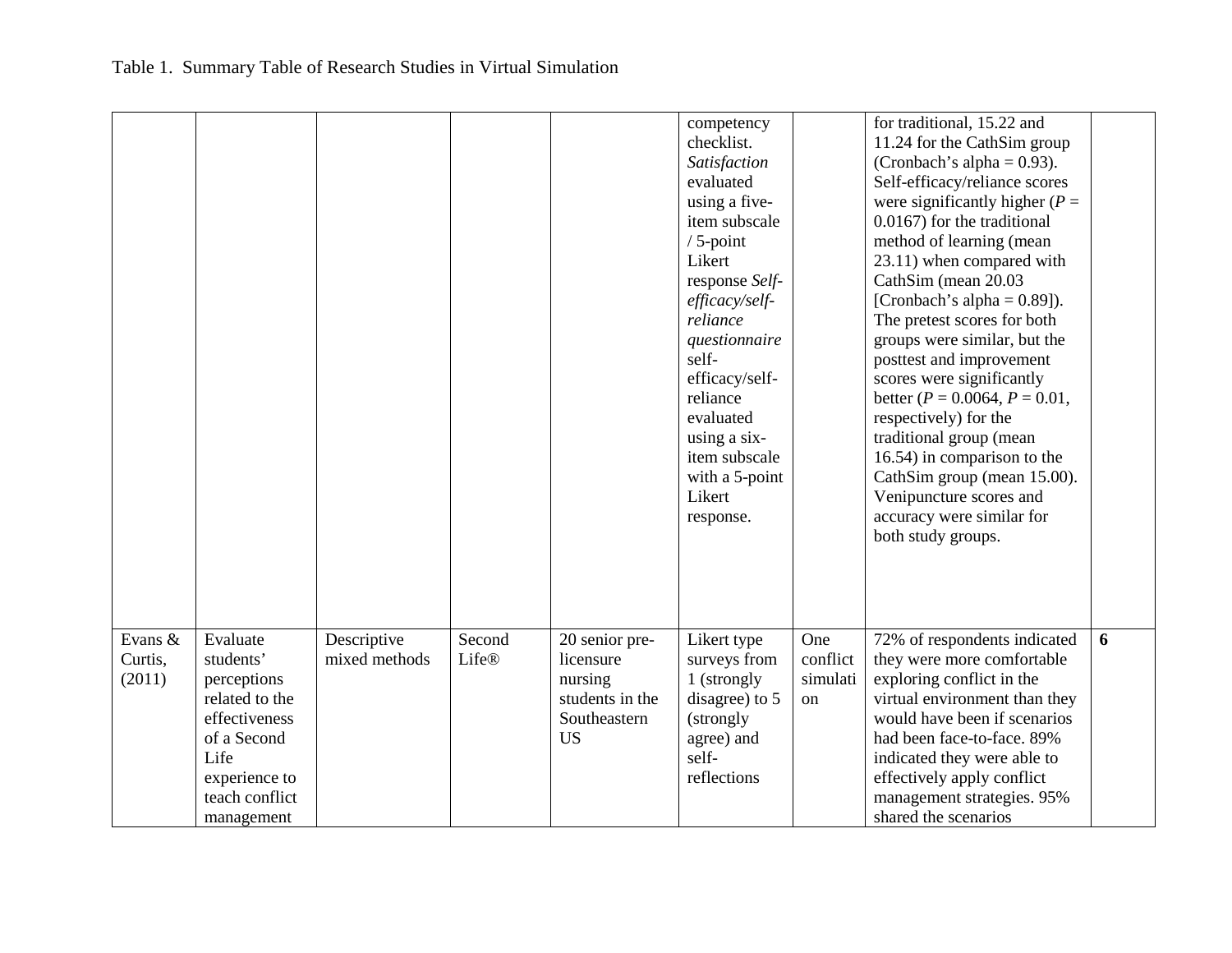|                                                    |                                                                                                                                                  |                                                                   |                                                               |                                                                                                                                                                             |                                                                                                                           |                                                                                                                                                    | represented real=life lateral<br>violence situations.<br>Comments were positive such<br>as "I enjoyed it."                                                                                                                                                                                                                                                                                                                                         |                  |
|----------------------------------------------------|--------------------------------------------------------------------------------------------------------------------------------------------------|-------------------------------------------------------------------|---------------------------------------------------------------|-----------------------------------------------------------------------------------------------------------------------------------------------------------------------------|---------------------------------------------------------------------------------------------------------------------------|----------------------------------------------------------------------------------------------------------------------------------------------------|----------------------------------------------------------------------------------------------------------------------------------------------------------------------------------------------------------------------------------------------------------------------------------------------------------------------------------------------------------------------------------------------------------------------------------------------------|------------------|
| Farra,<br>Miller,<br>Timm, &<br>Schafer,<br>(2013) | Examine the<br>effects of<br>virtual reality<br>simulation<br>(VRS) on<br>learning<br>outcomes and<br>retention of<br>disaster<br>training.      | Longitudinal,<br>experimental<br>design,<br>convenience<br>sample | Second<br><b>Life®</b>                                        | $472^{\text{nd}}$ year<br>associate<br>degree nursing<br>students<br>enrolled in their<br>final nursing<br>courses at a<br>community<br>college in the<br>Midwestern<br>US. | 20 question<br>multiple<br>choice<br>knowledge<br>assessment<br>pre/post and 2<br>months<br>following<br>training.        | Second<br>Life<br>simulati<br>on with<br>web-<br>based<br>teachin<br>g<br>compar<br>ed to<br>standar<br>d of<br>web-<br>based<br>teachin<br>g only | VRS had a strong positive<br>effect on retention of disaster<br>training. The main effect of<br>the virtual simulation was<br>strongly significant<br>$(p<.0001)$ . The VRS effect<br>demonstrated stability over<br>time. CRS is an instructional<br>method that reinforces<br>learning and improves<br>learning retention.                                                                                                                       | $\overline{2}$   |
| Farra, et<br>al.,<br>(2015)                        | Examine use<br>of virtual<br>reality<br>simulation<br>(VRS) to teach<br>the disaster-<br>specific skill<br><sub>of</sub><br>decontaminati<br>on. | Quasi-<br>experimental<br>design,<br>Convenience<br>sample        | Microsoft<br>Kinect <sup>TM</sup><br>decontamin<br>ation game | 106 senior<br>nursing<br>students from 2<br>Midwestern US<br>universities.                                                                                                  | Emergency<br>Preparedness<br>Information<br>Questionnaire<br>(EPIC),<br>FEMA IS-<br>346.<br>Decontaminat<br>ion Checklist | <b>VRS</b><br>compar<br>ed to<br>the<br>standar<br>d of a<br>one-<br>page<br>written<br>descript<br>ion of<br>the skill                            | Although students in the<br>treatment group had<br>significantly lower<br>performance scores than the<br>control group $(p=0.004)$<br>students taking part in VRS<br>completed the skill in a<br>significantly shorter amount<br>of time $(p=0.008)$ . No<br>significant group differences<br>were found for self-efficacy<br>$(p=0.172)$ or knowledge<br>$(p=0.631)$ . However, students<br>in the VRS treatment group<br>reported high levels of | $\boldsymbol{2}$ |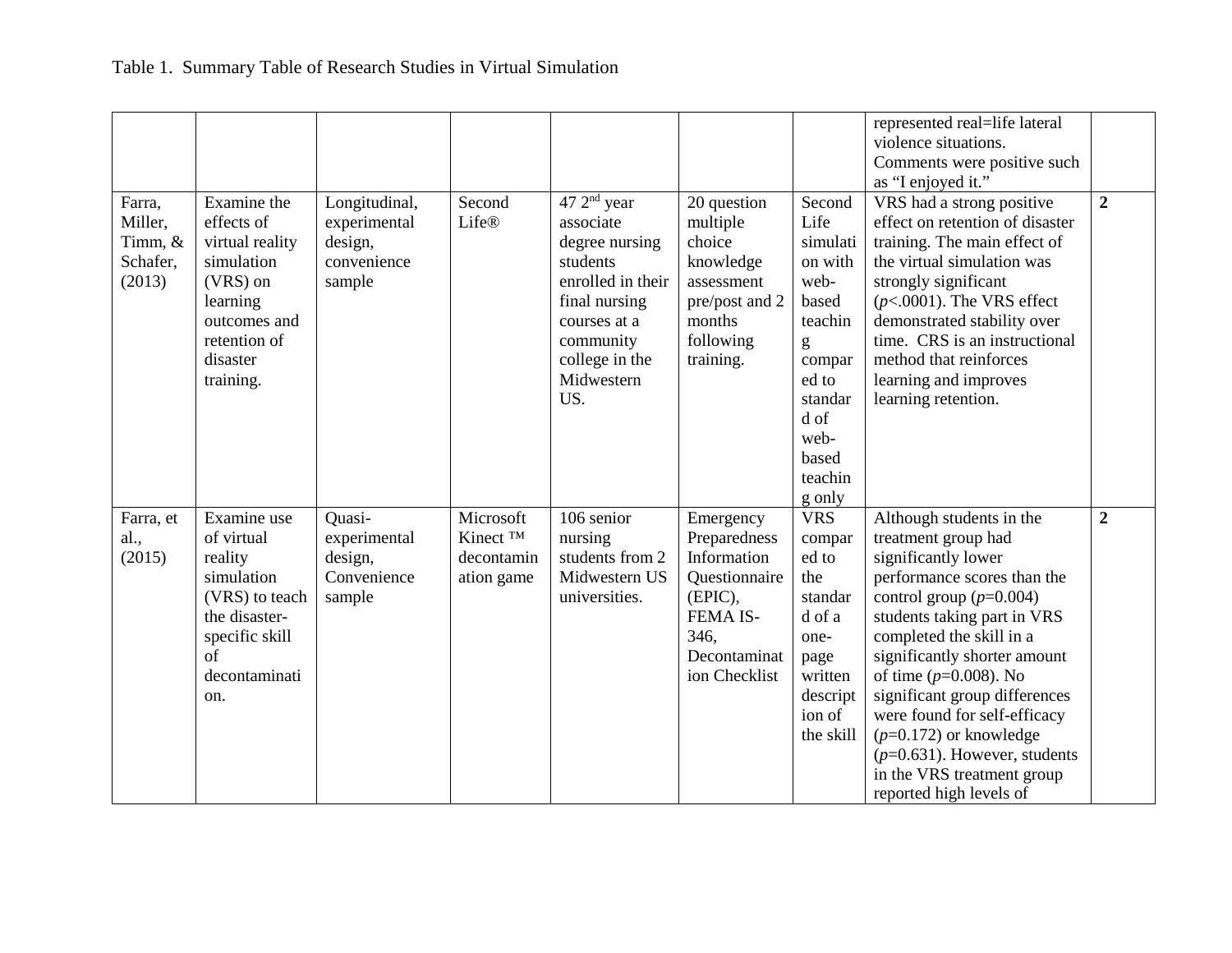|                                                                                                 |                                                                                                                                                             |                                                                                            |                                                                                                                                           |                                                                                      |                                                                                                                                                       |                                              | satisfaction with VRS as a<br>training method.                                                                                                                                                                                                                                                                                                                                     |                         |
|-------------------------------------------------------------------------------------------------|-------------------------------------------------------------------------------------------------------------------------------------------------------------|--------------------------------------------------------------------------------------------|-------------------------------------------------------------------------------------------------------------------------------------------|--------------------------------------------------------------------------------------|-------------------------------------------------------------------------------------------------------------------------------------------------------|----------------------------------------------|------------------------------------------------------------------------------------------------------------------------------------------------------------------------------------------------------------------------------------------------------------------------------------------------------------------------------------------------------------------------------------|-------------------------|
| Fernánde<br>Z<br>Alemán,<br>Carillo<br>de Gea,<br>$\&$<br>Rodrígue<br>Z<br>Mondéjar<br>, (2011) | Compare the<br>effects of<br>competitive e-<br>learning<br>versus<br>conventional<br>teaching<br>methods on<br>acquisition<br>and retention<br>of knowledge | Randomized<br>control design                                                               | Mooshak, a<br>free and<br>publicly<br>available<br>web tool<br>was adapted<br>to include<br>videos and<br>multiple<br>choice<br>questions | 116 students in<br>a second-year<br>medical-<br>surgical nursing<br>course in Spain. | Multiple<br>choice<br>questions<br>(Medical<br>surgical<br>nursing<br>knowledge<br>scores)<br>Satisfaction<br>scores on 0-<br>10 Likert type<br>scale | VS for<br>10<br>weeks                        | Competitive e-learning<br>produced significant cognitive<br>gains for the experimental<br>group in the immediate<br>follow-up test $(p=0.007)$ .<br>Both teaching methods<br>resulted in similar knowledge<br>retention in the 10-week<br>follow up test.<br>Means satisfaction scores<br>were 7.96 out of 0-10. 100%<br>reported they preferred to<br>work at home using Mooshak. | $\overline{2}$          |
| Foronda,<br>et al.,<br>(2016)                                                                   | Report<br>students<br>experience<br>with vSim for<br>Nursing™                                                                                               | Mixed methods:<br>Descriptive<br>quantitative and<br>qualitative,<br>Convenience<br>sample | vSim for<br>Nursing™                                                                                                                      | 54 accelerated<br><b>BSN</b> students<br>in the<br>MidAtlantic US                    | Instructor-<br>developed<br>survey using<br>Likert-type<br>scale of 1-4.                                                                              | $\overline{2}$<br>virtual<br>simulati<br>ons | 98% of students reported the<br>VS was easy to use. 98% of<br>students recommended the<br>virtual simulation for future<br>use. Several students<br>indicated frustration with rea-<br>time features such as<br>handwashing and the inability<br>to multi-task.                                                                                                                    | 6                       |
| Foronda,<br><b>Budhatho</b><br>ki &<br>Salani,<br>(2014)                                        | Evaluate the<br>intervention of<br>virtual<br>simulation<br>(VS) to teach<br>leadership<br>styles to<br>master's in<br>nursing                              | Pre-posttest<br>design,<br>Convenience<br>sample                                           | CliniSpace<br>TM                                                                                                                          | 8 master's-level<br>nursing<br>students in<br>Southeastern<br><b>US</b>              | 20-item,<br>multiple<br>choice exam<br>about<br>leadership<br>styles                                                                                  | <b>VS</b>                                    | Students' pretest scores<br>ranged from 45 to 85, with a<br>mean score of 64.4 (SD<br>14.88). The median score was<br>62.5. Post-test scores ranged<br>from 65 to 100, with a mean<br>score of 84 (SD 11.11).<br>Students demonstrated a<br>statistically significant                                                                                                              | $\overline{\mathbf{3}}$ |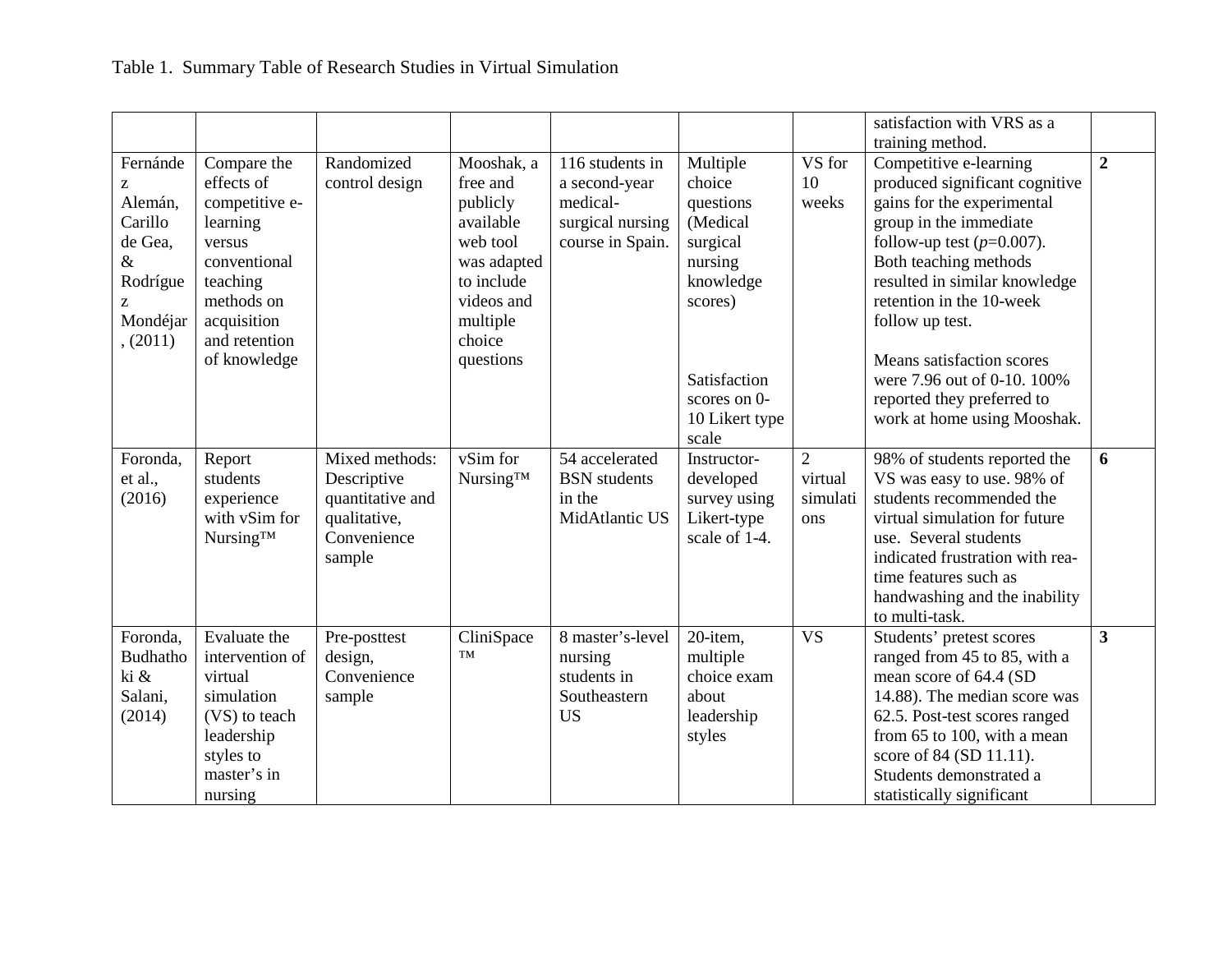|                                                                       | education<br>students                                                                                                                                                         |                                                                  |                  |                                                                                   |                                                                                                                           |           | improvement of 19.3 points, a<br>30% improvement over the<br>baseline measure ( $p = .012$ ).<br>The students demonstrated an<br>improvement in cognitive<br>knowledge after the virtual<br>simulation exercise.                                                                                                                                                                                  |   |
|-----------------------------------------------------------------------|-------------------------------------------------------------------------------------------------------------------------------------------------------------------------------|------------------------------------------------------------------|------------------|-----------------------------------------------------------------------------------|---------------------------------------------------------------------------------------------------------------------------|-----------|---------------------------------------------------------------------------------------------------------------------------------------------------------------------------------------------------------------------------------------------------------------------------------------------------------------------------------------------------------------------------------------------------|---|
| Foronda.<br>Gattamor<br>ta,<br>Snowden<br>, $\&$<br>Bauman,<br>(2014) | Evaluate the<br>educational<br>innovation of<br>virtual<br>simulation<br>$(VS)$ to<br>improve<br>communicatio<br>n skills of<br><b>BSN</b> students.                          | Within-group,<br>time-series<br>design,<br>Convenience<br>sample | CliniSpace<br>TM | 8 BSN students<br>in Southeastern<br><b>US</b>                                    | CliniSpace<br><b>ISBAR</b><br><b>Rating Sheet</b>                                                                         | <b>VS</b> | Mean group student<br>performance scores more than<br>doubled from performance<br>one to performance two<br>$(p<.001)$ .<br>Students expressed having<br>less anxiety, knowing what to<br>expect, and having "better<br>flow" with communication.<br>Students verbalized learning<br>to assess the patient prior<br>to calling the physician and to<br>give a recommendation to the<br>physician. | 3 |
| Foronda,<br>Lippincot<br>$t, \&$<br>Gattamor<br>ta, (2014)            | Evaluate<br>nurse educator<br>students'<br>experience<br>with virtual<br>simulation and<br>the effect of<br>virtual<br>simulation<br>on confidence<br>in teaching<br>ability. | Mixed methods.<br>convenience<br>sample                          | CliniSpace<br>TM | 43 Master of<br>Science in<br>Nursing<br>students in<br>Southeastern<br><b>US</b> | Adapted<br>Nursing<br>Clinical<br>Teaching<br>Effectiveness<br>Inventory<br>Focus groups<br>and<br>debriefing<br>sessions | <b>VS</b> | Aggregated quantitative<br>results yielded no significant<br>change in confidence<br>in teaching ability.<br>Individually, some students<br>indicated change of either<br>increased or decreased<br>confidence, whereas others<br>exhibited no change<br>in confidence after engaging<br>in VS. Qualitative findings<br>revealed a process of<br>precursors                                       | 3 |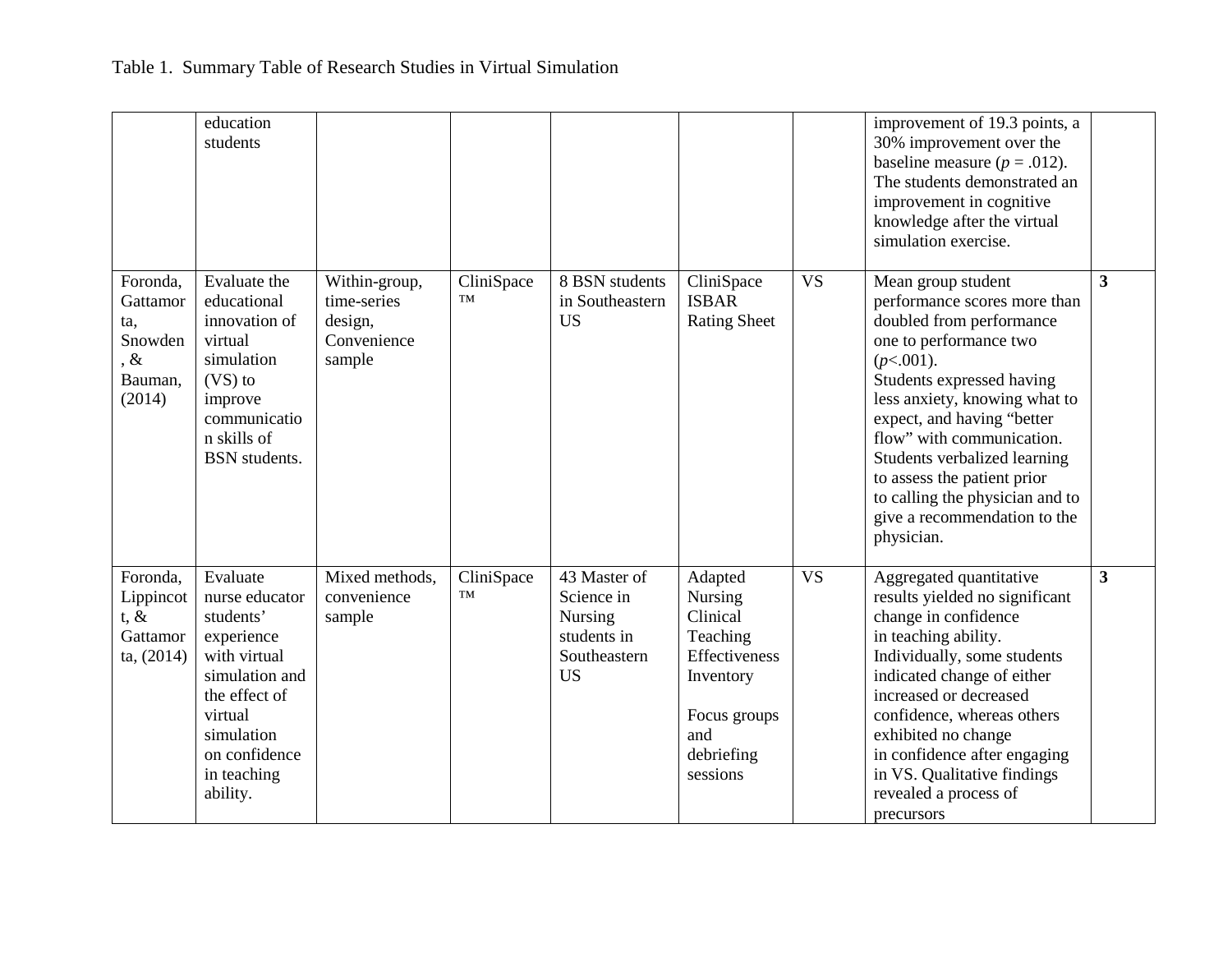|                                                                                    |                                                                                                                                                                                                                                       |                                                                                                               |                      |                                                                                               |                                                                                                                                                                         |           | of anxiety and frustration with<br>technical difficulties<br>followed by outcomes of<br>appreciation and<br>learning. Instructor support<br>was a mediating factor<br>to decrease anxiety and<br>technical difficulties.                                                                                                                                              |                         |
|------------------------------------------------------------------------------------|---------------------------------------------------------------------------------------------------------------------------------------------------------------------------------------------------------------------------------------|---------------------------------------------------------------------------------------------------------------|----------------------|-----------------------------------------------------------------------------------------------|-------------------------------------------------------------------------------------------------------------------------------------------------------------------------|-----------|-----------------------------------------------------------------------------------------------------------------------------------------------------------------------------------------------------------------------------------------------------------------------------------------------------------------------------------------------------------------------|-------------------------|
| Foronda,<br>Hudson,<br>$\&$<br><b>Budhatho</b><br>-ki,<br>(2017)                   | Examine the<br>impact of an<br>in-class, group<br>VS exercise on<br>nursing<br>students' a)<br>cognitive<br>knowledge of<br>EBP and b)<br>affective<br>knowledge<br>about how<br>evidence<br>affects clinical<br>decision-<br>making. | Pre-posttest<br>design,<br>Convenience<br>sample                                                              | CliniSpace<br>TM     | 108<br>prelicensure,<br>master's entry-<br>level nursing<br>students in the<br>MidAtlantic US | Objective,<br>multiple<br>choice test<br>questions<br>(faculty<br>developed<br>survey)                                                                                  | <b>VS</b> | Cognitive knowledge scores<br>significantly improved ( $p <$<br>.0001). Scores related to<br>valuing EBP (affective<br>knowledge) also increased.                                                                                                                                                                                                                     | $\overline{\mathbf{3}}$ |
| Foronda,<br>Swoboda<br>, Henry,<br>Kamau,<br>Sullivan,<br>$\&$<br>Hudson<br>(2018) | To explore the<br>preferences<br>and perceived<br>learning<br>outcomes of<br>pre-licensure<br>nursing<br>students who<br>engaged in a<br>virtual<br>simulation                                                                        | Mixed-<br>methods,<br>quantitative<br>descriptive and<br>qualitative<br>descriptive;<br>convenience<br>sample | vSim for<br>Nursing™ | 99 accelerated<br><b>BSN</b> students<br>in the Mid-<br><b>Atlantic US</b>                    | Survey<br>developed by<br>two nurse<br>researchers<br>experienced<br>in simulation;<br>Likert-style<br>questions<br>ranked<br>1(strongly<br>disagree) to 5<br>(strongly | <b>VS</b> | 49% of students agreed vSim<br>was easy to navigate; 89%<br>agreed content was relevant to<br>their role as a nurse; 78%<br>would recommend vSim for<br>future use; 6% responded they<br>purposely chose wrong<br>intervention to see what<br>would happen; 77% found<br>vSim to be effective/realistic;<br>51% responded vSim would<br>be most useful as make-up for | 6                       |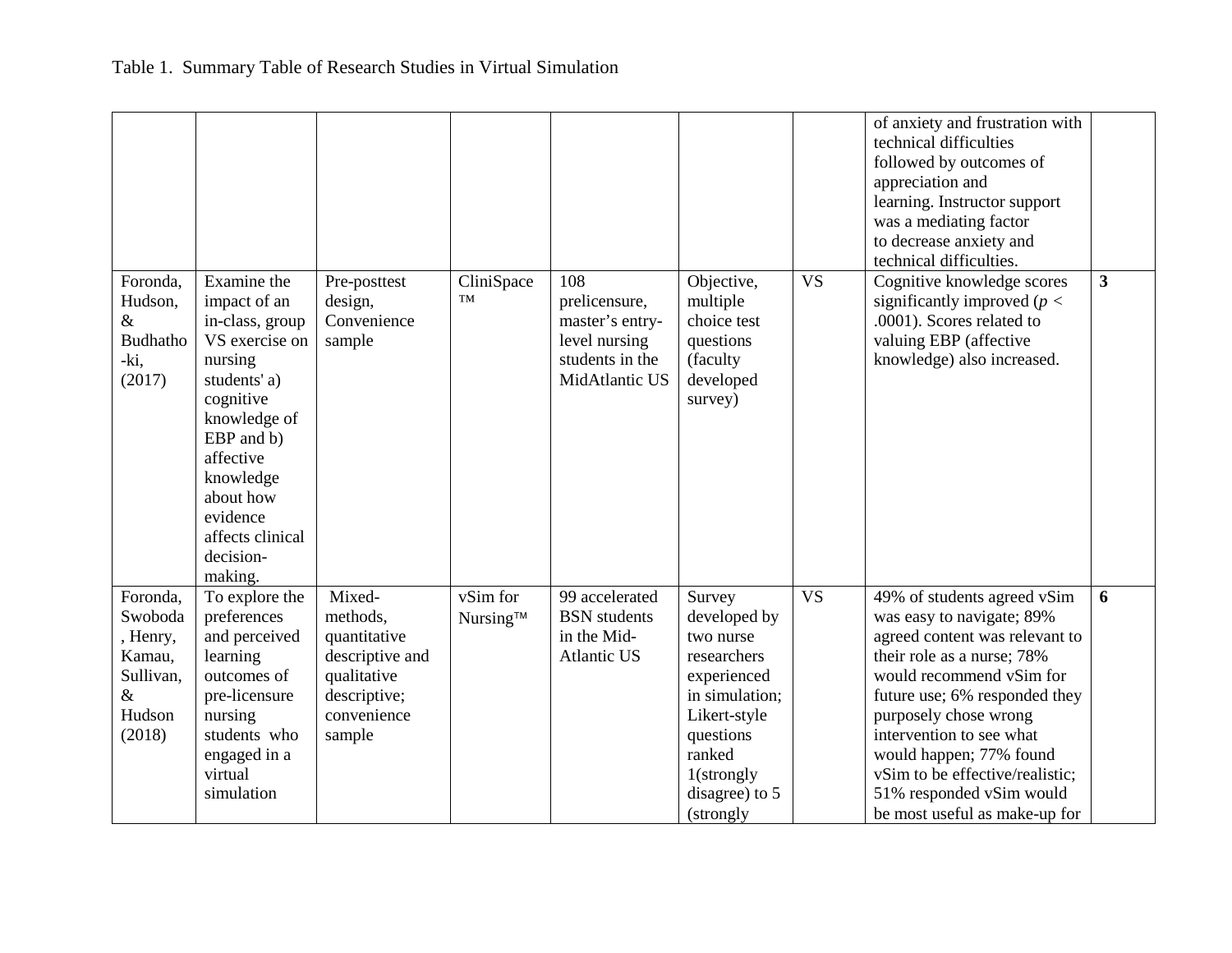|                                                    |                                                                                                                                                                                        |                                       |                                           |                                                           | agree), yes/no<br>questions,<br>rank where<br>vSim for<br><b>Nursing</b><br>would be<br>useful in<br>curriculum,<br>and open<br>ended final<br>statement/co<br>mments about<br>vSim |                             | missed clinical hours, 29% in<br>place of case study for<br>lecture, 12% as homework,<br>and 5% in place of<br>mannequin-based simulation;<br>three themes emerged<br>regarding student's key points<br>of learning $(1)$ assessment $(2)$<br>prioritization, and (3)<br>emergency management.                                                                                                                                                                                                                                                                                |   |
|----------------------------------------------------|----------------------------------------------------------------------------------------------------------------------------------------------------------------------------------------|---------------------------------------|-------------------------------------------|-----------------------------------------------------------|-------------------------------------------------------------------------------------------------------------------------------------------------------------------------------------|-----------------------------|-------------------------------------------------------------------------------------------------------------------------------------------------------------------------------------------------------------------------------------------------------------------------------------------------------------------------------------------------------------------------------------------------------------------------------------------------------------------------------------------------------------------------------------------------------------------------------|---|
| Forsberg,<br>Georg,<br>Ziegart,<br>Fors,<br>(2011) | Investigate<br>nursing<br>students'<br>opinions about<br>the feasibility<br>of using<br>Virtual<br>Patients (VP)<br>for assessing<br>clinical<br>reasoning in<br>nursing<br>education. | Descriptive<br>mixed methods          | Web-SP<br>Virtual<br>Patient<br>system    | 77 nursing<br>students in 2<br>universities in<br>Sweden  | Faculty<br>developed<br>survey from<br>$1$ (do not<br>agree) to 6<br>(totally<br>agree).                                                                                            | Several<br>virtual<br>cases | Students found the VP's to be<br>realistic and engaging, and<br>indicate a high level of<br>acceptance for this assessment<br>method. Students' opinion<br>scores ranged from 4-6 on the<br>virtual cases for assessment.<br>Scores ranged from 3-5 on the<br>use of the Web-SP system.<br>Advantages included that the<br>cases were realistic.<br>Disadvantages included<br>difficulty in navigation. "It<br>was hard to figure out how to<br>do certain things" and "it was<br>difficult to find the actual<br>illness history question you<br>wanted to ask" $(p. 761)$ . | 6 |
| Fowler,<br>et al.,<br>(2018)                       | Assess<br>effectiveness/i<br>mpact of                                                                                                                                                  | Convenience<br>sample<br>Cohort study | <b>VIP</b><br>(created for<br>this study) | Two student<br>cohorts ( $n = 36$<br>and $n = 24$ , $N =$ | The first<br>cohort of 36<br>completed the                                                                                                                                          | <b>VIP</b><br>learnin<br>g  | <b>Cohort 1: Feasibility</b><br><b>Assessment Students</b><br>overwhelmingly found the                                                                                                                                                                                                                                                                                                                                                                                                                                                                                        | 4 |
|                                                    | Virtual<br>Interprofession                                                                                                                                                             |                                       |                                           | 60) over 4<br>weeks. Both                                 | case scenario<br>$(VIP)$ ,                                                                                                                                                          | platfor<br>m                | case to be realistic and<br>believed the scenario                                                                                                                                                                                                                                                                                                                                                                                                                                                                                                                             |   |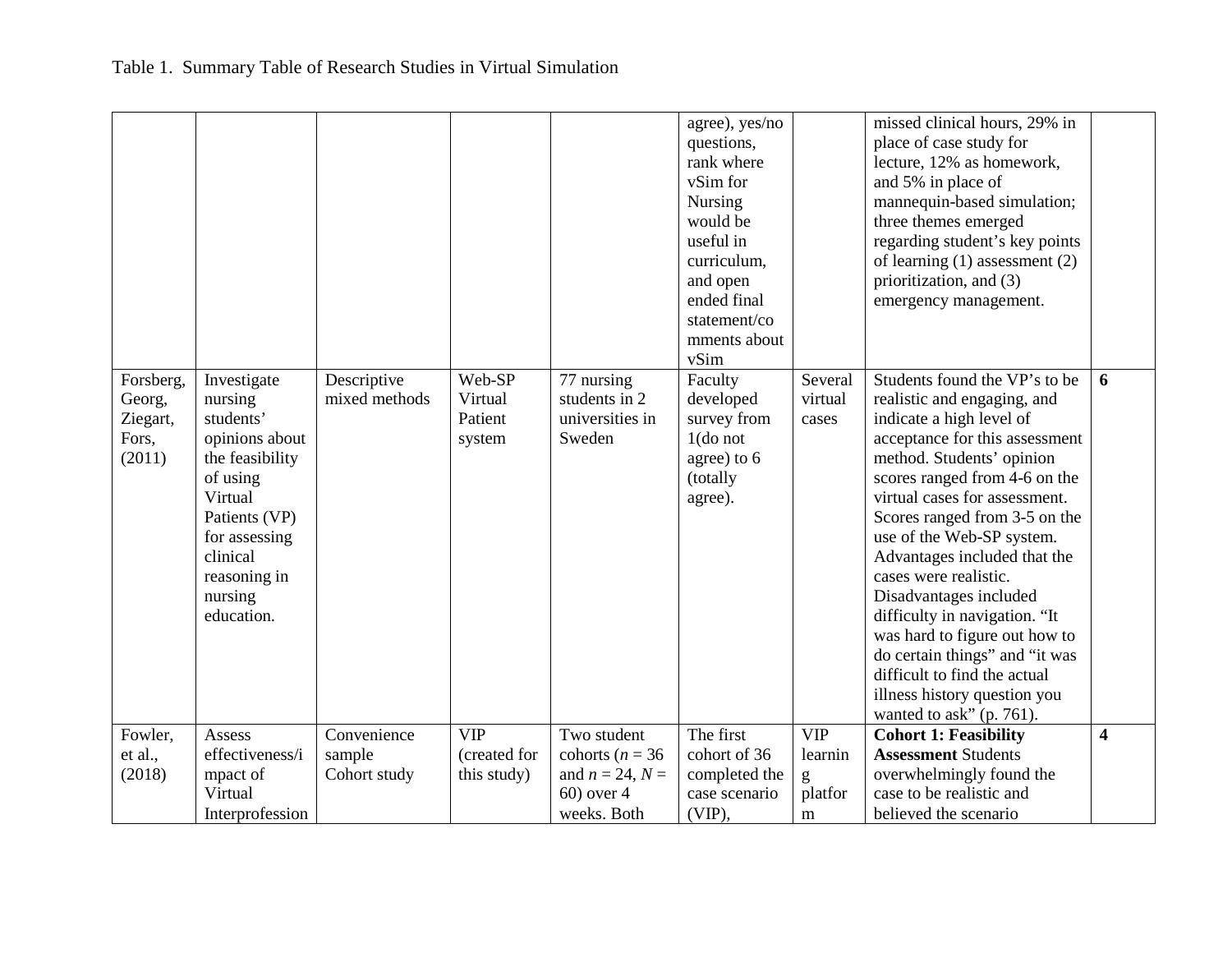## Table 1. Summary Table of Research Studies in Virtual Simulation

| al(VIP)  | cohorts were    | followed by                  | enhanced their understanding                               |  |
|----------|-----------------|------------------------------|------------------------------------------------------------|--|
| Learning | the Colleges of | in-person                    | of real-life situations                                    |  |
|          | Medicine,       | focus groups                 |                                                            |  |
|          | Nursing (RN-    | and an online                | <b>Cohort 2: Pilot Testing</b>                             |  |
|          | to-Doctor of    | self-                        | Consistent with the first                                  |  |
|          | Nursing         | administered                 |                                                            |  |
|          | Practice        | usability                    | cohort, participants in the<br>second cohort found the VIP |  |
|          | program), and   | survey. The                  |                                                            |  |
|          | Pharmacy and    | team refined                 | Learning platform to be a                                  |  |
|          | divided into IP | the platform                 | useful tool with engaging                                  |  |
|          |                 |                              | content on root cause                                      |  |
|          | teams           | $r/t$ findings,              | analysis. Students reported                                |  |
|          | <b>US</b>       | and then pilot<br>tested the | feeling enjoyment in working                               |  |
|          |                 |                              | with students from other                                   |  |
|          |                 | platform with                | professions and found VIP                                  |  |
|          |                 | a second                     | Learning to be a safe,                                     |  |
|          |                 | cohort of 24                 | engaging environment for                                   |  |
|          |                 | students.                    | learning.                                                  |  |
|          |                 |                              |                                                            |  |
|          |                 | Focus groups                 | There was a significant pre-to                             |  |
|          |                 |                              | posttest improvement in                                    |  |
|          |                 | Survey                       | participants' fulfillment of                               |  |
|          |                 | Method:                      | one's role as a professional;                              |  |
|          |                 | Website                      | all four items in this subscale                            |  |
|          |                 | Analysis and                 | showed significant or                                      |  |
|          |                 | Measurement                  | borderline significant ( $p =$                             |  |
|          |                 | Inventory                    | .05) improvement. Five of the                              |  |
|          |                 | (WAMMI                       | eight items on the attitudes                               |  |
|          |                 |                              | that improve team cohesion                                 |  |
|          |                 | The                          | subscale demonstrated pre- to                              |  |
|          |                 | Interprofessio               | posttest improvement, but                                  |  |
|          |                 | nal                          | only one item on the attitudes                             |  |
|          |                 | Collaborative                | that improve team cohesion                                 |  |
|          |                 | Competency                   | subscale was significantly                                 |  |
|          |                 | (IPCC) Scale                 | different pretest versus                                   |  |
|          |                 | administered                 | posttest.                                                  |  |
|          |                 | to the second                |                                                            |  |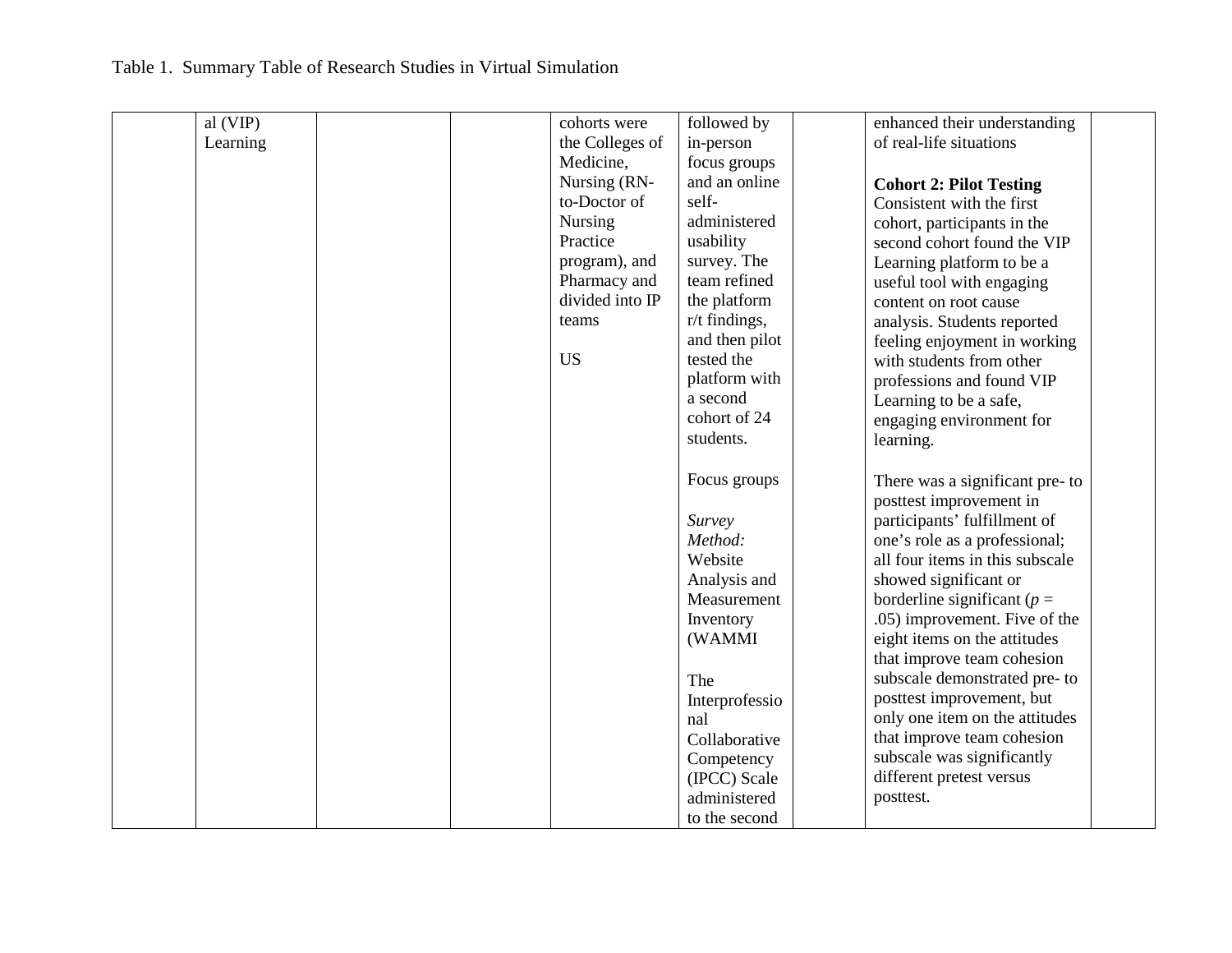|           |                |                 |             |               | cohort of       |         |                                       |              |
|-----------|----------------|-----------------|-------------|---------------|-----------------|---------|---------------------------------------|--------------|
|           |                |                 |             |               | students        |         |                                       |              |
|           |                |                 |             |               | before and      |         |                                       |              |
|           |                |                 |             |               | after           |         |                                       |              |
|           |                |                 |             |               | participation   |         |                                       |              |
|           |                |                 |             |               | in the VIP.     |         |                                       |              |
| Gerdpras  | Evaluate a     | Mixed methods   | Web-based   | 85 third-year | Factual         | Web-    | The experimental group had            | $\mathbf{3}$ |
| ertPruksa | web-based      |                 | unit on the |               |                 | based   |                                       |              |
|           |                | (quasi-         | mechanism   | nursing       | knowledge       | unit    | significantly higher scores in        |              |
| chev-a,   | learning media | experimental    |             | students in   | test $(20)$     |         | factual knowledge than the            |              |
| Panijpan, | on the process | and interviews) | of labour   | midwifery in  | multiple        | ranging | control group ( $p<0.001$ ). The      |              |
| &         | and            |                 |             | Thailand      | choice, 20      | from    | student perception scores             |              |
| Ruenwon   | mechanism of   |                 |             |               | true/false, and | $.33-$  | indicated high satisfaction and       |              |
| g-sa      | labour         |                 |             |               | 28 interactive  | 8.17    | quality of the web-based              |              |
| (2010).   |                |                 |             |               | questions),     | hours   | learning medium. Students             |              |
|           |                |                 |             |               | Students'       |         | found the unit useful and that        |              |
|           |                |                 |             |               | perception      |         | they could easily learn from it       |              |
|           |                |                 |             |               | survey $(20-$   |         | $(4.45 \pm .42)$ . Students found it  |              |
|           |                |                 |             |               | items using a   |         | easy to navigate $(4.42 \pm .54)$ ,   |              |
|           |                |                 |             |               | 5-point Likert  |         | appropriate for online                |              |
|           |                |                 |             |               | scale (1        |         | learning $(4.33\pm 0.69)$ and         |              |
|           |                |                 |             |               | strongly        |         | preferred the web-based               |              |
|           |                |                 |             |               | disagree to 5   |         | course when compared to               |              |
|           |                |                 |             |               | strongly        |         | textbooks $(4.12 \pm .70)$ . Posttest |              |
|           |                |                 |             |               | agree), and     |         | scores were correlated with           |              |
|           |                |                 |             |               | interviews.     |         | those of the website access           |              |
|           |                |                 |             |               |                 |         | time $(r = .777, p < .001)$ .         |              |
|           |                |                 |             |               |                 |         | Website access time was               |              |
|           |                |                 |             |               |                 |         | correlated with satisfaction          |              |
|           |                |                 |             |               |                 |         | scores ( $r = .756$ , $p < .001$ ).   |              |
|           |                |                 |             |               |                 |         | Comments included, "It is a           |              |
|           |                |                 |             |               |                 |         | very useful learning method",         |              |
|           |                |                 |             |               |                 |         | "I can study at home, at any          |              |
|           |                |                 |             |               |                 |         | time", and "they help my              |              |
|           |                |                 |             |               |                 |         | understanding more than just          |              |
|           |                |                 |             |               |                 |         | reading from the textbooks."          |              |
|           |                |                 |             |               |                 |         | Negative comments included,           |              |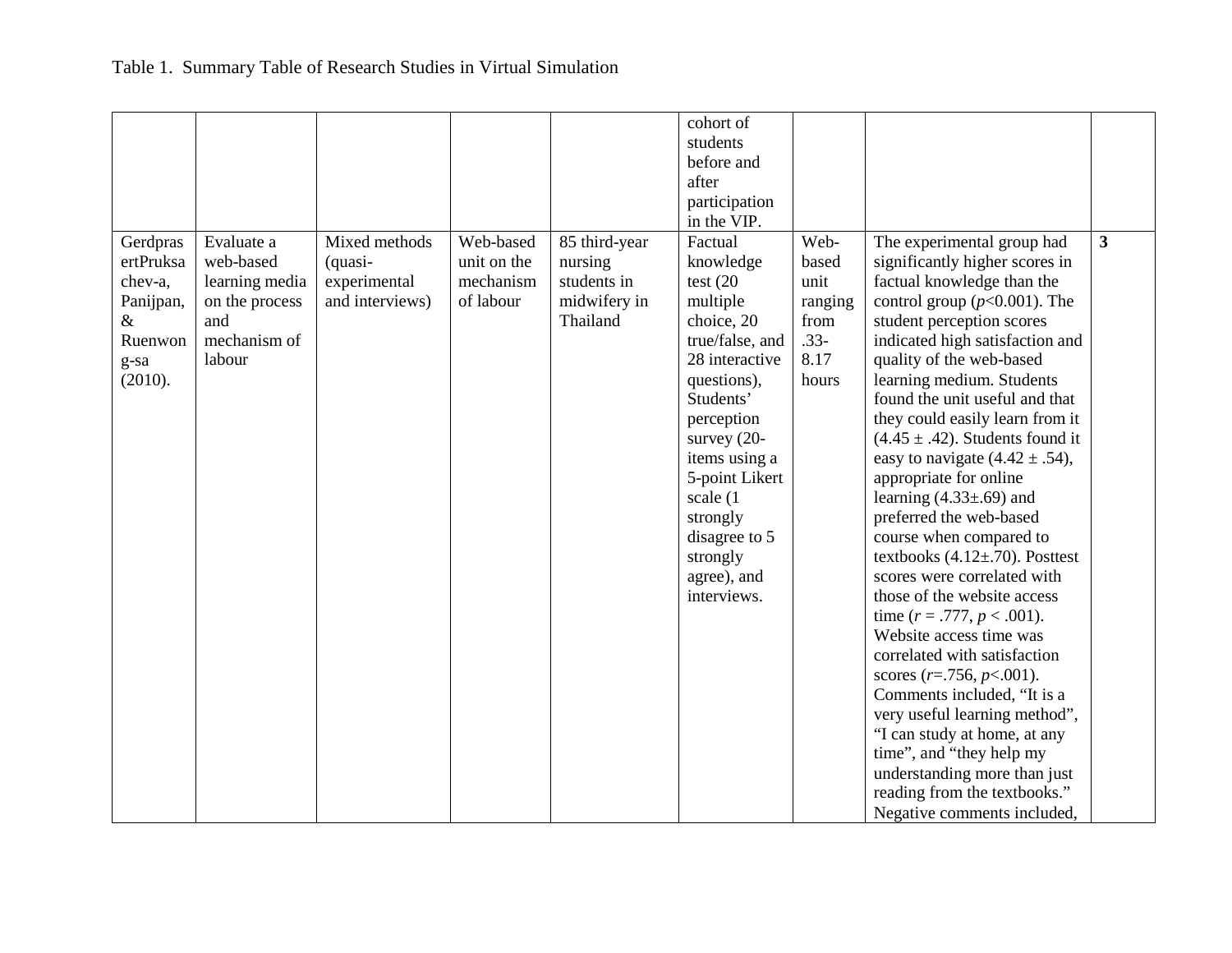|                  |                 |                 |                          |                 |                  |         | "I may not get the exact                             |                         |
|------------------|-----------------|-----------------|--------------------------|-----------------|------------------|---------|------------------------------------------------------|-------------------------|
|                  |                 |                 |                          |                 |                  |         | answers" and "a detailed                             |                         |
|                  |                 |                 |                          |                 |                  |         | instruction on how to use the                        |                         |
|                  |                 |                 |                          |                 |                  |         | web-board should be                                  |                         |
|                  |                 |                 |                          |                 |                  |         | included" (p.468).                                   |                         |
| Giddens,         | Examine         | Correlational   | <b>The</b>               | 350 student     | 19-item exist    | Use of  | The relationship between the                         | $\overline{\mathbf{4}}$ |
| Fogg, $\&$       | variables       | design          | Neighborho               | participants    | survey with      | the     | use of the virtual community                         |                         |
| Carlson-         | associated      |                 | od virtual               | enrolled in 5   | questions        | virtual | and perceived benefits among                         |                         |
| Sabelli,         | with student-   |                 | community                | baccalaureate   | regarding        | commu   | learners was substantial ( $r =$                     |                         |
| (2010)           | perceived       |                 |                          | programs        | participants'    | nity    | .416, $p = 0.000$ ). Utility                         |                         |
|                  | benefits and    |                 |                          | across the US   | personal         |         | scores were higher among                             |                         |
|                  | utility among   |                 |                          | using a virtual | experiences      |         | white/Asian students                                 |                         |
|                  | undergraduate   |                 |                          | community       | as users of      |         | compared with minority                               |                         |
|                  | nursing         |                 |                          |                 | The              |         | students ( <i>t</i> = 219, <i>df</i> = 330, <i>p</i> |                         |
|                  | students using  |                 |                          |                 | Neighborhoo      |         | $= 0.03$ . Engagement was                            |                         |
|                  | a virtual       |                 |                          |                 | $\boldsymbol{d}$ |         | greater among minority                               |                         |
|                  | community       |                 |                          |                 |                  |         | students than white/Asian                            |                         |
|                  |                 |                 |                          |                 |                  |         | reporting program use                                |                         |
|                  |                 |                 |                          |                 |                  |         | $(p=0.05)$ . The perceived                           |                         |
|                  |                 |                 |                          |                 |                  |         | benefits of a virtual                                |                         |
|                  |                 |                 |                          |                 |                  |         | community are impacted by                            |                         |
|                  |                 |                 |                          |                 |                  |         | the frequency of program use.                        |                         |
| Giddens.         | Assess the      | Descriptive and | <b>The</b>               | $N = 248$       | Faculty-         | Use of  | Older students (24 and older)                        | 6                       |
|                  | initial         |                 |                          |                 |                  | the     | had greater preferences                              |                         |
| Shuster,<br>$\&$ |                 | comparative     | Neighborho<br>od virtual | undergraduate   | developed        |         | overall. There was no                                |                         |
|                  | perceived       | study,          |                          | baccalaureate   | surveys with     | virtual |                                                      |                         |
| Roehrig,         | benefits of     | convenience     | community                | nursing         | 8 questions      | commu   | difference in preferences                            |                         |
| (2010)           | using a virtual |                 |                          | students in a   | using a Likert   | nity    | between students with                                |                         |
|                  | community       |                 |                          | southwestern    | type scale       |         | previous degrees or between                          |                         |
|                  | known as The    |                 |                          | university in   | from $1$ (low)   |         | men and women. The group                             |                         |
|                  | Neighborhood    |                 |                          | the US          | to $5$ (high)    |         | expecting lower than an A                            |                         |
|                  | in a single     |                 |                          |                 | with a score     |         | reported more benefits from                          |                         |
|                  | undergraduate   |                 |                          |                 | range of 0 to    |         | the virtual community ( $p =$                        |                         |
|                  | baccalaureate   |                 |                          |                 | 40.              |         | $0.041$ ) and a greater                              |                         |
|                  | nursing         |                 |                          |                 |                  |         | perception that it helped them                       |                         |
|                  | program a few   |                 |                          |                 |                  |         | by connecting character                              |                         |
|                  |                 |                 |                          |                 |                  |         | problems to course concepts                          |                         |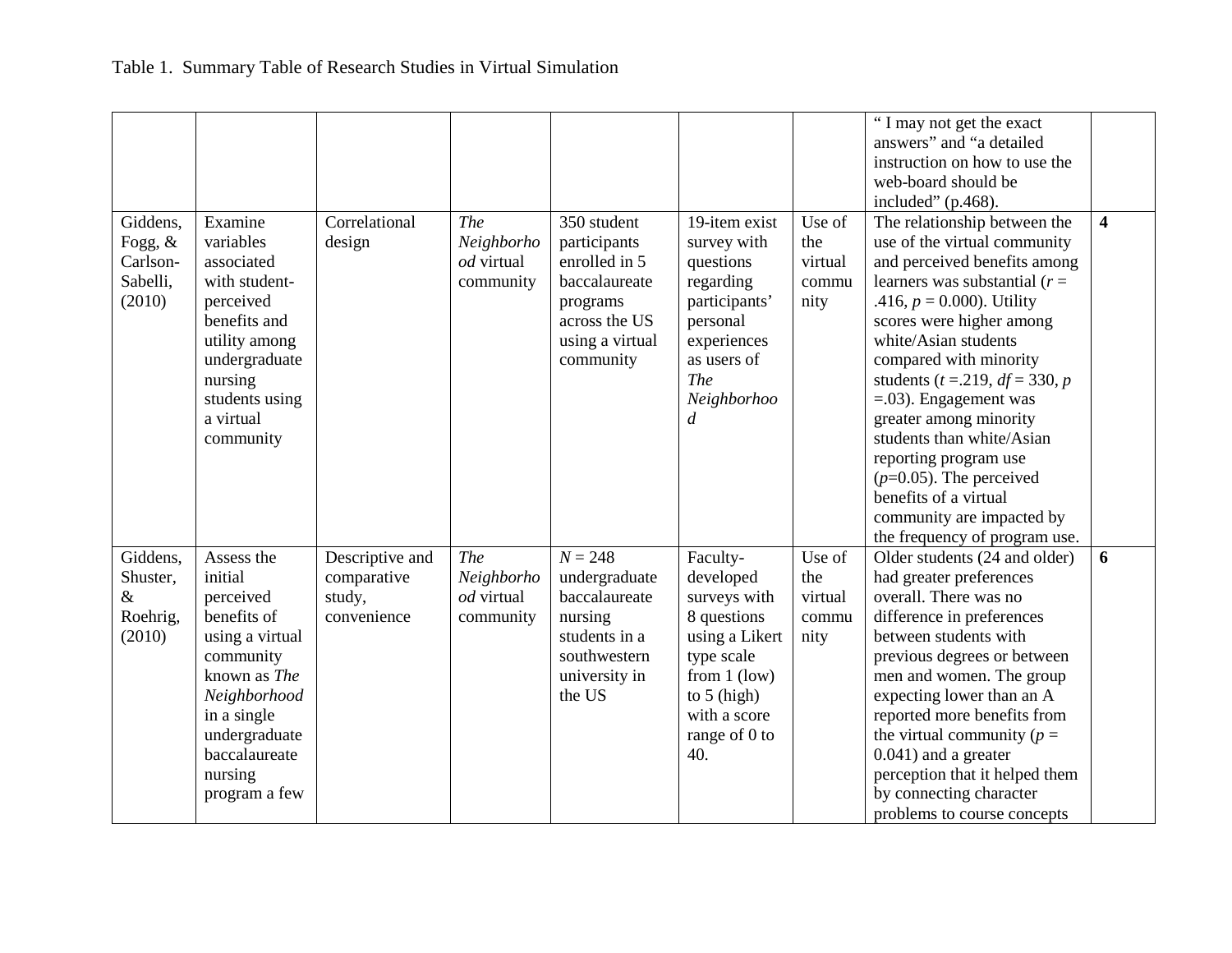|                                                                             | years after<br>development.                                                                                                                 |                         |                                                               |                                                                                                                                                                        |                                                                                                                                                                                                                                                       |                                                                                                     | $(p = 0.03)$ . Minority students<br>reported more benefits<br>overall.                                                                                                                                                                                                                                                                                                                                                                            |                         |
|-----------------------------------------------------------------------------|---------------------------------------------------------------------------------------------------------------------------------------------|-------------------------|---------------------------------------------------------------|------------------------------------------------------------------------------------------------------------------------------------------------------------------------|-------------------------------------------------------------------------------------------------------------------------------------------------------------------------------------------------------------------------------------------------------|-----------------------------------------------------------------------------------------------------|---------------------------------------------------------------------------------------------------------------------------------------------------------------------------------------------------------------------------------------------------------------------------------------------------------------------------------------------------------------------------------------------------------------------------------------------------|-------------------------|
| Giddens,<br>Hrabe,<br>Carlson-<br>Sabelli,<br>Fogg, $\&$<br>North<br>(2012) | Evaluate the<br>effectiveness<br>of a virtual<br>community on<br>student<br>engagement<br>and academic<br>performance                       | Quasi-<br>experimental  | <b>The</b><br>Neighborho<br>od virtual<br>community           | 120 first-<br>semester<br>baccalaureate<br>nursing<br>students in the<br>Southwest US                                                                                  | Classroom<br>observation<br>of learner<br>engagement,<br>End-of-class<br>student<br>survey using<br>a 5-point<br>Likert type<br>scale (1-very<br>low; $5 = \text{very}$<br>high),<br>Examination<br>items through<br>multiple-<br>choice<br>questions | <b>The</b><br>Neighb<br>orhood<br>virtual<br>commu<br>nity                                          | Students in the experimental<br>group appeared more engaged<br>more often. During 2 of 4<br>class sessions, students in the<br>experimental group reported<br>significantly ( $p < 0.01$ )<br>greater engagement on the<br>end-of-class survey. There<br>was little difference between<br>groups on quality of<br>instruction. There were no<br>significant differences in<br>academic performance (on<br>test scores) between the two<br>groups. | $\overline{\mathbf{3}}$ |
| Giddens,<br>North,<br>Carlson-<br>Sabelli,<br>Rogers,<br>& Fogg<br>(2012)   | Assess the use<br>of a virtual<br>community as<br>a teaching<br>application to<br>foster cultural<br>awareness<br>among nursing<br>students | Correlational<br>design | <b>The</b><br>Neighborho<br>od virtual<br>community           | 342 first-<br>semester<br>nursing<br>students from 5<br>baccalaureate<br>nursing<br>programs<br>across the US<br>that used The<br>Neighborhood<br>virtual<br>community | Exit survey<br>with 22<br>questions<br>including<br>open-ended<br>responses. 3<br>items formed<br>the cultural<br>awareness<br>scale using a<br>1-5 Likert-<br>type scale.                                                                            | <b>The</b><br>Neighb<br>orhood<br>virtual<br>commu<br>nity<br>over<br>one<br>semeste<br>$\mathbf r$ | There was a significant<br>correlation between frequency<br>of use and cultural awareness<br>$(r=.246; p < .000)$ Virtual<br>communities may represent a<br>useful teaching application for<br>cultural competence in<br>nursing education.                                                                                                                                                                                                       | $\overline{\mathbf{4}}$ |
| Gobbi, et<br>al. (2004)                                                     | Examine if<br>skill<br>acquisition is<br>enhanced                                                                                           | Quasi-<br>experimental  | Virtual<br>Interactive<br>Practice <sup>TM</sup> -<br>Virtual | 18 nursing<br>students in the<br>United<br>Kingdom                                                                                                                     | Current and<br>retrospective<br>self-report<br>ratings,                                                                                                                                                                                               | 5 days<br>in the<br>virtual<br>ward                                                                 | Only preliminary results are<br>presented. From the self-<br>report assessments of the<br>student competencies in the                                                                                                                                                                                                                                                                                                                             | $\overline{\mathbf{3}}$ |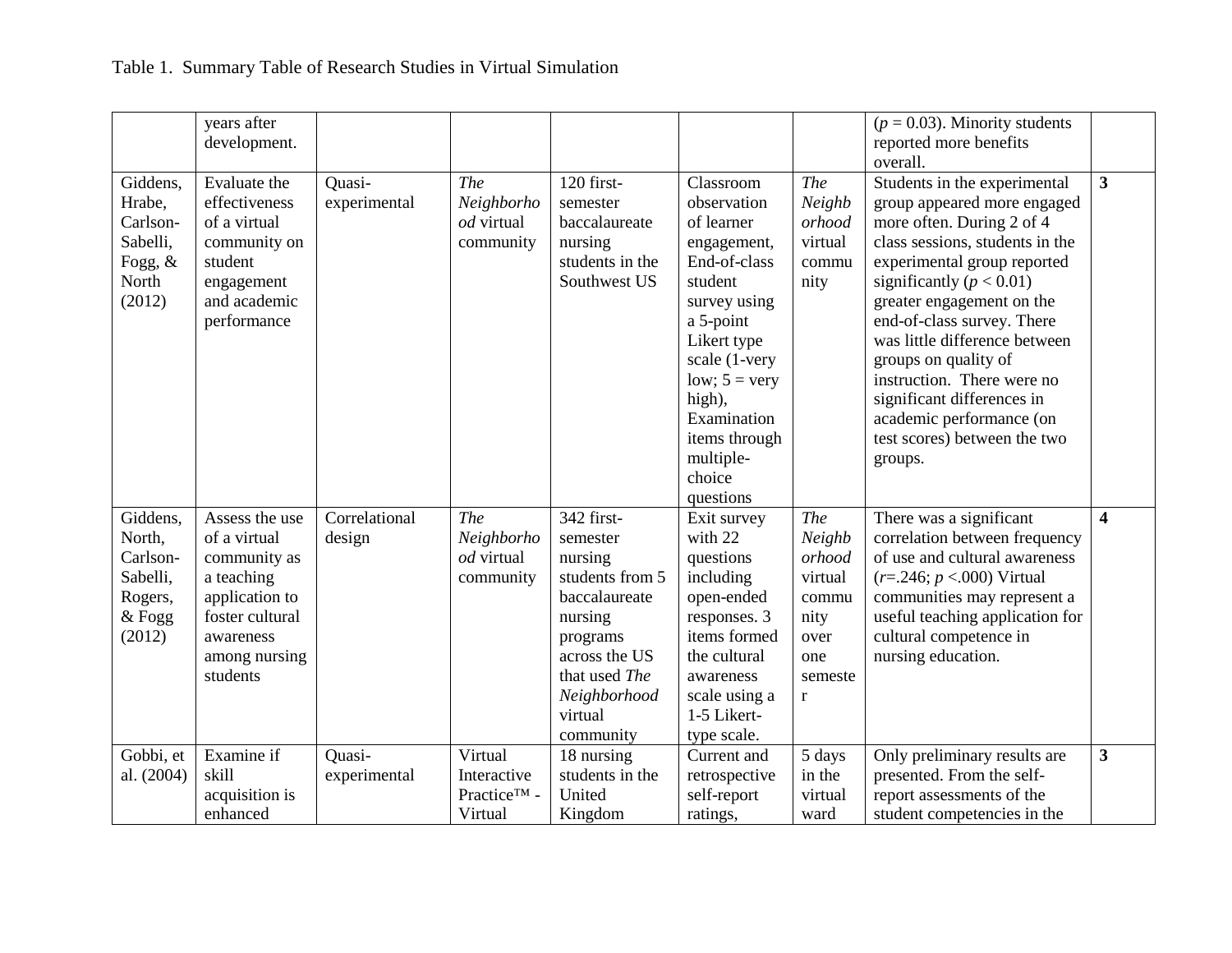|          | when virtual    |                 | Children's    | approaching the | satisfaction    |           | five domains and 29 sub-            |                  |
|----------|-----------------|-----------------|---------------|-----------------|-----------------|-----------|-------------------------------------|------------------|
|          | and interactive |                 | Ward          | end of their    | scores,         |           | competencies, 15 of the 29          |                  |
|          | strategies are  |                 | named         | programme       | Surveys used    |           | demonstrated statistically          |                  |
|          | used to         |                 | <b>Badger</b> |                 | a 5 point-      |           | significant improvements in         |                  |
|          | facilitate      |                 | Ward          |                 | Likert type     |           | competence levels. These            |                  |
|          | competence      |                 | (linking)     |                 | scale with 5    |           | were spread across all five         |                  |
|          | based learning. |                 | digital       |                 | being the       |           | domains. Overall mean               |                  |
|          |                 |                 | images,       |                 | best. The five  |           | satisfaction scores were 4.18.      |                  |
|          |                 |                 | video,        |                 | domains were    |           | 87.5% of students judged the        |                  |
|          |                 |                 | breath/heart  |                 | communicati     |           | content was "just right."           |                  |
|          |                 |                 | sounds, and   |                 | on and          |           |                                     |                  |
|          |                 |                 | clinical      |                 | interpersonal   |           |                                     |                  |
|          |                 |                 | data)         |                 | skills; ethical |           |                                     |                  |
|          |                 |                 |               |                 | and             |           |                                     |                  |
|          |                 |                 |               |                 | professional    |           |                                     |                  |
|          |                 |                 |               |                 | development;    |           |                                     |                  |
|          |                 |                 |               |                 | fundamental     |           |                                     |                  |
|          |                 |                 |               |                 | of nursing      |           |                                     |                  |
|          |                 |                 |               |                 | practice;       |           |                                     |                  |
|          |                 |                 |               |                 | health          |           |                                     |                  |
|          |                 |                 |               |                 | education and   |           |                                     |                  |
|          |                 |                 |               |                 | promotion       |           |                                     |                  |
|          |                 |                 |               |                 | skills;         |           |                                     |                  |
|          |                 |                 |               |                 | management      |           |                                     |                  |
|          |                 |                 |               |                 | and decision    |           |                                     |                  |
|          |                 |                 |               |                 | making skills.  |           |                                     |                  |
| Gu, Zou, | Evaluate        | Randomized,     | vSim for      | 28              | Cognitive       | <b>VS</b> | The scores of the knowledge         | $\boldsymbol{2}$ |
| & Chen,  | vSim's effect   | controlled,     | Nursing™      | undergraduate   | knowledge       |           | tests in the experimental           |                  |
| 2017     | <sub>on</sub>   | posttest design |               | $(2nd$ year)    | test and two    |           | group ( $M = 73.31$ , $SD = 9.27$ ) |                  |
|          | performance     |                 |               | nursing         | nursing skill   |           | were significantly higher than      |                  |
|          | of nursing      |                 |               | students in     | performances    |           | those in the control group          |                  |
|          | students.       |                 |               | China           |                 |           | $(M = 65.36, SD = 8.93), t =$       |                  |
|          |                 |                 |               |                 |                 |           | 2.27, $p = .032$ ). The scores      |                  |
|          |                 |                 |               |                 |                 |           | of the two nursing skills           |                  |
|          |                 |                 |               |                 |                 |           | performance in the                  |                  |
|          |                 |                 |               |                 |                 |           | experimental group were             |                  |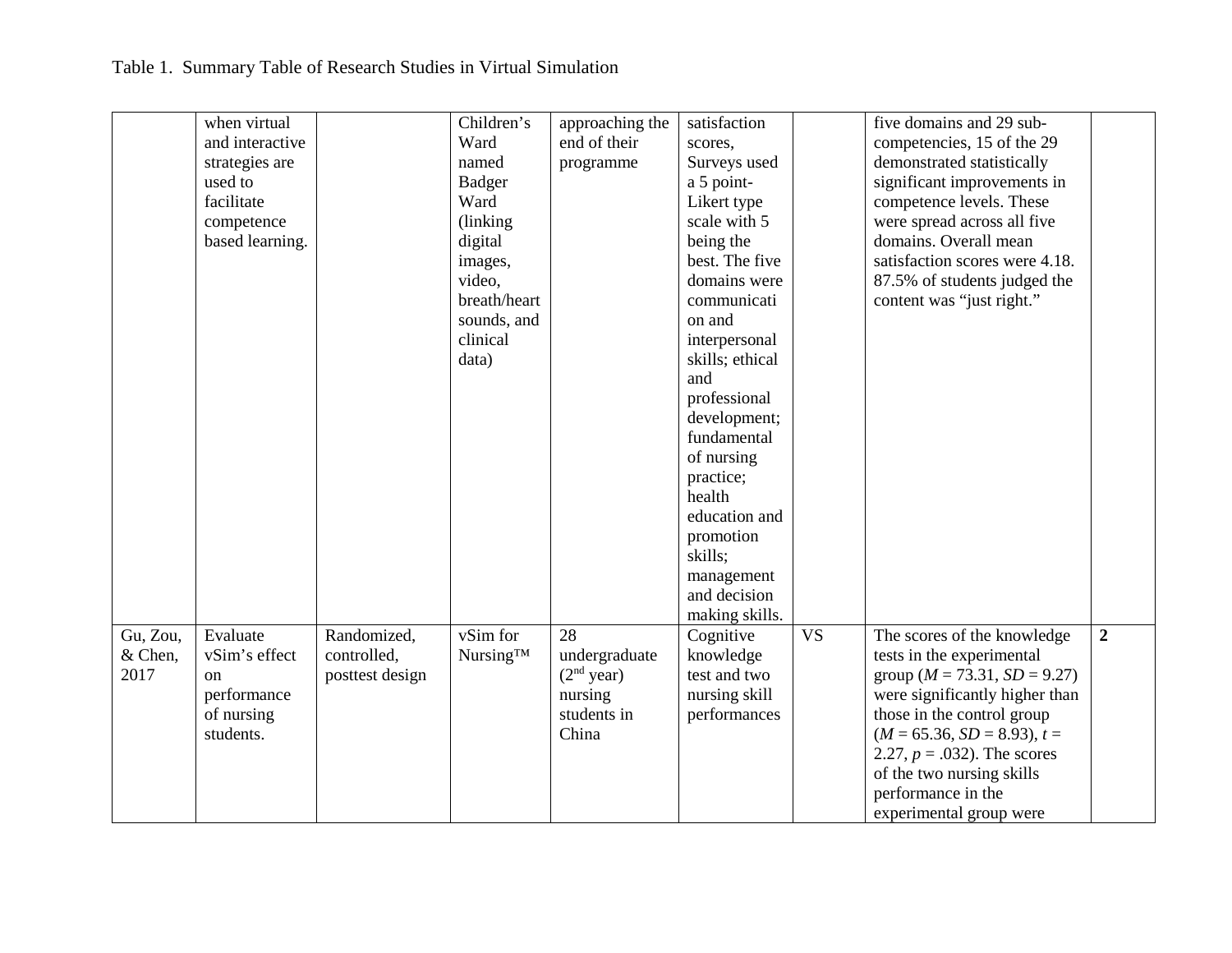|                     |                                                                                                                                                                                                                                                                                                 |                                                                                                                                       |      |                                                                                                                    |                                                                                                                                                                                                                                                                                                                                                                                                    |                                                                                         | greater compared with the<br>control group, although,<br>without statistical<br>significance.                                                                                                                                                                                                                                                                                                                                                                                                                                                                                                                                                                                                                                                                                                                                                                                                                                                         |              |
|---------------------|-------------------------------------------------------------------------------------------------------------------------------------------------------------------------------------------------------------------------------------------------------------------------------------------------|---------------------------------------------------------------------------------------------------------------------------------------|------|--------------------------------------------------------------------------------------------------------------------|----------------------------------------------------------------------------------------------------------------------------------------------------------------------------------------------------------------------------------------------------------------------------------------------------------------------------------------------------------------------------------------------------|-----------------------------------------------------------------------------------------|-------------------------------------------------------------------------------------------------------------------------------------------------------------------------------------------------------------------------------------------------------------------------------------------------------------------------------------------------------------------------------------------------------------------------------------------------------------------------------------------------------------------------------------------------------------------------------------------------------------------------------------------------------------------------------------------------------------------------------------------------------------------------------------------------------------------------------------------------------------------------------------------------------------------------------------------------------|--------------|
| Haerling,<br>(2018) | To compare<br>cognitive,<br>affective, and<br>psychomotor<br>learning<br>outcomes<br>between<br>students using<br>mannequin-<br>based<br>simulation and<br>students using<br>virtual<br>simulation; to<br>describe a<br>cost-utility<br>analysis<br>comparing the<br>two types of<br>simulation | Mixed-methods<br>- Quasi-<br>experimental<br>nonequivalent<br>comparison<br>$group$ design +<br>qualitative;<br>convenience<br>sample | vSim | 84 associate<br>degree nursing<br>students, 81<br>completed all<br>the quantitative<br>assessments in<br><b>US</b> | Knowledge<br>exam about<br>simulation<br>content; NLN<br>Student<br>Satisfaction<br>and Self-<br>Confidence<br>Learning<br>(SSC) survey;<br>documentatio<br>n of<br>assessment,<br>written hand-<br>off report;<br>reflection<br>questions-<br>scored using<br>the Lasater<br>Clinical<br>Judgment<br>Rubric<br>(LCJR) and<br>the Creighton<br>Simulation<br>Evaluation<br>Instrument<br>$(C-SEI)$ | VS-<br>video-<br>recorde<br>$\mathbf d$<br>standar<br>dized<br>patient<br>encount<br>er | Post-intervention knowledge<br>scores in both groups was<br>significantly improved $(p)$<br>$\langle .05 \rangle$ ; SSC scores were<br>significantly higher post-<br>intervention for both groups;<br>no significant difference in<br>standardized patient<br>performance scores between<br>the mannequin-based or the<br>VS groups; 3 themes emerged<br>in participants' from both<br>groups reflection about what<br>they would differently if they<br>were to repeat the same<br>simulation $(1)$ safety $(2)$<br>communication (3)<br>prioritization/time<br>management; VS students<br>expressed intent to focus on<br>safety if they repeated the<br>simulation and mannequin-<br>based students to focus on<br>communication; students in<br>the VS group reflected<br>technology troubles and<br>students in the mannequin-<br>group expressed frustration<br>with finding materials<br>Mannequin-based simulation<br>instrumental costs were | $\mathbf{3}$ |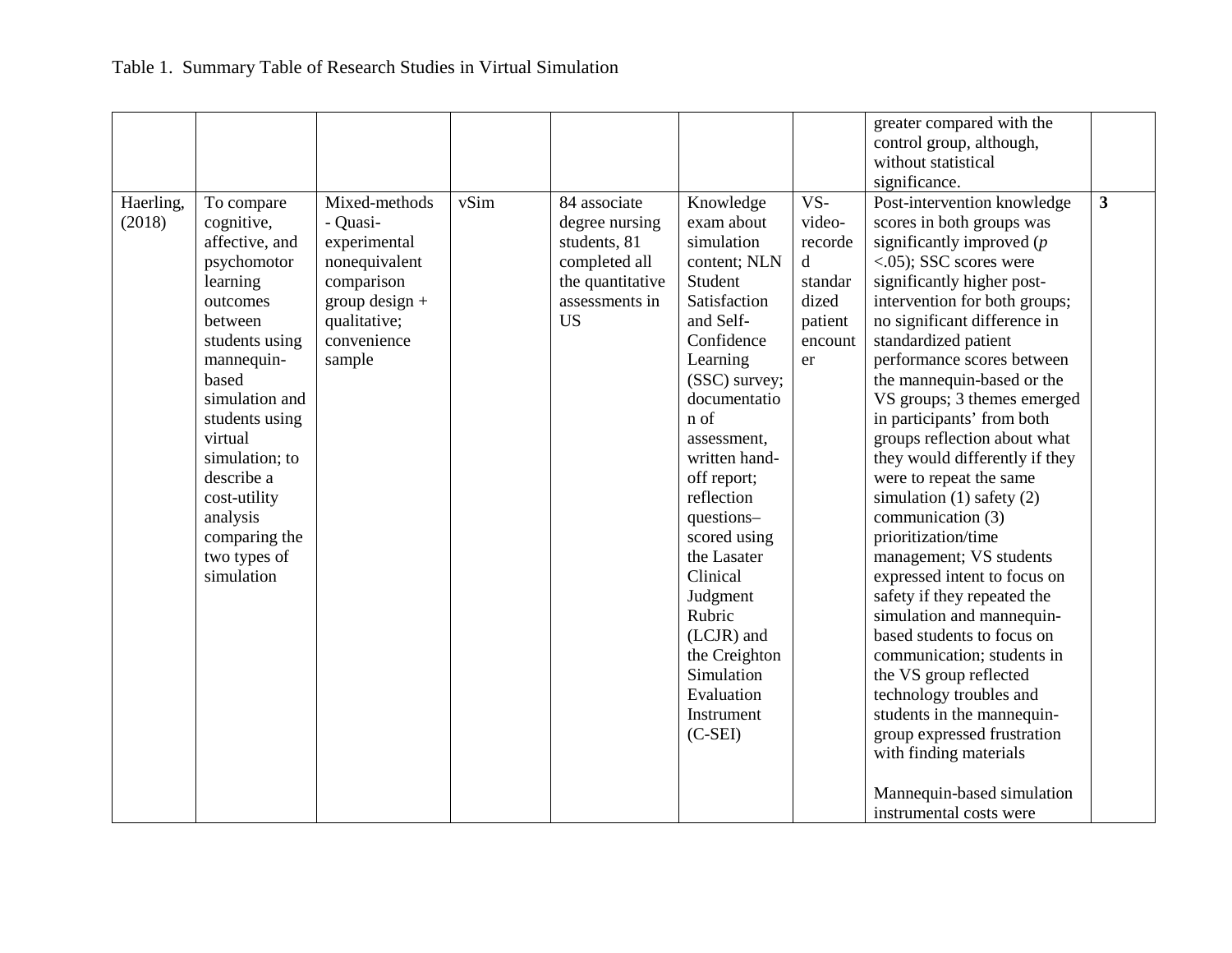|                 |                  |                   |                 |                |                 |           | \$36.55/student and VS costs        |                |
|-----------------|------------------|-------------------|-----------------|----------------|-----------------|-----------|-------------------------------------|----------------|
|                 |                  |                   |                 |                |                 |           | were \$10.89/student; overall       |                |
|                 |                  |                   |                 |                |                 |           | cost/utility ratio for              |                |
|                 |                  |                   |                 |                |                 |           | mannequin-based simulation          |                |
|                 |                  |                   |                 |                |                 |           | was \$3.62 vs. \$1.08 for VS.       |                |
| Ismailogl       | To compare       | Randomized        | Virtual IV      | 32 bachelor's  | 15-item IV      | <b>VR</b> | No difference between               | $\overline{2}$ |
| $u \&$          | the use of       | controlled trial: | Simulator       | degree nursing | knowledge       |           | experimental and control            |                |
| Zaybak,         | virtual IV       | convenience       | (VIS)           | students in    | test            |           | groups in pretest and posttest      |                |
| (2018)          | simulator        | sampling $&$      |                 | Izmir, Turkey  | developed by    |           | knowledge; mean                     |                |
|                 | (VIS) with a     | stratified        |                 |                | researcher;     |           | psychomotor skills score was        |                |
|                 | plastic arm      | sampling          |                 |                | 20-item IV      |           | significantly higher ( $p = .000$ ) |                |
|                 | model for        |                   |                 |                | catheterizatio  |           | in the VS group $(M = 45.18)$       |                |
|                 | teaching IV      |                   |                 |                | n skills        |           | than in the control (plastic        |                |
|                 | insertion skills |                   |                 |                | checklist       |           | arm) group ( $M = 20.44$ );         |                |
|                 |                  |                   |                 |                | created by      |           | students in the experimental        |                |
|                 |                  |                   |                 |                | researcher;     |           | group were more satisfied           |                |
|                 |                  |                   |                 |                | visual analog   |           | than in the control group ( $p =$   |                |
|                 |                  |                   |                 |                | scale (VAS)     |           | .000); no significant               |                |
|                 |                  |                   |                 |                | for both        |           | difference between groups in        |                |
|                 |                  |                   |                 |                | students' self- |           | self-confidence or mean             |                |
|                 |                  |                   |                 |                | confidence      |           | clinical psychomotor skills         |                |
|                 |                  |                   |                 |                | and             |           | score ( $M = 16.28$ for             |                |
|                 |                  |                   |                 |                | satisfaction    |           | experimental vs. $M = 15.63$        |                |
|                 |                  |                   |                 |                | with teaching   |           | for control); scores for the        |                |
|                 |                  |                   |                 |                | method; 17-     |           | following fear symptoms             |                |
|                 |                  |                   |                 |                | item Fear       |           | were higher in the control          |                |
|                 |                  |                   |                 |                | Symptoms        |           | group than the experimental         |                |
|                 |                  |                   |                 |                | Scale           |           | group: (a) cold and sweaty          |                |
|                 |                  |                   |                 |                |                 |           | hands ( $p = .026$ ), (b)           |                |
|                 |                  |                   |                 |                |                 |           | significant restlessness ( $p =$    |                |
|                 |                  |                   |                 |                |                 |           | $.047$ , and (c) tense muscles      |                |
|                 |                  |                   |                 |                |                 |           | $(p=.036)$                          |                |
| <b>Jeffries</b> | Compare the      | Randomized        | <b>CD ROM</b>   | 42 junior BSN  | 11-item         | Lecture   | There were significant              | $\overline{2}$ |
| (2001)          | effectiveness    | pretest/posttest  | developed       | students at a  | student         | and       | differences between the two         |                |
|                 | of an            | experimental      | by Dr.          | university in  | satisfaction    | video     | groups in cognitive gains and       |                |
|                 | interactive,     | design,           | <b>Jeffries</b> |                | scale adopted   | VS.       | student satisfaction with the       |                |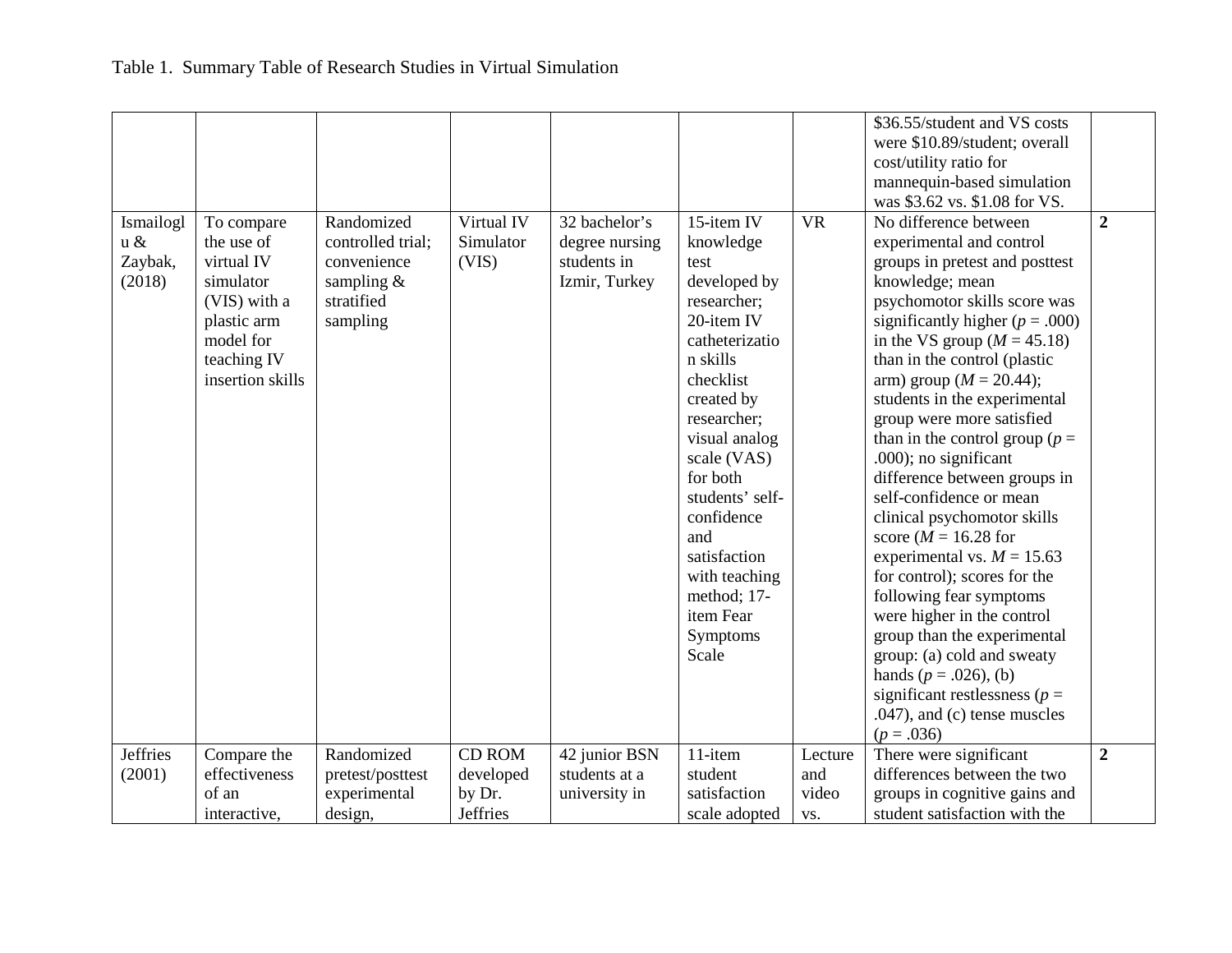|            | multimedia       | convenience     |              | the Midwestern       | from items of  | multim            | computer group                      |   |
|------------|------------------|-----------------|--------------|----------------------|----------------|-------------------|-------------------------------------|---|
|            | CD-ROM and       | sample          |              | <b>US</b>            | the Flashlight | edia              | demonstrating higher                |   |
|            | a traditional    |                 |              |                      | Project        | $CD-$             | cognitive gains ( $p = 0.05$ ) and  |   |
|            | lecture for      |                 |              |                      | Current        | <b>ROM</b>        | student satisfaction ( $p = 0.01$ ) |   |
|            | teaching oral    |                 |              |                      | Student        | progra            | than the lecture group. The         |   |
|            | medication       |                 |              |                      | Inventory      | m                 | computer group had a posttest       |   |
|            | administration   |                 |              |                      | (Ehrmann,      |                   | mean of 95.7% correct and           |   |
|            | to nursing       |                 |              |                      | 1995).         |                   | the lecture group had a             |   |
|            | students.        |                 |              |                      | Faculty-       |                   | posttest mean of 84.7%              |   |
|            |                  |                 |              |                      | developed      |                   | correct. There were no              |   |
|            |                  |                 |              |                      | 40-item        |                   | differences on their                |   |
|            |                  |                 |              |                      | pretest and    |                   | competency in administering         |   |
|            |                  |                 |              |                      | posttest and a |                   | oral medications. Time on           |   |
|            |                  |                 |              |                      | skills         |                   | task was 31% less for the           |   |
|            |                  |                 |              |                      | competency     |                   | computer group.                     |   |
|            |                  |                 |              |                      | checklist.     |                   |                                     |   |
| Johannes   | Investigate the  | Descriptive     | CathSim®     | 22                   | Three          | CathSi            | Eight of 20 students regarded       | 6 |
| son,       | learning         | design,         |              | undergraduate        | questionnaire  | $m$ <sup>®</sup>  | themselves as being                 |   |
| Olsson,    | gained from      | convenience     |              | (second year)        | s developed    |                   | sufficiently prepared for           |   |
| Petersson  | computer         | sample          |              | nursing              | by faculty     |                   | intravenous catheterization.        |   |
| , & Silén, | simulation       |                 |              | students in          | members        |                   | Students mentioned haptic           |   |
| (2010)     | skills training. |                 |              | Sweden               |                |                   | feedback and being aware of         |   |
|            | health nursing   |                 |              |                      |                |                   | variations were valuable            |   |
|            | students         |                 |              |                      |                |                   | learning features. Students         |   |
|            |                  |                 |              |                      |                |                   | mentioned, "becoming more           |   |
|            |                  |                 |              |                      |                |                   | assured without practicing on       |   |
|            |                  |                 |              |                      |                |                   | a patient" and "getting into a      |   |
|            |                  |                 |              |                      |                |                   | routine and exercising the          |   |
|            |                  |                 |              |                      |                |                   | practical training" (p. 271).       |   |
| Johnsen,   | To describe      | Mixed-methods   | Serious      | $6$ participants $-$ | Cognitive      | Serious           | Most participants (median           | 6 |
| Fossum,    |                  |                 |              | 2 nursing            | walkthrough -  |                   | $score = 6$ ) agreed they could     |   |
| Vivekana   | the design,      | - quantitative  | game         | students, 2          | recorded       | $\gamma$ game $-$ |                                     |   |
|            | development,     | and qualitative | developed    |                      |                | comput            | efficiently complete the            |   |
| nda-       | and usability    | descriptive     | for this     | university           | user's         | er-               | tasks/scenarios; responses          |   |
| Schmidt,   | of a video       | design;         | $study - RN$ | lecturers, and 2     | thoughts       | based             | varied to if the organization of    |   |
| Fruhling,  | based serious    | convenience     | taking part  | home health          | (instructed to | simulati          | information on the screens          |   |
| $\&$       | game (SG) for    | sample          | in a home    | RNs in Norway        | vocalize       | on                | were clear (range 4-6, median       |   |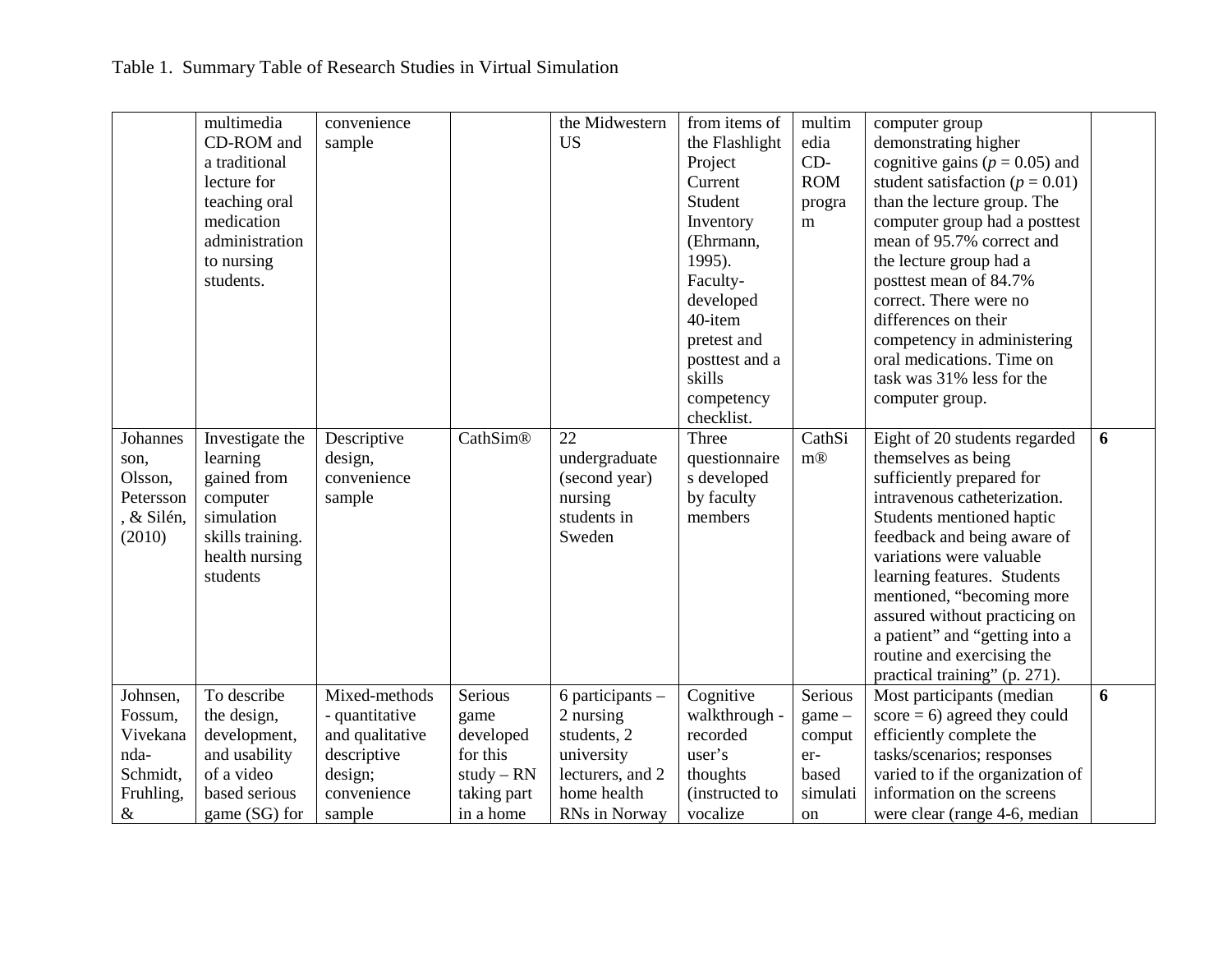| Slettebo, | teaching       |                | health visit  |              | difficulties/th |            | $= 5$ ), and if the information    |                |
|-----------|----------------|----------------|---------------|--------------|-----------------|------------|------------------------------------|----------------|
| (2016)    | clinical       |                | for a patient |              | oughts or       |            | was easy to find when they         |                |
|           | reasoning and  |                | with COPD     |              | questions) to   |            | needed it (range 3-7, median       |                |
|           | decision-      |                |               |              | explore         |            | $= 6$ ; most participants          |                |
|           | making skills  |                |               |              | usability;      |            | thought the SG was simple          |                |
|           | to nursing     |                |               |              | modified        |            | and comfortable; most agreed       |                |
|           | students who   |                |               |              | Post-Study      |            | they were satisfied with the       |                |
|           | are caring for |                |               |              | System          |            | SG (median $=6$ ); both teacher    |                |
|           | patients with  |                |               |              | Usability       |            | participants thought the SG        |                |
|           | COPD in        |                |               |              | Questionnaire   |            | was effective for teaching         |                |
|           | home           |                |               |              | (PSSUQ) to      |            | students and it would be a         |                |
|           | healthcare     |                |               |              | include         |            | good supplement to training        |                |
|           | settings       |                |               |              | TURF (task,     |            | in lab/clinicals, but one          |                |
|           |                |                |               |              | users.          |            | teacher found the game to be       |                |
|           |                |                |               |              | representation  |            | tedious and suggested the          |                |
|           |                |                |               |              | , and           |            | scenario could be more "to         |                |
|           |                |                |               |              | function)       |            | the point"; students agreed the    |                |
|           |                |                |               |              | framework       |            | SG would have been useful to       |                |
|           |                |                |               |              | using Likert    |            | play prior to clinicals; all       |                |
|           |                |                |               |              | scale $(1 =$    |            | participants ( $n = 7$ ) found the |                |
|           |                |                |               |              | strongly        |            | SG content to be relevant for      |                |
|           |                |                |               |              | disagree, $7 =$ |            | use in nursing education; all      |                |
|           |                |                |               |              | strongly        |            | agreed the tasks/questions had     |                |
|           |                |                |               |              | agree); semi-   |            | an adequate level of               |                |
|           |                |                |               |              | structured      |            | complexity and expressed it        |                |
|           |                |                |               |              | follow-up       |            | was realistic from the domain      |                |
|           |                |                |               |              | interview to    |            | of home healthcare; several        |                |
|           |                |                |               |              | assess          |            | usability issues identified        |                |
|           |                |                |               |              | satisfaction    |            | such as length of videos, lack     |                |
|           |                |                |               |              | and             |            | of ability to skip back and        |                |
|           |                |                |               |              | recommendat     |            | forth, layout, inability to undo   |                |
|           |                |                |               |              | ions for        |            | drag-and-drop tasks, etc.          |                |
|           |                |                |               |              | improvement     |            |                                    |                |
| Kaveeviv  | Evaluate the   | Mixed methods: | <b>CAL</b>    | 117 second-  | Factual         | 90         | Each group showed a                | $\overline{2}$ |
| it-chai,  | effect of      | RCT and        | multimedia    | year nursing | knowledge       | minute     | significant gain in knowledge.     |                |
| Chuengk   | computer-      | interviews     | using         | students     | test on VS      | <b>CAL</b> | There was no significant           |                |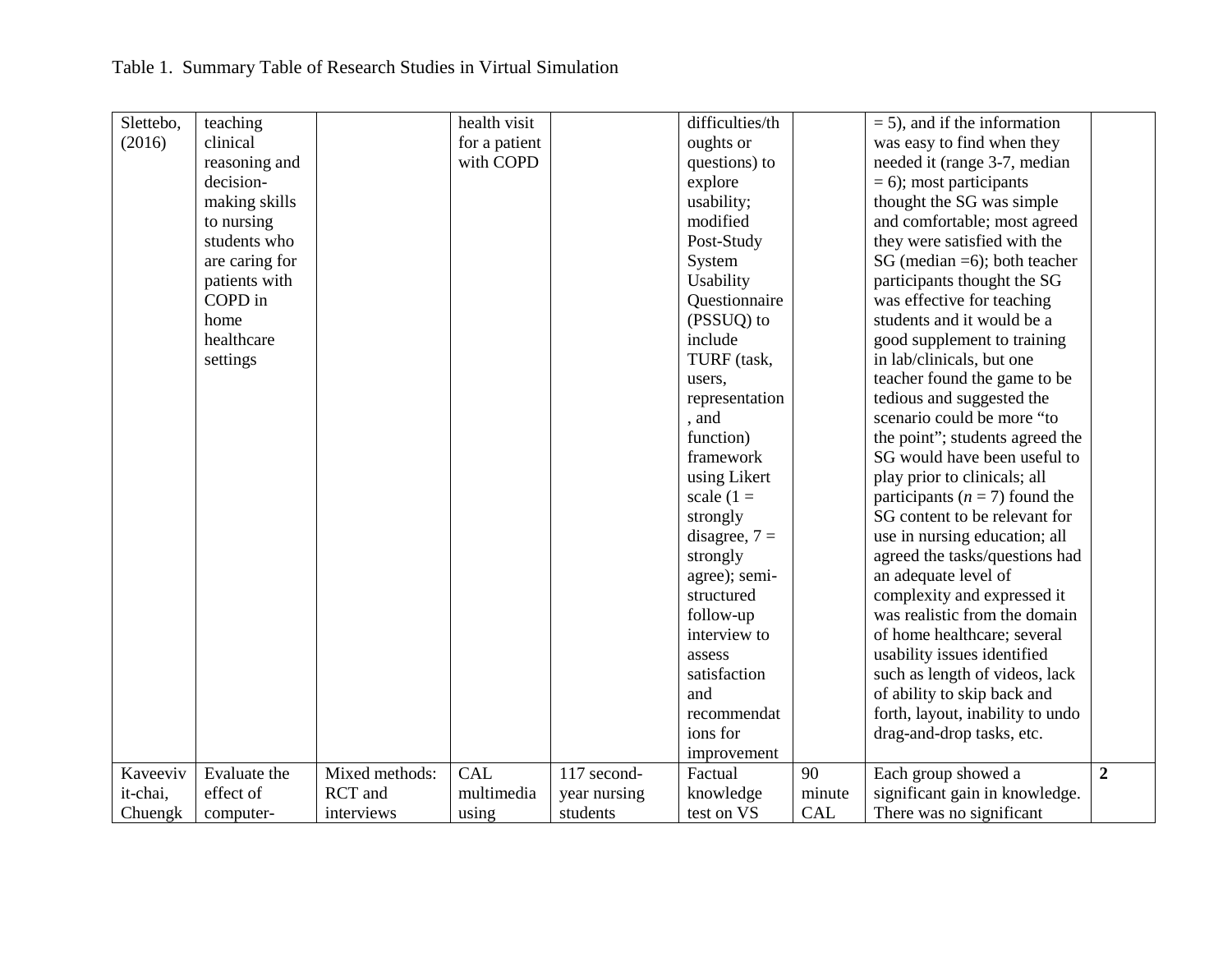| ri-ankrai,             | assisted       |                | graphics,    | enrolled in a   | $(30$ -item        |        | difference in factual               |   |
|------------------------|----------------|----------------|--------------|-----------------|--------------------|--------|-------------------------------------|---|
| Luecha,                | learning       | Arm $1-$       | pictures,    | fundamental     | multiple           |        | knowledge among CAL                 |   |
| Thanooru               | (CAL) on       | Lecture/CAL    | animation,   | nursing course  | choice test);      |        | supplemented groups and the         |   |
| k,                     | nursing        |                | video and    | from two        | Performance        |        | traditional group $(p>0.05)$ . The  |   |
| Panijpan,              | students'      | Arm $2-$       | simulation   | schools in      | checklist (29-     |        | performance checklist scores        |   |
| $\&$                   | attitudes and  | Lecture/CAL/De | of           | Thailand.       | items with         |        | of the CAL supplemented             |   |
| Ruenwon                | knowledge of   | monstration    | experiences  |                 | points             |        | groups were significantly           |   |
| $g\text{-}\mathrm{sa}$ | vital signs.   |                |              |                 | ranging from       |        | higher $(p<.001)$ . Students'       |   |
| (2009)                 |                | Arm $3-$       |              |                 | $0-4);$            |        | mean satisfaction score was         |   |
|                        |                | Lecture/Demons |              |                 | Students'          |        | $91.20 \pm 9.18$ (out of 100)       |   |
|                        |                | tration        |              |                 | attitudes were     |        | indicating high satisfaction        |   |
|                        |                |                |              |                 | measured by        |        | and quality of CAL from the         |   |
|                        |                |                |              |                 | the CAL            |        | user's perception. Categories       |   |
|                        |                |                |              |                 | assessment         |        | emerged of "Learner",               |   |
|                        |                |                |              |                 | scale and          |        | "learning environment" and          |   |
|                        |                |                |              |                 | interviews         |        | "software designs."                 |   |
|                        |                |                |              |                 |                    |        | Comments included,                  |   |
|                        |                |                |              |                 |                    |        | "increases understanding",          |   |
|                        |                |                |              |                 |                    |        | "more interesting and               |   |
|                        |                |                |              |                 |                    |        | colorful", "enhances the            |   |
|                        |                |                |              |                 |                    |        | learner's experience and            |   |
|                        |                |                |              |                 |                    |        | understanding" and "provides        |   |
|                        |                |                |              |                 |                    |        | an independent interactive          |   |
|                        |                |                |              |                 |                    |        | learning experience." (p. 71.)      |   |
|                        |                |                |              |                 |                    |        | The only complaint was that         |   |
|                        |                |                |              |                 |                    |        | students wanted more time           |   |
|                        |                |                |              |                 |                    |        | with CAL.                           |   |
| Kidd,                  | Assess the     | Descriptive,   | Second       | 126             | <b>Second Life</b> | Second | Participants found the              | 6 |
| Knisley,               | effectiveness  | convenience    | <b>Life®</b> | undergraduate   | Simulation         | Life®  | simulation to be a moderately       |   |
| &                      | of Second Life |                |              | nursing         | Evaluation         |        | effective teaching strategy         |   |
| Morgan,                | as a teaching  |                |              | students in the | Survey             |        | and a slightly difficult            |   |
| (2012)                 | strategy for   |                |              | Midwest, US     | (researcher-       |        | technical program. A                |   |
|                        | undergraduate  |                |              |                 | developed          |        | significant relationship was        |   |
|                        | mental health  |                |              |                 | survey)            |        | found between age of                |   |
|                        | nursing        |                |              |                 |                    |        | computer and educational            |   |
|                        | students.      |                |              |                 |                    |        | effectiveness ( $r = 0.188$ , $p <$ |   |
|                        |                |                |              |                 |                    |        |                                     |   |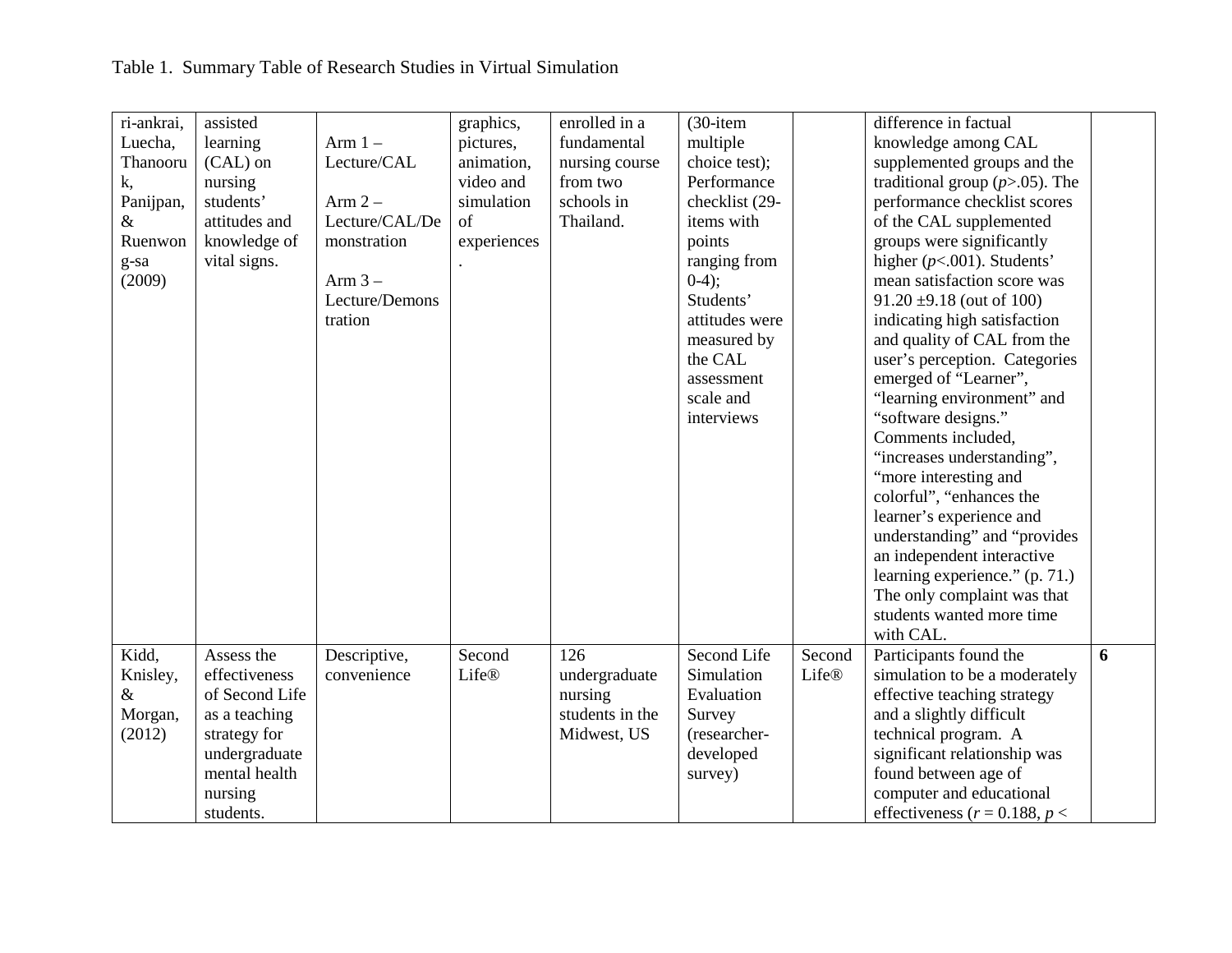|           |                  |                  |             |                 |                      |           | 0.05). Technical difficulties     |                         |
|-----------|------------------|------------------|-------------|-----------------|----------------------|-----------|-----------------------------------|-------------------------|
|           |                  |                  |             |                 |                      |           | were expressed as one student     |                         |
|           |                  |                  |             |                 |                      |           | mentioned, "I was too rushed      |                         |
|           |                  |                  |             |                 |                      |           | and could not multi-task          |                         |
|           |                  |                  |             |                 |                      |           | quick enough" (p. 35).            |                         |
| Kiegaldie | Develop,         | Mixed methods;   | The Virtual | 26 students     | Questionnaire        | <b>VS</b> | Themes emerged of                 | 6                       |
| & White,  | implement,       | Descriptive      | Patient, an | enrolled in     | s and focus          |           | "Workplace Authenticity and       |                         |
| (2006)    | and evaluate     | quantitative and | interactive | post-graduate   |                      |           | Relevance of the CD-ROM,          |                         |
|           | The Virtual      |                  | multimedia  |                 | groups               |           |                                   |                         |
|           |                  | qualitative      |             | nursing courses |                      |           | Clinical Problem-Solving          |                         |
|           | Patient.         |                  | learning    | in Australia in |                      |           | Ability, Participation in         |                         |
|           |                  |                  | resource    | two campuses    |                      |           | Collaborative Learning, and       |                         |
|           |                  |                  |             |                 |                      |           | <b>Technological Access.</b>      |                         |
|           |                  |                  |             |                 |                      |           | Comments included, "very          |                         |
|           |                  |                  |             |                 |                      |           | realistic sounds and images -     |                         |
|           |                  |                  |             |                 |                      |           | kept you interested and           |                         |
|           |                  |                  |             |                 |                      |           | stimulated" (p.40). 83%           |                         |
|           |                  |                  |             |                 |                      |           | reported VS had improved          |                         |
|           |                  |                  |             |                 |                      |           | their confidence and skills in    |                         |
|           |                  |                  |             |                 |                      |           | being able to systematically      |                         |
|           |                  |                  |             |                 |                      |           | interpret assessment findings     |                         |
|           |                  |                  |             |                 |                      |           | and define a clear plan of        |                         |
|           |                  |                  |             |                 |                      |           | action. 54% of students           |                         |
|           |                  |                  |             |                 |                      |           | reported technical difficulties.  |                         |
| Kleinhek  | Examine          | Within-stage,    | Digital     | 130 master of   | Reflection           | <b>VS</b> | The most significant predictor    | $\overline{\mathbf{4}}$ |
| sel       | relationships    | mixed-model      | Clinical    | science in      | <b>Rating Rubric</b> |           | of the Implications for           |                         |
| (2014)    | between          | design,          | Experience  | nursing         |                      |           | Practice reflection score was     |                         |
|           | student          | secondary data   | TM          | students in US  | Clinical             |           | Critical Items discovered         |                         |
|           | reflection       | analysis,        |             |                 | Reasoning            |           | $(β=0.903$ and $(p <$             |                         |
|           | scores and the   | convenience      |             |                 | and                  |           | .001). Minutes spent was a        |                         |
|           | digital clinical |                  |             |                 | Implications         |           | significant predictor of critical |                         |
|           | experience.      |                  |             |                 | for Practice         |           | items and red flag items          |                         |
|           |                  |                  |             |                 | self-                |           | discovered ( $\beta$ =0.706 and   |                         |
|           |                  |                  |             |                 | reflections          |           | $p=.004$ ). The results of this   |                         |
|           |                  |                  |             |                 |                      |           | study indicate that the number    |                         |
|           |                  |                  |             |                 |                      |           | of Critical Items discovered      |                         |
|           |                  |                  |             |                 |                      |           |                                   |                         |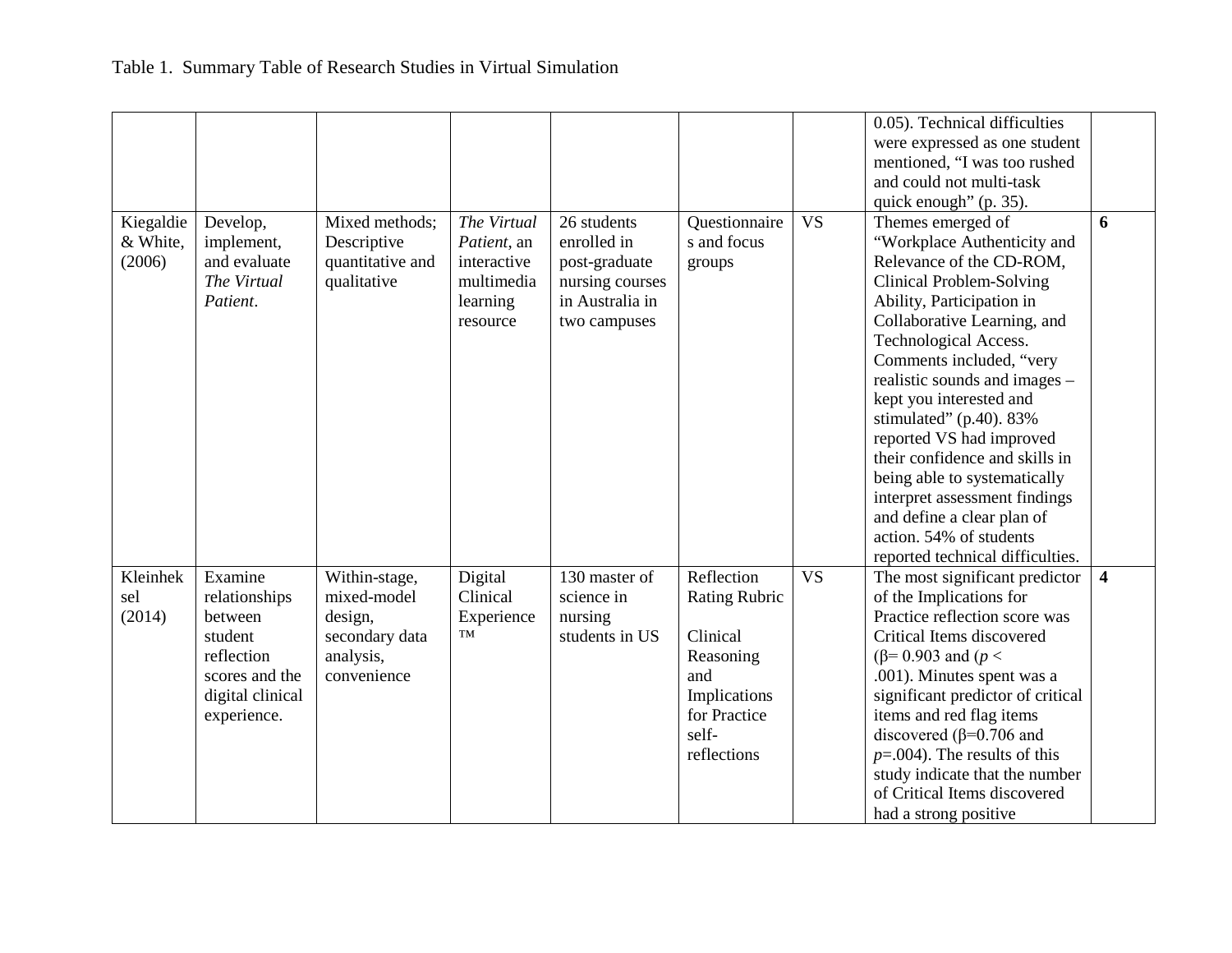|                                                        |                                                                                                                                                                                                                                |                                                                                                       |                                                                                                                 |                                                                                                                                   |                                                                                                                                      |                                                                                                                    | correlation with the<br><b>Implications for Practice</b><br>reflection score.                                                                                                                                                                                                                                                                                                                                                                                                                                    |                |
|--------------------------------------------------------|--------------------------------------------------------------------------------------------------------------------------------------------------------------------------------------------------------------------------------|-------------------------------------------------------------------------------------------------------|-----------------------------------------------------------------------------------------------------------------|-----------------------------------------------------------------------------------------------------------------------------------|--------------------------------------------------------------------------------------------------------------------------------------|--------------------------------------------------------------------------------------------------------------------|------------------------------------------------------------------------------------------------------------------------------------------------------------------------------------------------------------------------------------------------------------------------------------------------------------------------------------------------------------------------------------------------------------------------------------------------------------------------------------------------------------------|----------------|
| LeFlore,<br>et al.,<br>(2012)                          | Compare the<br>achievement<br>of learning<br>outcomes of<br>undergraduate<br>nursing<br>students when<br>a virtual<br>patient trainer<br>or traditional<br>lecture was<br>used to teach<br>pediatric<br>respiratory<br>content | Randomized,<br>controlled,<br>posttest design.                                                        | Researcher-<br>developed<br>Virtual<br>Pediatric<br>Patients<br>(VPP) and<br>Virtual<br>Pediatric<br>Unit (VPU) | 93 senior BSN<br>students<br>enrolled in a<br>pediatric<br>nursing course<br>in one<br>university in<br>the Southern<br><b>US</b> | OSCEs and<br>10-item<br>multiple-<br>choice<br>written test                                                                          | Two<br>Virtual<br>Patient<br>Experie<br>nces                                                                       | There was a significant<br>difference in knowledge<br>acquisition between the<br>control and experimental<br>groups (mean $75\pm12$ vs. 83.9<br>$\pm$ 15, $P = 0.004$ ). On the<br>checklists for the two OSCEs<br>measuring knowledge<br>application, there were<br>significant differences in<br>times between the groups for<br>all critical elements, with the<br>experimental group<br>demonstrating more timely<br>performance of critical<br>nursing tasks ( $P=0.001$ for<br>each of the two scenarios). | $\overline{2}$ |
| Liaw,<br>Chan,<br>Chen,<br>Hooi, $&$<br>Siau<br>(2014) | Evaluate the<br>efficacy of<br>virtual patient<br>simulation by<br>comparing to<br>manikin-based<br>simulation for<br>improving<br>nursing<br>students'<br>performances<br>in assessing<br>and managing<br>patients with       | $RCT -$<br>evaluations were<br>conducted one<br>day after and 2.5<br>months after the<br>intervention | e-RAPIDS                                                                                                        | 57 third-year<br>nursing<br>students in<br>Singapore                                                                              | Manikin-<br>based<br>simulation<br>assessment<br><b>RAPIDS</b> tool<br>Adapted e-<br>learning<br>systems<br>success scale<br>Surveys | 2 hour<br>virtual<br>patient<br>simulati<br>on<br>compar<br>ed to 2<br>hour<br>maniki<br>n based<br>simulati<br>on | Both experimental and control<br>groups demonstrated<br>significant<br>improvements $(p<.001)$ in<br>first and second posttest<br>scores. The scores between<br>groups did not differ<br>significantly over time<br>$(p=17)$ . The virtual patient<br>simulation was rated<br>positively.                                                                                                                                                                                                                        | $\overline{2}$ |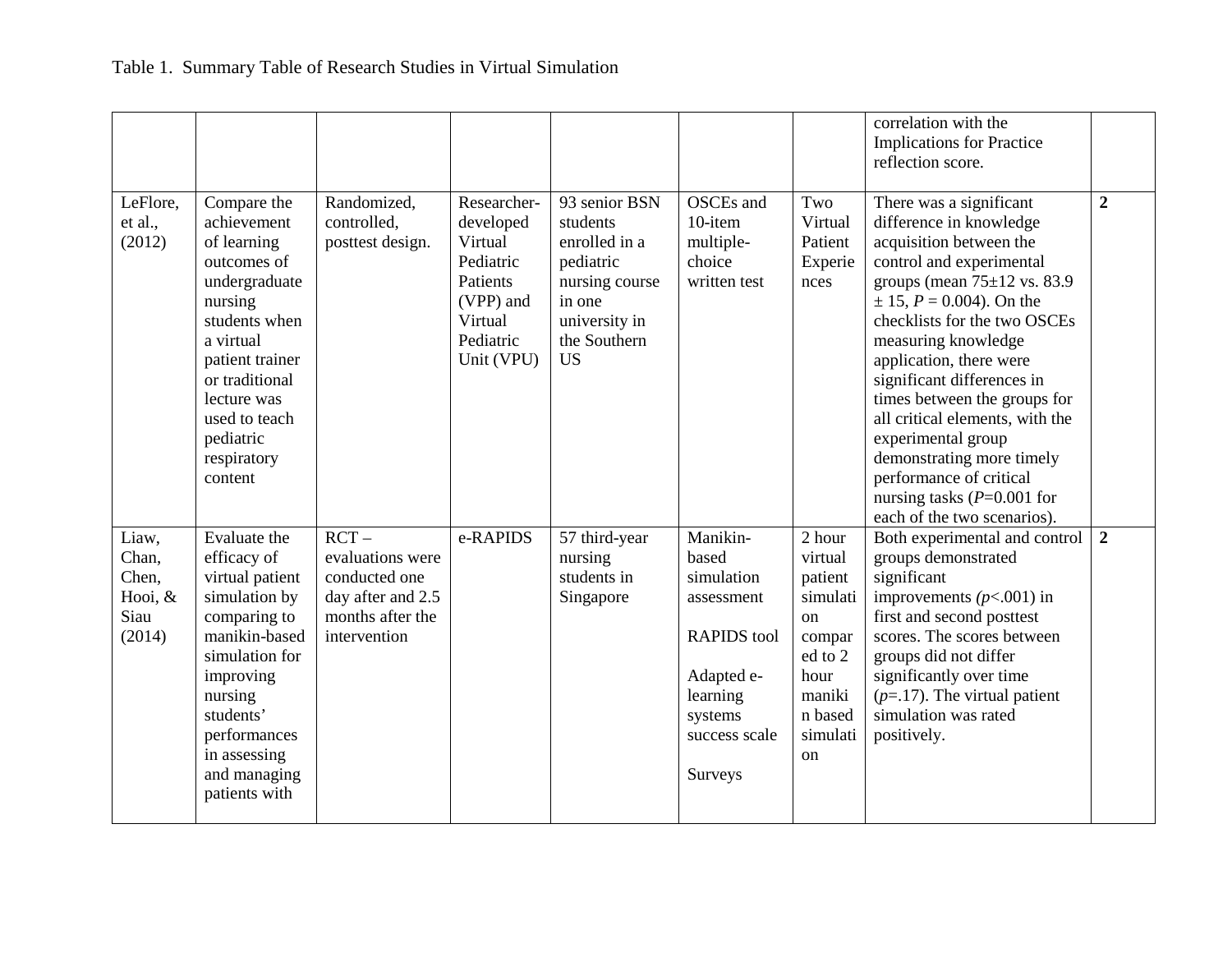|                                                 | clinical<br>deterioration.                                                                                                                                                                                                                |                                           |                        |                                                            |                                                                                                                          |                                                                                                      |                                                                                                                                                                                                                                                                                                                                                                                                                                                                                                                                                                                                                                                                                                                                  |                |
|-------------------------------------------------|-------------------------------------------------------------------------------------------------------------------------------------------------------------------------------------------------------------------------------------------|-------------------------------------------|------------------------|------------------------------------------------------------|--------------------------------------------------------------------------------------------------------------------------|------------------------------------------------------------------------------------------------------|----------------------------------------------------------------------------------------------------------------------------------------------------------------------------------------------------------------------------------------------------------------------------------------------------------------------------------------------------------------------------------------------------------------------------------------------------------------------------------------------------------------------------------------------------------------------------------------------------------------------------------------------------------------------------------------------------------------------------------|----------------|
| McCallu<br>m, Ness,<br>& Price,<br>(2011)       | Explore<br>nursing<br>students'<br>decision-<br>making skills<br>through the<br>use of Second<br>Life                                                                                                                                     | Exploratory,<br>qualitative<br>evaluation | Second<br><b>Life®</b> | 5 third-year<br>student nurses<br>in the United<br>Kingdom | Written<br>communicati<br>on text from<br>the scenario;<br>semi-<br>structured<br>interviews<br>using open<br>questions. | 1 hour<br>simulati<br>on<br>caring<br>for $6$<br>patients                                            | The majority of decisions<br>$(n=21)$ were made in response<br>to a situation or patient<br>request and were reactive<br>rather than pro-active $(n=9)$ .<br>Interviews produced themes<br>of 1) Performing decision-<br>making and 2) Improving<br>learning.                                                                                                                                                                                                                                                                                                                                                                                                                                                                    | 6              |
| Menzel,<br>Willson,<br>$\&$<br>Doolen<br>(2014) | Examine<br>whether an<br>interactive<br>virtual poverty<br>simulation<br>would<br>improve<br>nursing<br>students'<br>empathy with<br>and<br>attributions<br>for people<br>living in<br>poverty,<br>compared to a<br>self-study<br>module. | <b>RCT</b>                                | Second<br><b>Life®</b> | 51<br>baccalaureate<br>nursing<br>students in US           | Attitude<br>Toward<br><b>Poverty Scale</b>                                                                               | 2.5<br>hour<br>Virtual<br>poverty<br>simulati<br><sub>on</sub><br>offered<br>3 times<br>in 1<br>year | There were no differences on<br>the total score on the Scale<br>between control and<br>intervention groups. The<br>active learning approach of<br>VS produced more positive<br>changes in attitudes about<br>poverty than a passive<br>learning approach on several<br>items. VS did not<br>significantly increase student<br>recognition of the association<br>between poverty and health<br>compared to a passive<br>learning approach. Whereas<br>students readily learned how<br>to navigate inside Second<br>Life®, faculty facilitators<br>required periodic coaching<br>and guidance to be compe-<br>tent. Faculty must incorporate<br>social justice concepts<br>throughout the curriculum to<br>produce lasting change. | $\overline{2}$ |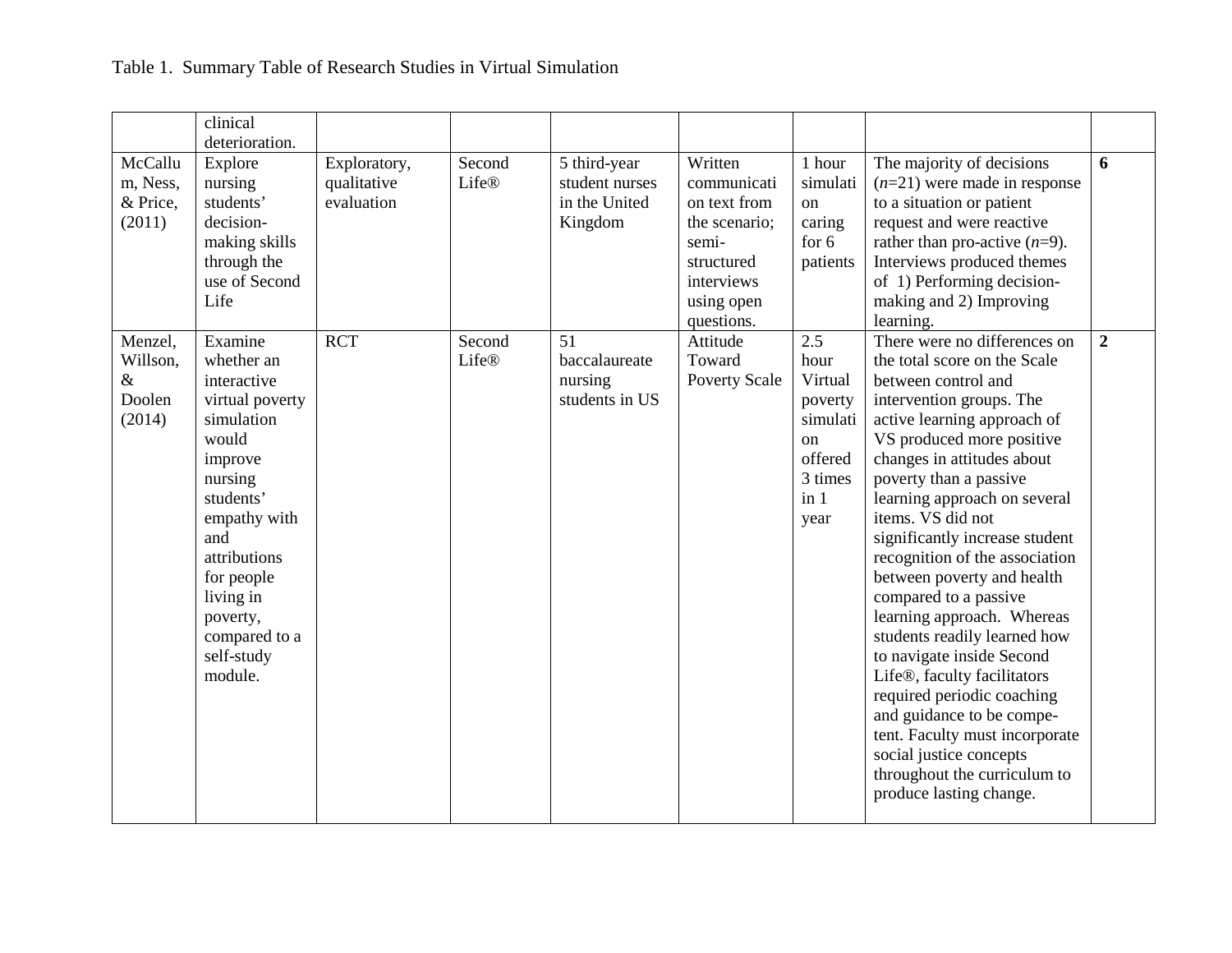| Merritt,<br>Brauch, | To develop<br>and implement   | Descriptive<br>design;   | Virtual e-<br>Visit      | 26 NP students<br>(pediatric and | Likert $(1 =$<br>strongly | $\overline{\text{VS}}$ | 97% of the students thought<br>the simulation cases closely     | 6                       |
|---------------------|-------------------------------|--------------------------|--------------------------|----------------------------------|---------------------------|------------------------|-----------------------------------------------------------------|-------------------------|
| Bender,             | a Web-based,                  | convenience              | simulation               | adult-gero) in a                 | disagree to 5             |                        | resembled real-world patients                                   |                         |
| Kochuk,             | e-Visit                       | sample                   | developed                | public                           | $=$ strongly              |                        | $(M = 4.42, S = 0.69); 81\%$                                    |                         |
| &(2018)             | simulation                    |                          | by NP                    | Midwestern                       | agree) survey             |                        | thought it provided them with                                   |                         |
|                     | experience for                |                          | faculty                  | university in                    | evaluating the            |                        | a better understanding of the                                   |                         |
|                     | nurse                         |                          |                          | <b>US</b>                        | learning                  |                        | APRN's role in telehealth                                       |                         |
|                     | practitioner<br>(NP) students |                          |                          |                                  | experiences               |                        | services ( $M = 4.27$ , $SD =$<br>0.94); 92% of students        |                         |
|                     | and evaluate                  |                          |                          |                                  |                           |                        | reported the exercise enable                                    |                         |
|                     | student                       |                          |                          |                                  |                           |                        | them to perform an                                              |                         |
|                     | satisfaction                  |                          |                          |                                  |                           |                        | assessment ( $M = 4.50$ , $SD =$                                |                         |
|                     | and perceived                 |                          |                          |                                  |                           |                        | 0.64) and formulate a                                           |                         |
|                     | learning                      |                          |                          |                                  |                           |                        | diagnosis ( $M = 4.38$ , $SD =$                                 |                         |
|                     |                               |                          |                          |                                  |                           |                        | 0.74); accuracy of diagnosis<br>and treatment on the first      |                         |
|                     |                               |                          |                          |                                  |                           |                        | attempt was 95%; 96% of                                         |                         |
|                     |                               |                          |                          |                                  |                           |                        | students thought their                                          |                         |
|                     |                               |                          |                          |                                  |                           |                        | understanding of complaints                                     |                         |
|                     |                               |                          |                          |                                  |                           |                        | commonly addressed via                                          |                         |
|                     |                               |                          |                          |                                  |                           |                        | telehealth had increased $(M =$                                 |                         |
|                     |                               |                          |                          |                                  |                           |                        | $4.46, SD = 0.57$                                               |                         |
| Mosalane            | Determine<br>the              | Quasi-                   | "virtual                 | 86 freshman                      | Multiple                  | <b>VS</b>              | The virtual teaching group                                      | $\overline{\mathbf{3}}$ |
| jad,<br>Shahsava    | effectiveness                 | experimental,<br>cluster | animations"<br>developed | and sophomore<br>nursing         | choice exam               |                        | scored significantly higher on<br>the exam than the traditional |                         |
| ri,                 | of virtual                    |                          | by the                   | students in Iran                 | Objective                 |                        | group $(p<0.001)$ . There was                                   |                         |
| Sobhana             | systems on                    |                          | instructor               |                                  | structured                |                        | no significant difference                                       |                         |
| n,                  | competency-                   |                          |                          |                                  | clinical                  |                        | between the two groups on                                       |                         |
| Dastpak,            | based skills                  |                          |                          |                                  | examination               |                        | the practice indicator of the                                   |                         |
| (2012)              | of first-year                 |                          |                          |                                  | (OSCE)                    |                        | objective structured clinical                                   |                         |
|                     | nursing                       |                          |                          |                                  | performance               |                        | examination. A combination                                      |                         |
|                     | students.                     |                          |                          |                                  |                           |                        | of both traditional and virtual<br>teaching methods are         |                         |
|                     |                               |                          |                          |                                  |                           |                        | recommended.                                                    |                         |
|                     |                               |                          |                          |                                  |                           |                        |                                                                 |                         |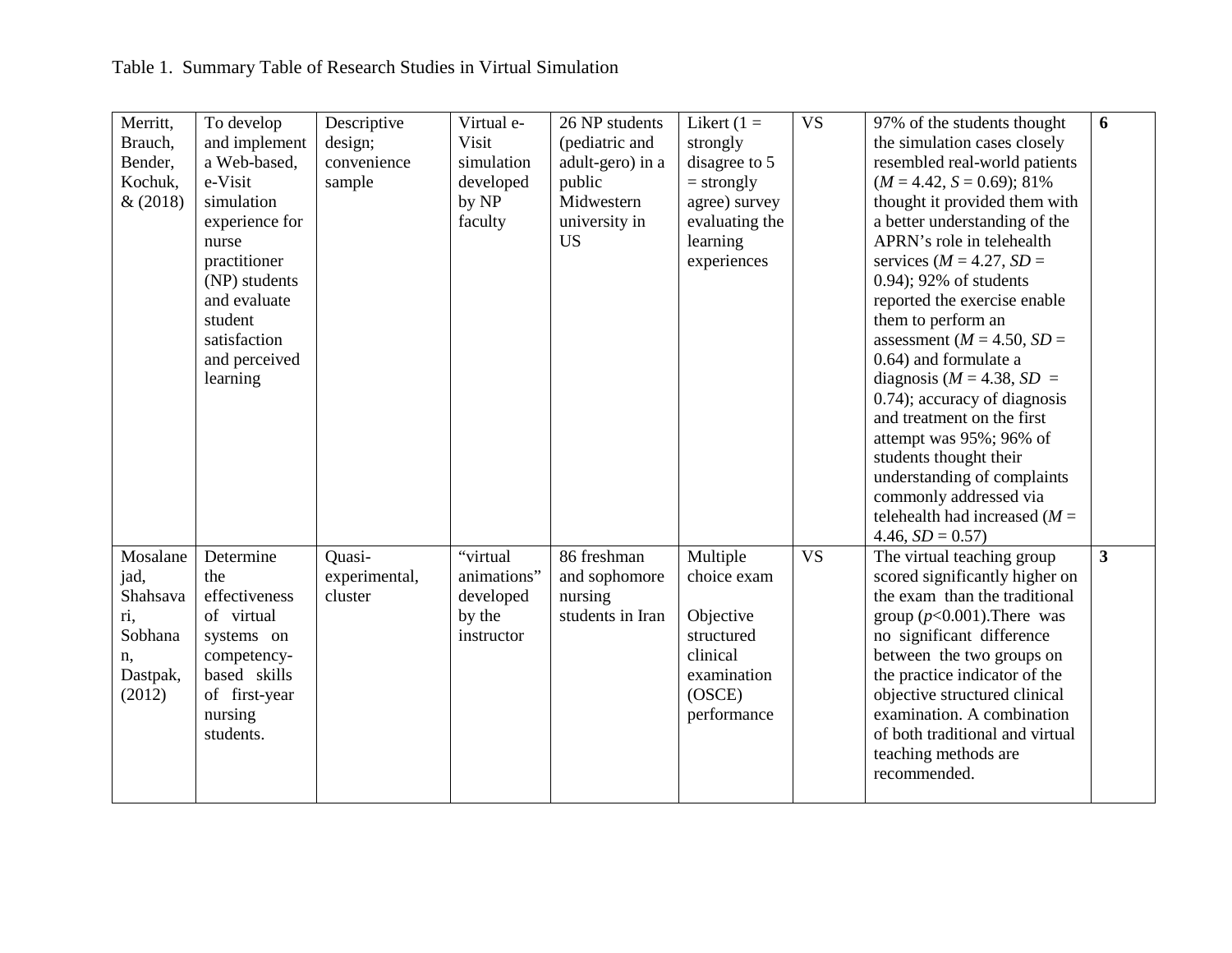| Padilha,   | To assess the    | Descriptive and | Body                    | 426 nursing     | 8-item         | <b>VS</b> | Students with no clinical             | $\overline{\mathbf{4}}$ |
|------------|------------------|-----------------|-------------------------|-----------------|----------------|-----------|---------------------------------------|-------------------------|
| Machado    | ease,            | correlational   | Interact <sup>™</sup> - | students in     | questionnaire  |           | experience perceived more             |                         |
| , Ribeiro, | usefulness,      | design;         | a clinical              | Portugal        | developed      |           | ease ( $p = .008$ ), usefulness ( $p$ |                         |
| Ramos,     | and intention    | convenience     | virtual                 |                 | based on the   |           | $= .003$ , and intention ( $p =$      |                         |
| &(2018)    | of pre-          | sample          | simulator               |                 | Technology     |           | .005) to use the CVS than             |                         |
|            | graduate         |                 | (CVS)                   |                 | Acceptance     |           | students with clinical                |                         |
|            | nursing          |                 |                         |                 | Model          |           | experience; students showed           |                         |
|            | students to use  |                 |                         |                 | (TAM)          |           | an average score of 9.55 (SD          |                         |
|            | a clinical       |                 |                         |                 | utilizing a10- |           | $= 0.73$ ) in perceived relevance     |                         |
|            | virtual          |                 |                         |                 | point Likert   |           | of CVS in their learning              |                         |
|            | simulator        |                 |                         |                 | scale $(1 =$   |           | process and of 9.71 ( $SD =$          |                         |
|            |                  |                 |                         |                 | lower score)   |           | 0.59) when asked about CVS            |                         |
|            |                  |                 |                         |                 |                |           | acting as a facilitator of their      |                         |
|            |                  |                 |                         |                 |                |           | learning as nursing students;         |                         |
|            |                  |                 |                         |                 |                |           | female students showed                |                         |
|            |                  |                 |                         |                 |                |           | higher values in perceived            |                         |
|            |                  |                 |                         |                 |                |           | usefulness and intention to           |                         |
|            |                  |                 |                         |                 |                |           | use the CVS than the male             |                         |
|            |                  |                 |                         |                 |                |           | students ( $p = .024$ ); there was    |                         |
|            |                  |                 |                         |                 |                |           | a small, negative correlation         |                         |
|            |                  |                 |                         |                 |                |           | found between age and                 |                         |
|            |                  |                 |                         |                 |                |           | perceived usefulness/intention        |                         |
|            |                  |                 |                         |                 |                |           | to use CVS $(r_s 426 = -.104, p$      |                         |
|            |                  |                 |                         |                 |                |           | $=.05)$                               |                         |
| Pittiglio, | Evaluate         | Descriptive     | VI-MED, a               | 10 nursing      | Faculty-       | 1 VS      | The two items with the best           | 6                       |
| Harris, &  | students'        |                 | virtual                 | students in the | developed      |           | scores indicated the game             |                         |
| Mili,      | experiences      |                 | hospital                | Midwestern US   | 10-item        |           | supplied enough assessment            |                         |
| (2011)     | with a three-    |                 | unit                    |                 | survey with a  |           | data to successfully care for         |                         |
|            | dimensional      |                 | developed               |                 | Likert type    |           | the patients $(1.2)$ and based        |                         |
|            | virtual hospital |                 | by the                  |                 | scale of 1     |           | on your nursing background,           |                         |
|            | unit.            |                 | School of               |                 | (very much)    |           | were the interventions                |                         |
|            |                  |                 | engineering             |                 | to $5$ (not at |           | obvious $(1.2)$ . The lowest          |                         |
|            |                  |                 | and School              |                 | all).          |           | score was to the question,            |                         |
|            |                  |                 | of Nursing              |                 | Comments at    |           | "were the navigation keys             |                         |
|            |                  |                 | at a                    |                 | the end of the |           | easy to use?" $(3.1)$ .               |                         |
|            |                  |                 |                         |                 |                |           |                                       |                         |
|            |                  |                 | Midwestern              |                 | survey.        |           | Comments ranged from                  |                         |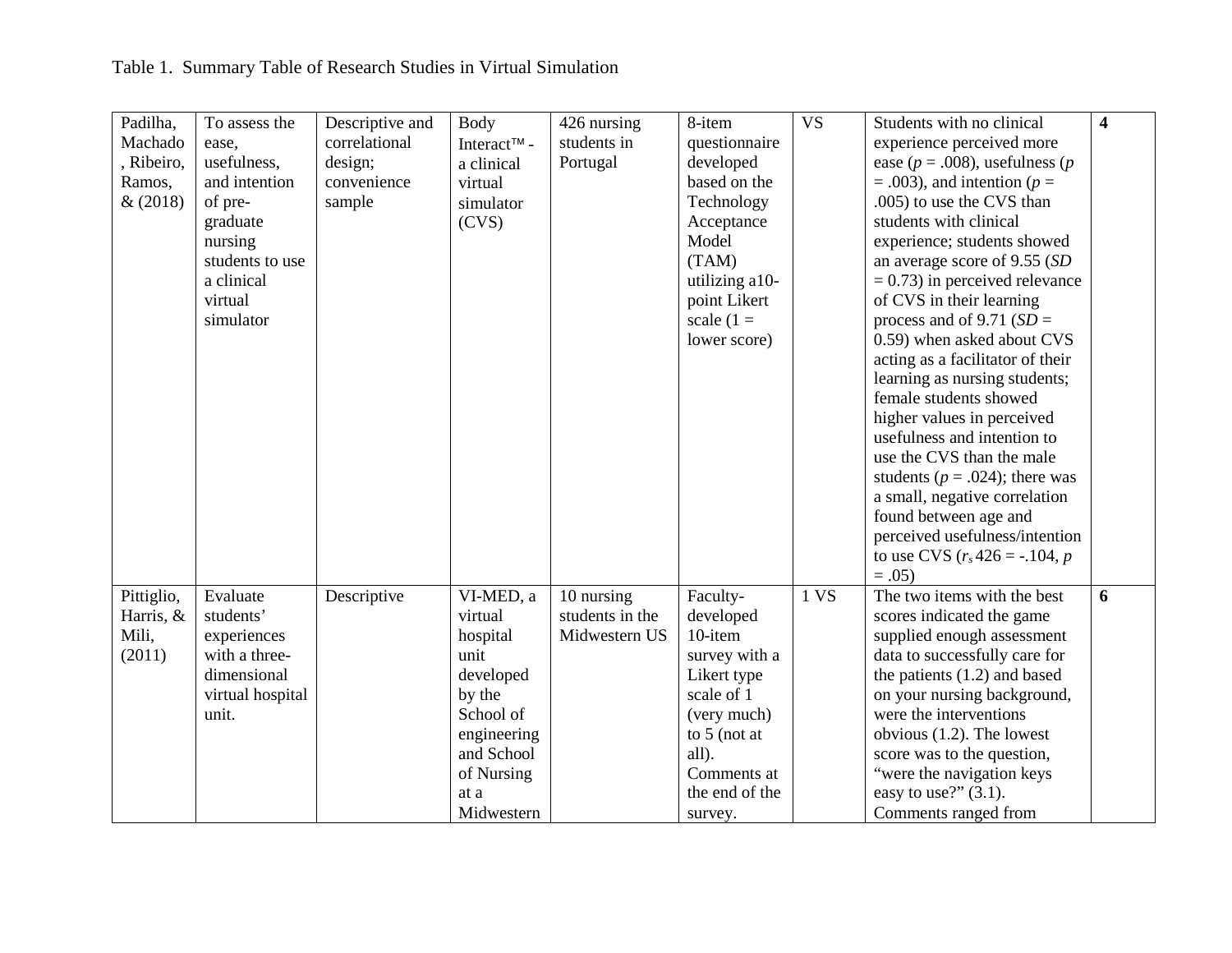|                                                                 |                                                                                                                                                                                   |                                                                                                                              | state-<br>funded<br>university   |                                                                                                                            |                                                             |                                                                                                                 | suggestions to enhance the<br>game to enthusiasm for<br>gaming as a learning tool. "I<br>thought the game was great,<br>really liked the concept<br>behind it" $(p. 270)$ .                                                                                                                                                                                                                                                                                                                                     |   |
|-----------------------------------------------------------------|-----------------------------------------------------------------------------------------------------------------------------------------------------------------------------------|------------------------------------------------------------------------------------------------------------------------------|----------------------------------|----------------------------------------------------------------------------------------------------------------------------|-------------------------------------------------------------|-----------------------------------------------------------------------------------------------------------------|-----------------------------------------------------------------------------------------------------------------------------------------------------------------------------------------------------------------------------------------------------------------------------------------------------------------------------------------------------------------------------------------------------------------------------------------------------------------------------------------------------------------|---|
| Poikela,<br>Ruokamo<br>, & Teras<br>(2015)                      | Examine how<br>two different<br>teaching<br>methods<br>presented<br>students'<br>meaningful<br>learning in a<br>simulated<br>nursing<br>experience.                               | Qualitative<br>videography<br>Group $1 -$<br>teacher led<br>lecture<br>Group $2-$<br>computer based<br>simulation<br>program | Computer-<br>based<br>simulation | 40 first-year<br>nursing<br>students in two<br>universities in<br>northern<br>Finland                                      | Questionnaire<br>s and<br>videorecordin<br>gs               | 6 hours<br>of<br>simulati<br>on<br>using a<br>terrestri<br>al<br>trunked<br>radio<br>(TETR<br>$\bf{A}$<br>phone | Students who used a<br>computer-based simulation<br>program were more likely to<br>report meaningful learning<br>themes than those who were<br>exposed to lecture method.<br>Students in Group 1 did not<br>support each other and tried to<br>solve the problem by<br>themselves. Students in<br>Group 2 were very eager to<br>try the TETRA phone in<br>practice and were<br>participative. Students who<br>learned through the computer-<br>based simulation were much<br>more willing to use the<br>phones. | 6 |
| Schaffer,<br>Tiffany,<br>Kantack,<br>$\&$<br>Anderson<br>(2016) | Describe the<br>educational<br>innovation of<br>integrating<br>Second Life<br>virtual<br>learning<br>experiences<br>into clinical<br>learning for<br>traditional<br>baccalaureate |                                                                                                                              | Second<br><b>Life®</b>           | 48 senior-level<br>baccalaureate<br>nursing<br>students in a<br>public health<br>nursing course<br>in the<br>Midwestern US | Survey with 1<br>to 4 Likert-<br>type scale,<br>Focus Group | Two of<br>three<br>Second<br>Life<br>scenari<br><b>OS</b>                                                       | For development of public<br>health nursing knowledge (the<br>mean was highest for<br>assessing the impact of<br>environmental factors (mean<br>$=$ 2.98) and prioritizing<br>nursing interventions (mean $=$<br>2.98). Three themes emerged<br>from the qualitative data:<br>benefits of Second Life,<br>strategies to promote learning,<br>and challenges encountered in                                                                                                                                      | 6 |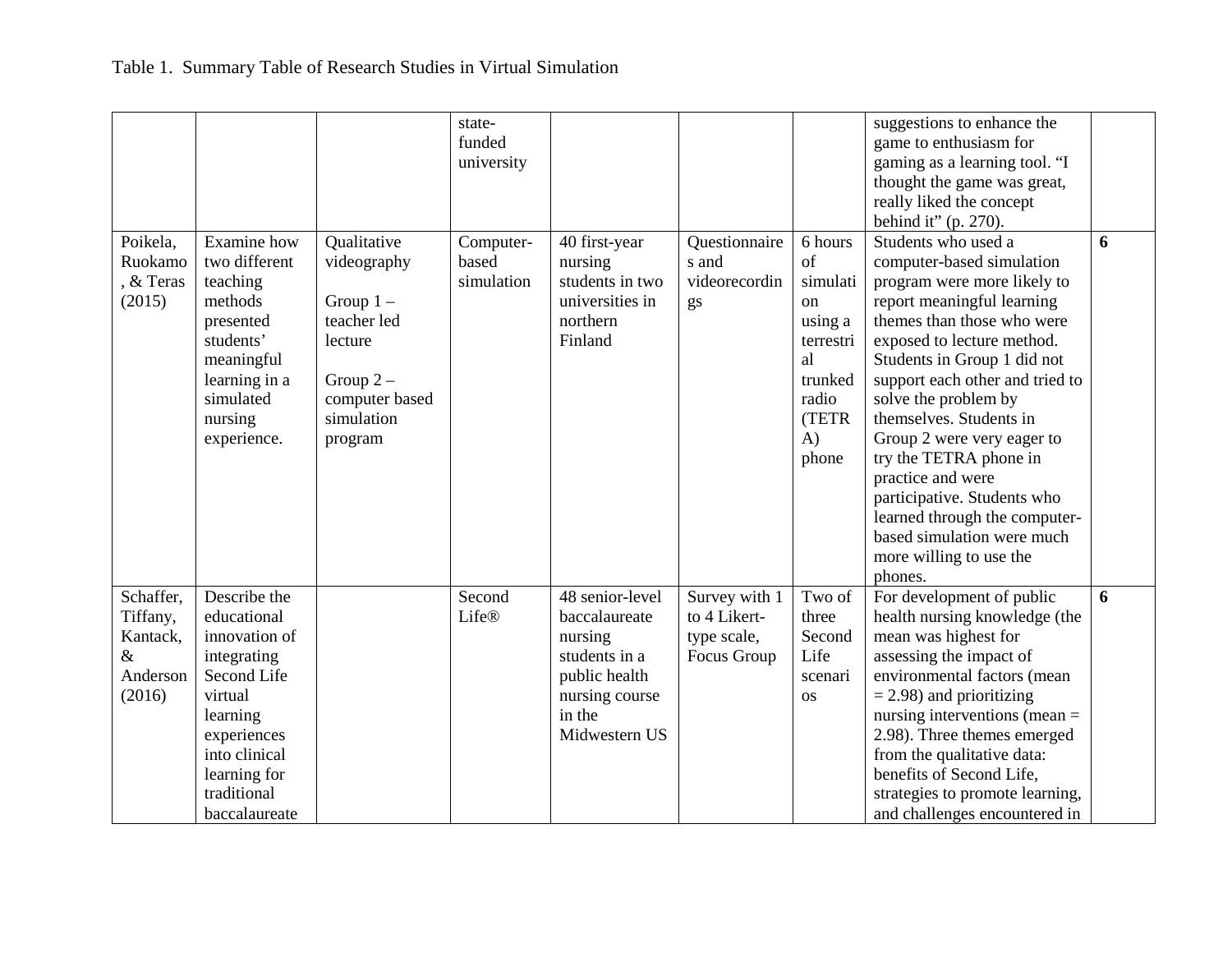|                                             | senior students<br>in a public<br>health nursing<br>course.                                                                                 |                              |                 |                                                                                                                                                  |                                                                                        |                                                                    | completing Second Life<br>scenarios. Benefits included<br>an increases awareness of the<br>public health nursing role and<br>exposure to situations they<br>might not experience in<br>clinical practicum.<br>Challenges included<br>technology issues and<br>wanting a greater level of<br>interactivity. Some scenarios<br>were not realistic enough.                                                      |   |
|---------------------------------------------|---------------------------------------------------------------------------------------------------------------------------------------------|------------------------------|-----------------|--------------------------------------------------------------------------------------------------------------------------------------------------|----------------------------------------------------------------------------------------|--------------------------------------------------------------------|--------------------------------------------------------------------------------------------------------------------------------------------------------------------------------------------------------------------------------------------------------------------------------------------------------------------------------------------------------------------------------------------------------------|---|
| Schmidt<br>$\&$<br><b>Stewart</b><br>(2010) | Evaluate a<br>Second Life<br>public health<br>office in an<br>online<br>accelerated<br>nursing<br>program.                                  | Descriptive,<br>quantitative | Second<br>Life® | 28 accelerated<br>nursing<br>students in the<br>Midwest US                                                                                       | Surveys on a<br>scale of<br>$1 =$ strongly<br>disagree to 4<br>$=$ strongly<br>agree). | Various<br>exercis<br>es in<br><b>SL</b>                           | When asked to rate the<br>helpfulness of the disaster<br>triage scenario to their<br>learning, the mean was 3.14.<br>The mean score of 2.74<br>reported for the clinical live<br>chats suggested the activity<br>was less helpful. When asked<br>what they liked best, students<br>commented they enjoyed the<br>ability to interact with others<br>and work in groups. They<br>enjoyed real-life scenarios. | 6 |
| Seefeldt,<br>et al.<br>(2012)               | Evaluate the<br>effectiveness<br>of Second Life<br>in<br>interprofession<br>al case<br>discussions for<br>health<br>professions<br>students | Pre-posttest<br>design       | Second<br>Life® | 47 students<br>from pharmacy,<br>nursing,<br>physician<br>assistant,<br>physical<br>therapy, and<br>occupational<br>therapy in the<br>Midwest US | Researcher-<br>designed<br>surveys                                                     | 1- hour<br>long<br>discussi<br>ons of a<br>mock<br>patient<br>case | Students had favorable<br>impressions of the activity<br>with 60% agreeing or strongly<br>agreeing that Second Life was<br>an effective method of<br>conducting interprofessional<br>education. Students cited<br>convenience (47%),<br>flexibility, ability to discuss<br>the case in real-time with<br>other students, and the                                                                             | 6 |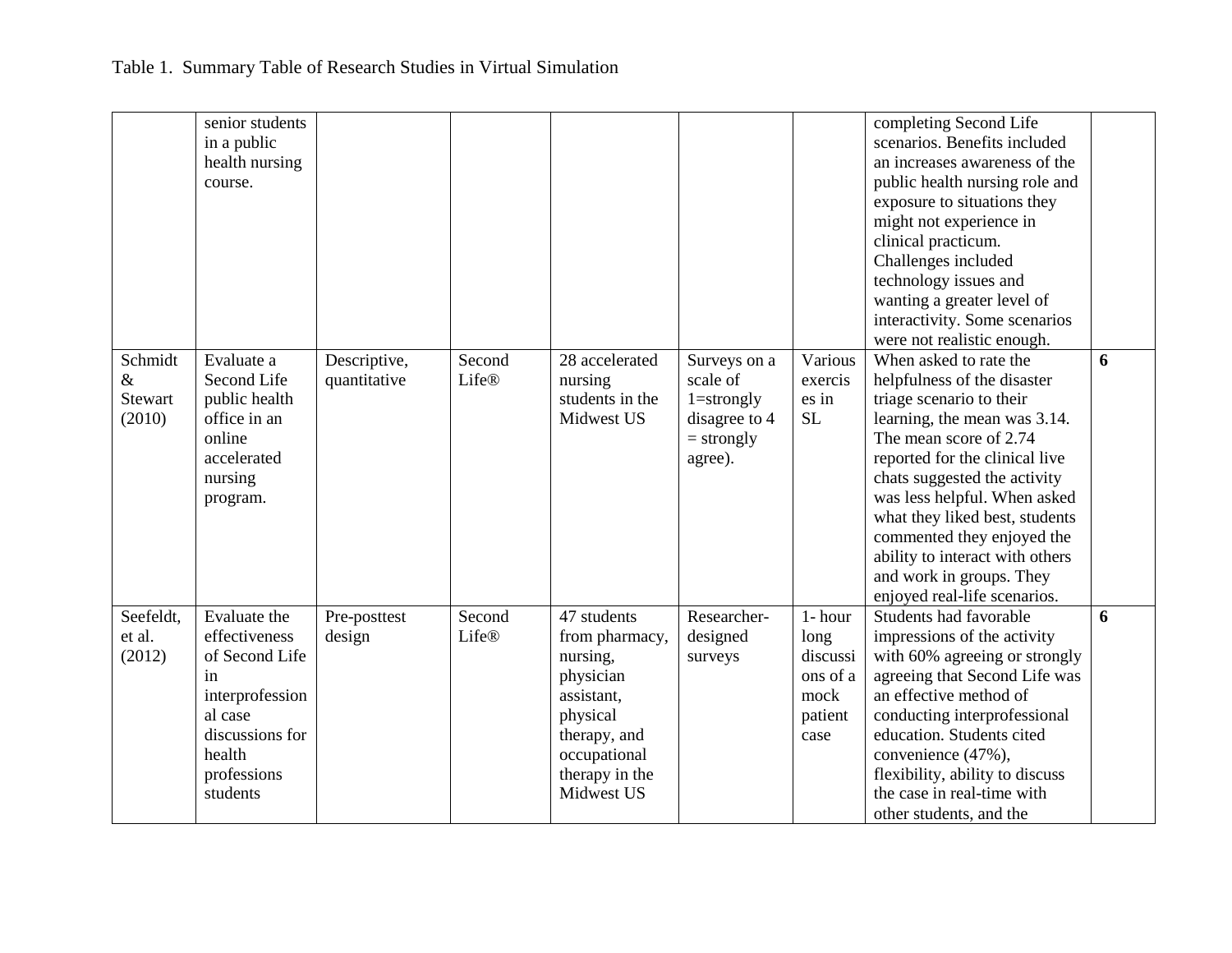|                                                    |                                                                                                                                                                        |                                                  |                                                                                                                       |                                                                                                                                      |                                                                                                                          |                                                                                                    | interactive nature of the<br>sessions as advantages.<br>Technical issues (43%) were<br>the most commonly reported<br>challenges. 15% commented<br>on the lack of nonverbal<br>communication as a negative<br>aspect.                                                                                                                                                                                                                                                                                                    |                         |
|----------------------------------------------------|------------------------------------------------------------------------------------------------------------------------------------------------------------------------|--------------------------------------------------|-----------------------------------------------------------------------------------------------------------------------|--------------------------------------------------------------------------------------------------------------------------------------|--------------------------------------------------------------------------------------------------------------------------|----------------------------------------------------------------------------------------------------|-------------------------------------------------------------------------------------------------------------------------------------------------------------------------------------------------------------------------------------------------------------------------------------------------------------------------------------------------------------------------------------------------------------------------------------------------------------------------------------------------------------------------|-------------------------|
| Shuster,<br>Giddens,<br>$\&$<br>Roehrig,<br>(2011) | Explore the<br>student<br>experience of<br><b>The</b><br>Neighborhood                                                                                                  | Qualitative<br>descriptive                       | The<br>Neighborho<br>od virtual<br>community                                                                          | 40<br>undergraduate<br>students<br>enrolled in a<br>baccalaureate<br>nursing<br>program in the<br>southwest US                       | A 4 question<br>survey using<br>open-ended<br>questions<br>about The<br>Neighborhoo<br>$\boldsymbol{d}$                  | Use of<br><b>The</b><br>Neighb<br>orhood<br>in one<br>or more<br>courses                           | Analysis revealed themes of<br>1) Emotional Connection, and<br>2) Integration between The<br>Neighborhood and Class<br>Work. "I like the realness of<br>The Neighborhood". "Much<br>more interesting than reading<br>a textbook." (p. 224). Student<br>concerns including negative<br>comments were noted. The<br>most common concern was<br>"too many characters" "too<br>many families" (p. 224). The<br>second greatest concerns was<br>the amount of time required to<br>keep up with the characters<br>and events. | 6                       |
| Smith &<br>Hamilton<br>(2015)                      | Evaluate the<br>effectiveness<br>of VR<br>simulation as a<br>teaching<br>strategy for<br>preparation of<br>students for<br>successful<br>performance<br>and validation | Quasi-<br>experimental,<br>Convenience<br>sample | Foley<br>Catheter<br>Simulation<br>using<br>Autodesk<br>Maya<br>deploying<br>the Unity<br>game<br>engine<br>developed | 20 associate<br>degree in<br>nursing<br>students<br>enrolled in<br>Fundamentals<br>of Nursing in<br>the<br>Southeastern<br><b>US</b> | Logs of<br>practice time,<br><b>Skills</b><br>evaluation<br>tool, Visual<br>Analog<br>Perceived<br>Preparedness<br>Scale | Access<br>to a VR<br>simulati<br>on<br>progra<br>m to<br>practice<br>catheter<br>ization<br>skills | There were no statistically<br>significant differences<br>between the experimental and<br>control groups.                                                                                                                                                                                                                                                                                                                                                                                                               | $\overline{\mathbf{3}}$ |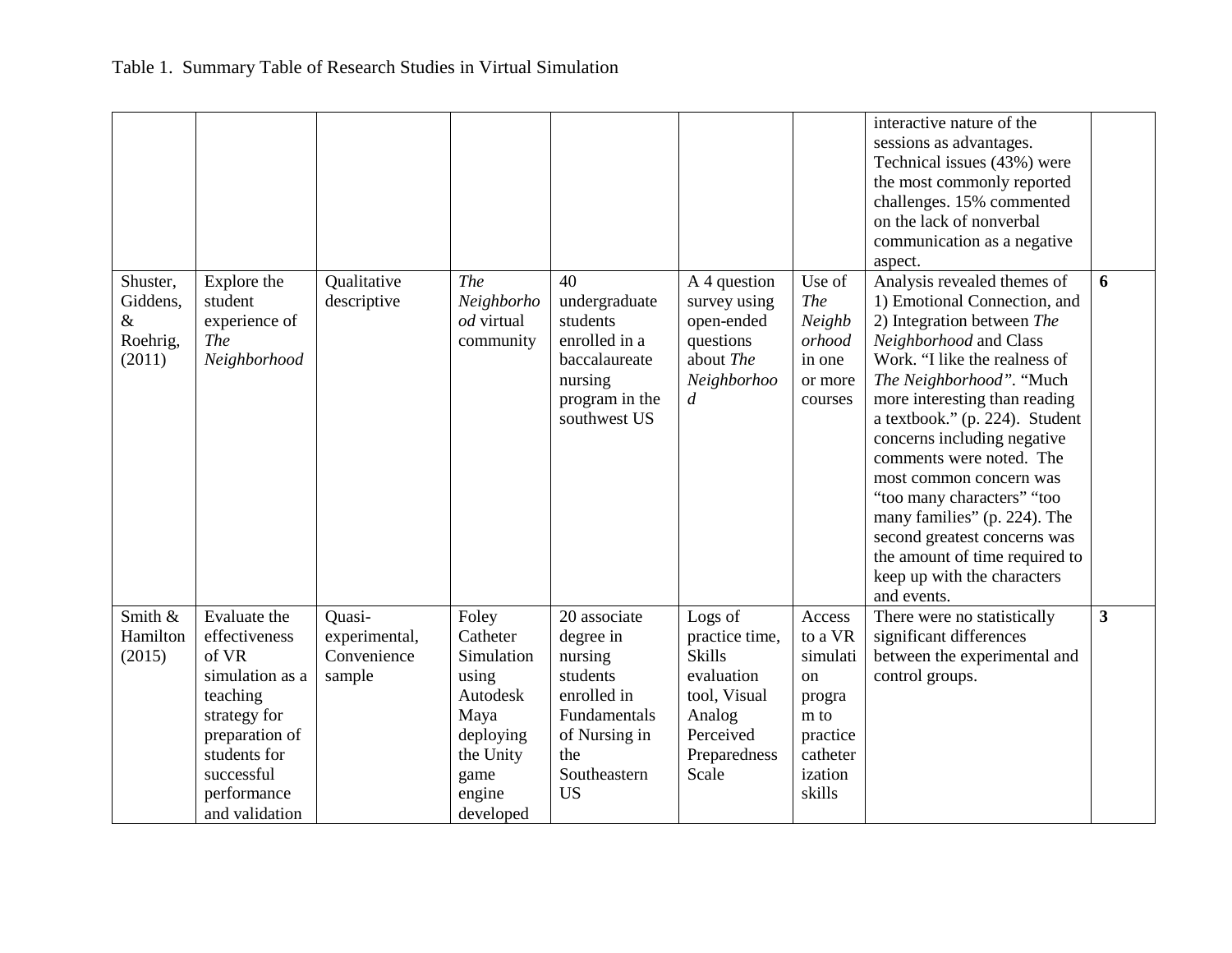|                                                                                      | of Foley<br>catheter<br>insertion                                                                                                                                                        |                              | by a<br>graphic<br>designer,<br>simulation<br>modeling<br>developer,<br>and<br>engineer  |                                                                                                                                                         |                                                                                                                          |                                              |                                                                                                                                                                                                                                                                                                                                                                                                                                                    |                         |
|--------------------------------------------------------------------------------------|------------------------------------------------------------------------------------------------------------------------------------------------------------------------------------------|------------------------------|------------------------------------------------------------------------------------------|---------------------------------------------------------------------------------------------------------------------------------------------------------|--------------------------------------------------------------------------------------------------------------------------|----------------------------------------------|----------------------------------------------------------------------------------------------------------------------------------------------------------------------------------------------------------------------------------------------------------------------------------------------------------------------------------------------------------------------------------------------------------------------------------------------------|-------------------------|
| <b>Strang</b><br>Zook,<br>Hulton,<br>Dudding,<br>Steward<br>$\&$<br>Graham<br>(2018) | Examine the<br>impact of a<br>curriculum<br>including<br>virtual<br>stimulation on<br>students'<br>attitudes and<br>values toward<br>interprofession<br>al<br>collaborative<br>practice. | Quasi-<br>experimental       | SecondLife                                                                               | 26 university<br>students (30.8%)<br>nursing,<br>speech-<br>language<br>pathology<br>34.6%, and<br>graduate<br>psychology<br>34.6%) in the<br><b>US</b> | Interprofessio<br>nal<br>Socialization<br>and Valuing<br>Scale (ISVS)<br>$(a 24$ -item<br>self-report<br>tool)           | $\overline{4}$<br>virtual<br>simulati<br>ons | Students demonstrated<br>improvements in scores in all<br>3 subscales over the 4 data<br>collection points $(p<0.01)$ .                                                                                                                                                                                                                                                                                                                            | $\overline{\mathbf{3}}$ |
| Strekalov<br>a,<br>Krieger,<br>Kleinhek<br>sel&<br>Kotranza<br>, (2017)              | Examine the<br>communicatio<br>n strategies<br>used by<br>undergraduate<br>nursing<br>students to<br>express<br>empathy<br>during<br>simulated<br>health history<br>interviews           | Retrospective<br>descriptive | Health<br>history<br>simulation<br>with a<br>virtual<br>patient from<br>Shadow<br>Health | 343<br>undergraduate<br>nursing<br>students in US                                                                                                       | Transcripts of<br>previous<br>conversations<br>between<br>undergraduat<br>e nursing<br>students and a<br>virtual patient | none                                         | Of 3087 potential disclosures<br>(9 for each of the 343<br>students), students<br>encountered 1625; of the<br>disclosures encountered, they<br>provided empathic responses<br>to 33.54% ( $n = 545$ ) of<br>disclosures. On average,<br>nursing students encountered<br>4.7 disclosures and provided<br>empathic support<br>to 1.6 disclosures per exam.<br>Sophistication of language to<br>express empathy varied<br>depending on the disclosure | 6                       |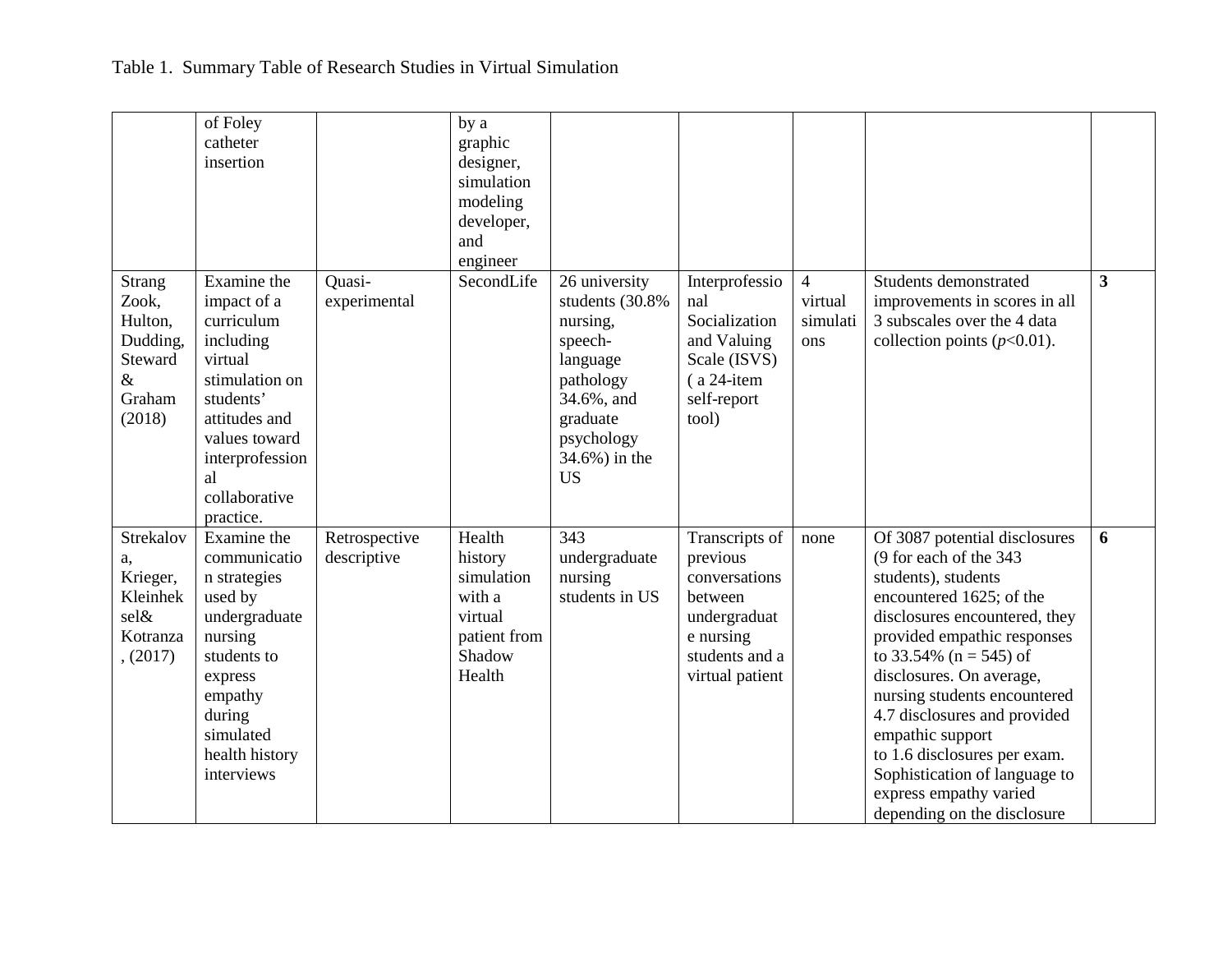|           |               |               |              |                 |                |                 | topic. These findings suggest      |              |
|-----------|---------------|---------------|--------------|-----------------|----------------|-----------------|------------------------------------|--------------|
|           |               |               |              |                 |                |                 | that empathy as a learned skill    |              |
|           |               |               |              |                 |                |                 | can be incorporated into a         |              |
|           |               |               |              |                 |                |                 | variety of nursing contexts.       |              |
| Sweigart, | Evaluate the  | Descriptive   | Second       | 201 nursing     | Faculty-       | 1 health        | 60% of the pilot cohort agreed     | 6            |
| Hodson-   | use of SL to  | mixed methods | <b>Life®</b> | students in the | developed      | history         | or strongly agreed SL was          |              |
| Carlton,  | teach nursing |               |              | <b>US</b>       | evaluation     | intervie        | conductive to a good               |              |
| Campbell  | students      |               |              |                 | tool using a   | w in SL         | interview. The percentage          |              |
| $&$ Lutz, | interviewing  |               |              |                 | Likert type    |                 | increased to 89% when the          |              |
| (2010)    | skills.       |               |              |                 | scale from 1   |                 | interview was prior to face-to-    |              |
|           |               |               |              |                 |                |                 | face interview. 82% of             |              |
|           |               |               |              |                 | (strongly)     |                 |                                    |              |
|           |               |               |              |                 | disagree) to 5 |                 | students agreed or strongly        |              |
|           |               |               |              |                 | (strongly      |                 | agreed that the client's           |              |
|           |               |               |              |                 | agree),        |                 | answered seemed believable.        |              |
|           |               |               |              |                 | interview      |                 | Students indicated "very           |              |
|           |               |               |              |                 | transcripts    |                 | helpful" and "SL will allow        |              |
|           |               |               |              |                 |                |                 | us to practice many things         |              |
|           |               |               |              |                 |                |                 | that we will use in our nursing    |              |
|           |               |               |              |                 |                |                 | careers" (p. 14). Less than $5\%$  |              |
|           |               |               |              |                 |                |                 | of the 201 students responded      |              |
|           |               |               |              |                 |                |                 | negatively (to "they were          |              |
|           |               |               |              |                 |                |                 | better prepared to take a          |              |
|           |               |               |              |                 |                |                 | nutritional assessment" or         |              |
|           |               |               |              |                 |                |                 | "would be interested in            |              |
|           |               |               |              |                 |                |                 | completing other interviews        |              |
|           |               |               |              |                 |                |                 | in SL") p. 13.                     |              |
| Sweigart  | Compare       | Quasi-        | Second       | Nursing         | 124 taped      | $\mathbf{A}$    | Students with previous avatar      | $\mathbf{3}$ |
| &         | quality of    | experimental  | Life®        | students in the | interviews by  | virtual         | experience demonstrated a          |              |
| Hodson-   | student       |               |              | Midwestern US   | students       | environ         | significant difference in          |              |
| Carlton   | interviews by |               |              |                 | without the    | ment            | number of questions asked          |              |
| (2013)    | students with |               |              |                 | virtual        |                 | $(t_{245} = -4.267, p < .001)$ and |              |
|           | and without   |               |              |                 |                | urogeni<br>tal- | showed a significant               |              |
|           |               |               |              |                 | experience     |                 |                                    |              |
|           | the virtual   |               |              |                 | and 123 taped  | sexual          | difference in the number of        |              |
|           | environment   |               |              |                 | interviews     | intervie        | follow-up questions asked          |              |
|           | urogenital-   |               |              |                 | with students  | W               | $(t_{223.535} = -2.576, p=011).$   |              |
|           | sexual        |               |              |                 | who had the    |                 | Students who participated in       |              |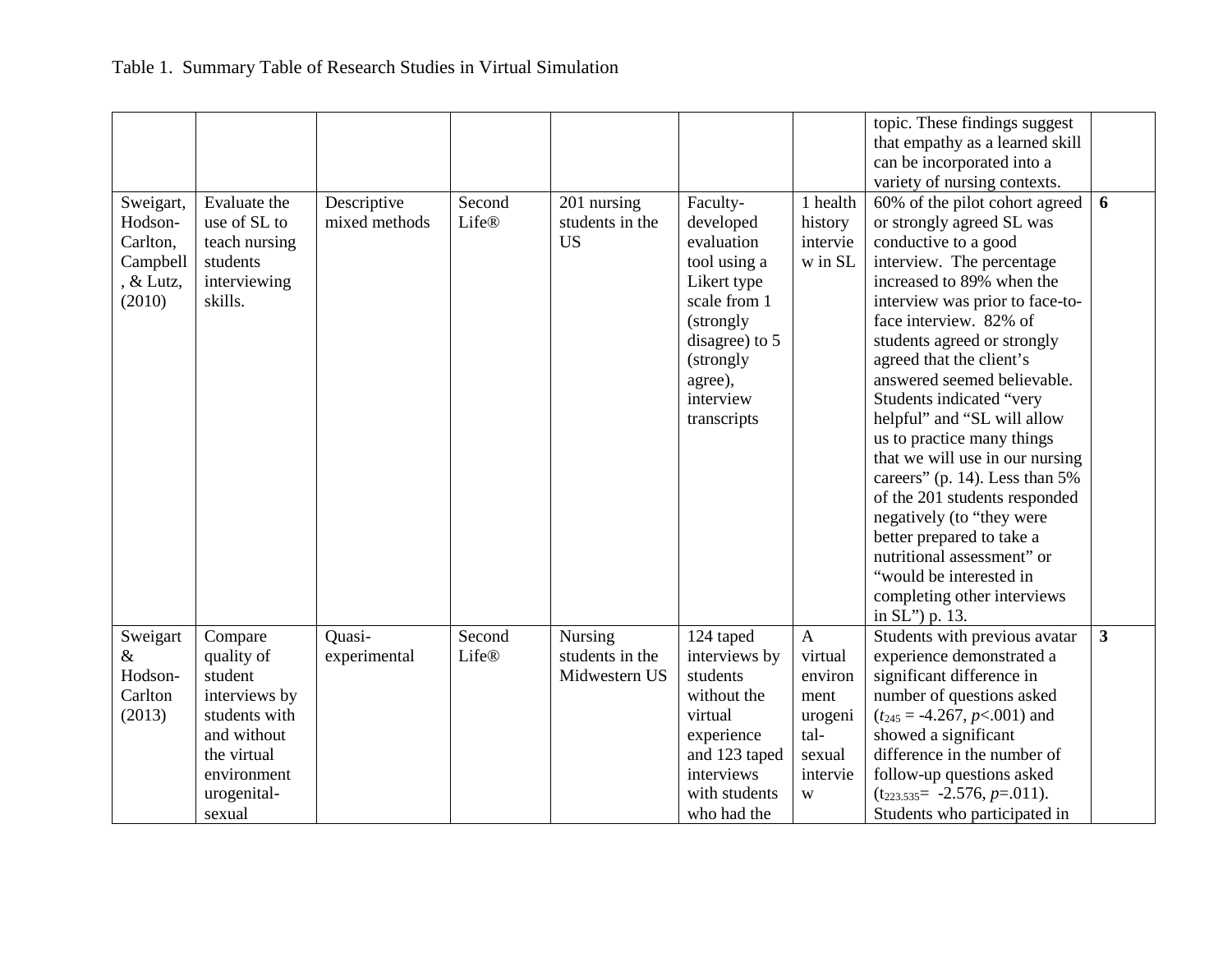|                                | interview<br>experience                                                                                                                                                                                                                                                                   |                             |                                                                                                                                                                                                |                                                                                                                                                                        | virtual<br>experience                                                            | experie<br>nce                       | focused assessments with<br>client avatars in the virtual<br>environment demonstrated a<br>significantly more thorough<br>subsequent health history<br>interviews with community<br>volunteer clients. Students<br>perceived the avatar clients<br>were realistic and better<br>prepared them to conduct an<br>interview in the clinical                                                                     |                         |
|--------------------------------|-------------------------------------------------------------------------------------------------------------------------------------------------------------------------------------------------------------------------------------------------------------------------------------------|-----------------------------|------------------------------------------------------------------------------------------------------------------------------------------------------------------------------------------------|------------------------------------------------------------------------------------------------------------------------------------------------------------------------|----------------------------------------------------------------------------------|--------------------------------------|--------------------------------------------------------------------------------------------------------------------------------------------------------------------------------------------------------------------------------------------------------------------------------------------------------------------------------------------------------------------------------------------------------------|-------------------------|
| Sweigart,<br>et al.,<br>(2016) | To test the<br>utility and<br>acceptability<br>of virtual<br>learning<br>environment<br>immersive<br>training using<br>the<br><b>TeamSTEPPS</b><br>curriculum,<br>and to<br>examine the<br>change in<br>teamwork<br>attitudes<br>regarding<br>interprofession<br>al<br>communicatio<br>n. | Pre-posttest<br>design      | A virtual<br>simulation<br>of a<br>hospital<br>environmen<br>t using the<br>platform of<br>Unity 3D<br>designed by<br>digital<br>intermedia<br>designers at<br><b>Ball State</b><br>University | 109<br>professional<br>students from<br>nursing $(n=45)$ ,<br>medicine<br>$(n=13)$ ,<br>occupational<br>therapy $(n=27)$ ,<br>and social work<br>$(n=7)$ in the<br>US. | The<br><b>TeamSTEPP</b><br>S Teamwork<br>Attitudes<br>Questionnaire<br>$(T-TAQ)$ | $3, 5-$<br>minute<br>simulati<br>ons | setting.<br>Participants showed<br>significant attitude changes in<br>the categories of leadership,<br>situation monitoring, mutual<br>support, and communication<br>$(p < .05)$ , with significance in<br>four of the six indicator<br>attitudes in the<br>communication section at the<br>$(p < .001)$ level. The domain<br>of Team Structure was not<br>impacted at a statistically<br>significant level. | $\overline{\mathbf{3}}$ |
| Sunnqvis<br>Karlsson,          | Investigate 4 <sup>th</sup><br>term nursing<br>students'                                                                                                                                                                                                                                  | Descriptive,<br>convenience | Web-based<br>Simulation<br>of Patients                                                                                                                                                         | $234$ <sup>th</sup> term (of 6<br>terms) pre-<br>registration                                                                                                          | surveys                                                                          | 5<br>virtual                         | Categories emerged of:<br>Interactive computer system,<br>Activity produced knowledge;                                                                                                                                                                                                                                                                                                                       | 6                       |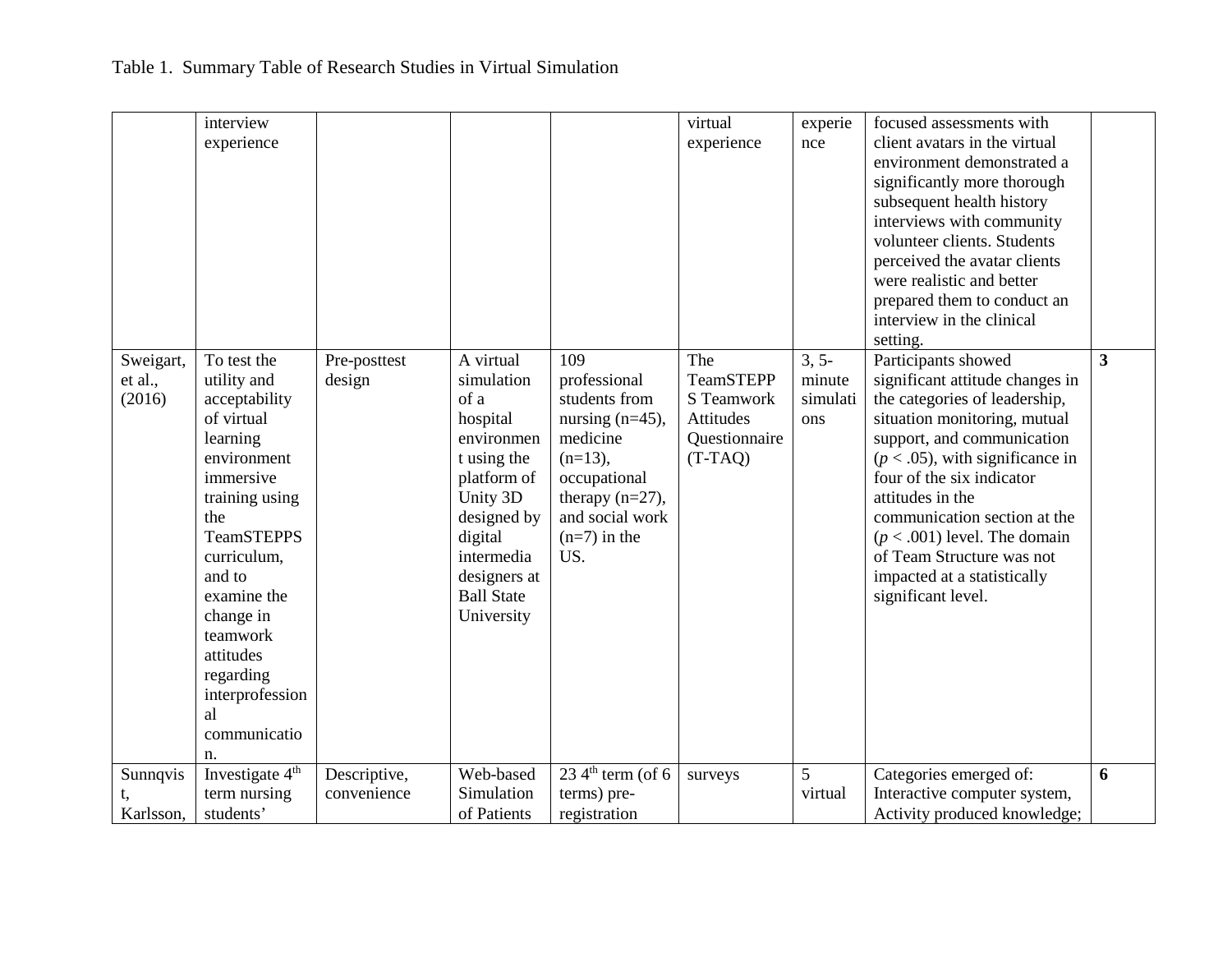| Lindell,<br>Fors<br>(2016)                                  | opinions on<br>the use of<br>virtual patients<br>for assessment<br>in a mental<br>health and ill-<br>health course<br>module. |                                       | System<br>(Web-SP)                                         | nursing<br>students in<br>Sweden                                                                          |                                                                                  | patient<br>cases                                                         | High potential for<br>development in psychiatric<br>care. On a scale of 1-10,<br>students were positive to the<br>use of virtual patients in<br>psychiatry (median 7) and to<br>use virtual patients in their<br>continued nursing education<br>(median 8). Virtual patients<br>have a good potential for<br>training students to meet<br>psychiatric patients.                                                                                               |   |
|-------------------------------------------------------------|-------------------------------------------------------------------------------------------------------------------------------|---------------------------------------|------------------------------------------------------------|-----------------------------------------------------------------------------------------------------------|----------------------------------------------------------------------------------|--------------------------------------------------------------------------|---------------------------------------------------------------------------------------------------------------------------------------------------------------------------------------------------------------------------------------------------------------------------------------------------------------------------------------------------------------------------------------------------------------------------------------------------------------|---|
| Tait,<br>Tait,<br>Thornton<br>$\alpha$<br>Edwards<br>(2008) | Evaluate a<br>critical care e-<br>learning<br>scenario for<br>student nurses                                                  | Descriptive<br>quantitative           | eWARD<br>project,<br>developed<br>by Swansea<br>University | 144 third-year<br>nursing<br>students in the<br>United<br>Kingdom                                         | Questionnaire<br>with 20<br>statements<br>using a five-<br>point Likert<br>scale | $e-$<br>learnin<br>g<br>scenari<br>$\mathbf{O}$                          | 93.8-100% of students agreed<br>or strongly agreed with the<br>statements about ease of use.<br>99.3-100% of students agreed<br>or strongly agreed with the<br>statements about interactivity<br>of the content. When asked<br>about realism of the scenario,<br>77.8% to 95.8% agreed or<br>strongly agreed. On scores<br>about confidence, 68.8% to<br>97.9% indicated agree or<br>strongly agree. The overall<br>attitude to the scenario was<br>positive. | 6 |
| Tiffany<br>&<br>Hoglund<br>(2014)                           | Examine<br>perceptions<br>and<br>experiences of<br>using Second<br>Life as a<br>teaching/learni<br>ng strategy.               | Descriptive,<br>convenience<br>sample | Second<br>Life®                                            | 12 nursing<br>students<br>enrolled in a<br>graduate<br>nursing<br>education<br>course in the<br><b>US</b> | Faculty-<br>developed<br>surveys                                                 | $8 - 10$<br>hours<br>per<br>week of<br>VS for<br>$\overline{4}$<br>weeks | Student challenges emerged<br>including difficulties moving<br>the avatars. Students felt the<br>interactions between avatars<br>reflected real life. Students<br>noted presence and<br>connectedness, benefits, and<br>barriers and challenges. All<br>students felt the learning                                                                                                                                                                            | 6 |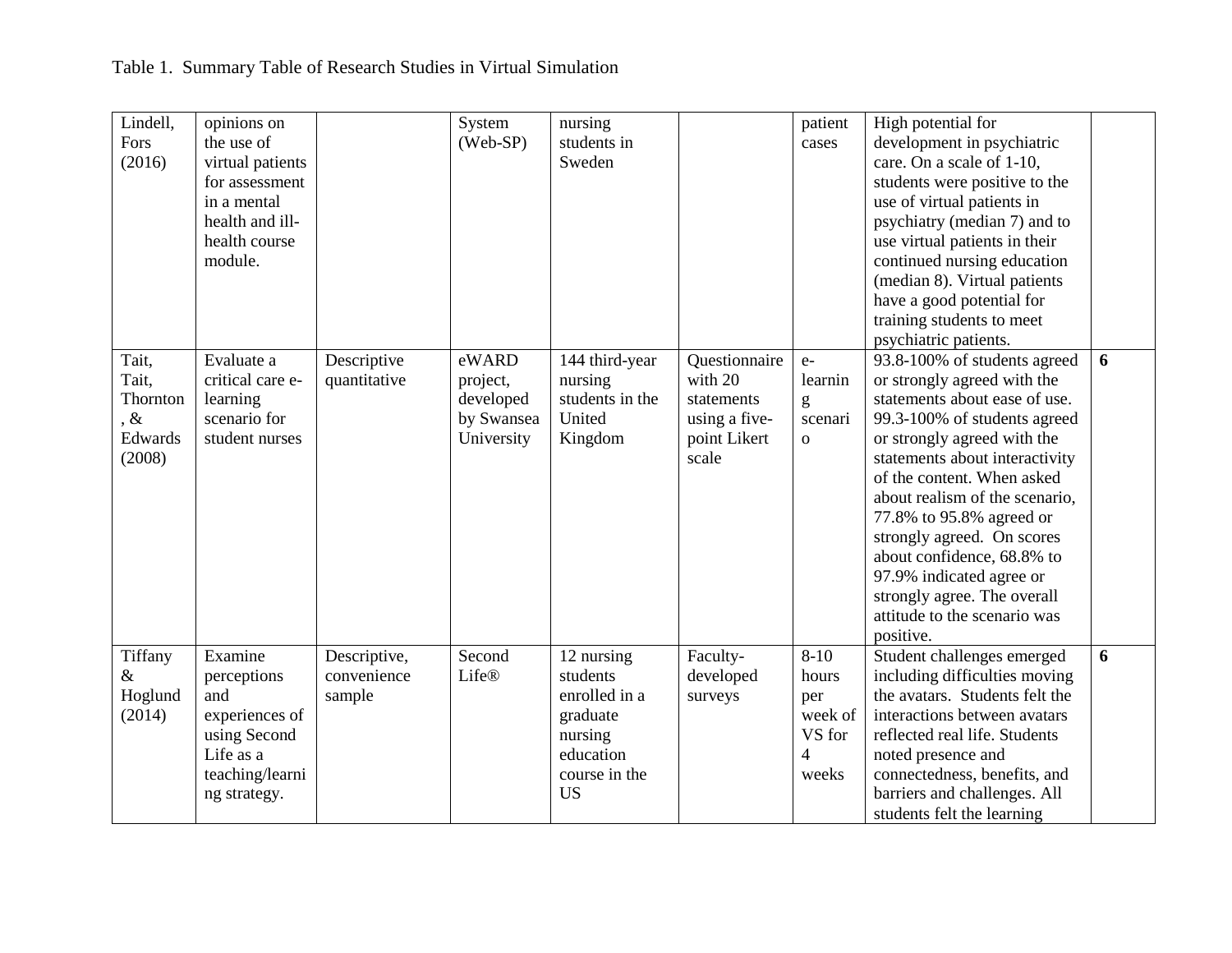| Tiffany<br>Explore how<br>Written<br>10<br>6<br>Qualitative,<br>Second<br>15 graduate<br>The concepts from the course<br>Life®<br>$\&$<br>Second Life<br>thematic<br>readings emerged in the<br>nurse educator<br>assignments<br>hours<br>students' experience of the<br>Hoglund<br>facilitated<br>students in the<br>of VS<br>analysis<br>(2016)<br>VS: projective identity,<br>student<br>Midwest US<br>recognizing bias, and micro-<br>exploration of<br>aggression.<br>concepts of<br>cultural<br>Ten of 15 students expressed<br>they expected to be treated<br>awareness,<br>with hostility and/or<br>inclusivity,<br>avoidance because of their<br>diversity, bias<br>and $-$ isms<br>avatar. One student indicated,<br>related to the<br>"to be able to be inclusive,<br>one has to really try to see and<br>practice of<br>experience what a minority<br>nursing.<br>sees. It is impossible to do<br>this if one is not a minority,<br>but taking the time to truly<br>reflect on how one is treated<br>when pretending to be a<br>minority could give some<br>perspective" (p. 121).<br>The aim of the<br>vSim <sup>®</sup> for<br>Tjoflat,<br>Sixty-five<br>Developed by<br>The majority of the nursing<br>6<br>Descriptive and<br>two<br>students (40% strongly<br><b>Brandegg</b><br>study was to<br>authors. 7-<br>a convergent<br><b>Nursing</b><br>second year<br>hourly<br>enStrand<br>mixed method<br><b>VS</b><br>agree, 23% agree) reported<br>evaluate<br>nursing<br>item<br>that working with vSim® for<br>students with a<br>berg,<br>second year<br>design<br>questionnaire |          |  |          |  | experience could have been<br>improved if they had spent<br>more time with a faculty<br>mentor in Second Life. 7<br>students reported that they<br>would pursue use of the<br>virtual worlds in<br>teaching/learning strategies in<br>their future nurse-educator<br>role. |  |
|-----------------------------------------------------------------------------------------------------------------------------------------------------------------------------------------------------------------------------------------------------------------------------------------------------------------------------------------------------------------------------------------------------------------------------------------------------------------------------------------------------------------------------------------------------------------------------------------------------------------------------------------------------------------------------------------------------------------------------------------------------------------------------------------------------------------------------------------------------------------------------------------------------------------------------------------------------------------------------------------------------------------------------------------------------------------------------------------------------------------------------------------------------------------------------------------------------------------------------------------------------------------------------------------------------------------------------------------------------------------------------------------------------------------------------------------------------------------------------------------------------------------------------------------------------------------------------------------------------|----------|--|----------|--|----------------------------------------------------------------------------------------------------------------------------------------------------------------------------------------------------------------------------------------------------------------------------|--|
|                                                                                                                                                                                                                                                                                                                                                                                                                                                                                                                                                                                                                                                                                                                                                                                                                                                                                                                                                                                                                                                                                                                                                                                                                                                                                                                                                                                                                                                                                                                                                                                                     |          |  |          |  |                                                                                                                                                                                                                                                                            |  |
|                                                                                                                                                                                                                                                                                                                                                                                                                                                                                                                                                                                                                                                                                                                                                                                                                                                                                                                                                                                                                                                                                                                                                                                                                                                                                                                                                                                                                                                                                                                                                                                                     |          |  |          |  |                                                                                                                                                                                                                                                                            |  |
|                                                                                                                                                                                                                                                                                                                                                                                                                                                                                                                                                                                                                                                                                                                                                                                                                                                                                                                                                                                                                                                                                                                                                                                                                                                                                                                                                                                                                                                                                                                                                                                                     |          |  |          |  |                                                                                                                                                                                                                                                                            |  |
|                                                                                                                                                                                                                                                                                                                                                                                                                                                                                                                                                                                                                                                                                                                                                                                                                                                                                                                                                                                                                                                                                                                                                                                                                                                                                                                                                                                                                                                                                                                                                                                                     |          |  |          |  |                                                                                                                                                                                                                                                                            |  |
|                                                                                                                                                                                                                                                                                                                                                                                                                                                                                                                                                                                                                                                                                                                                                                                                                                                                                                                                                                                                                                                                                                                                                                                                                                                                                                                                                                                                                                                                                                                                                                                                     | Dyrstad, |  | mean age |  |                                                                                                                                                                                                                                                                            |  |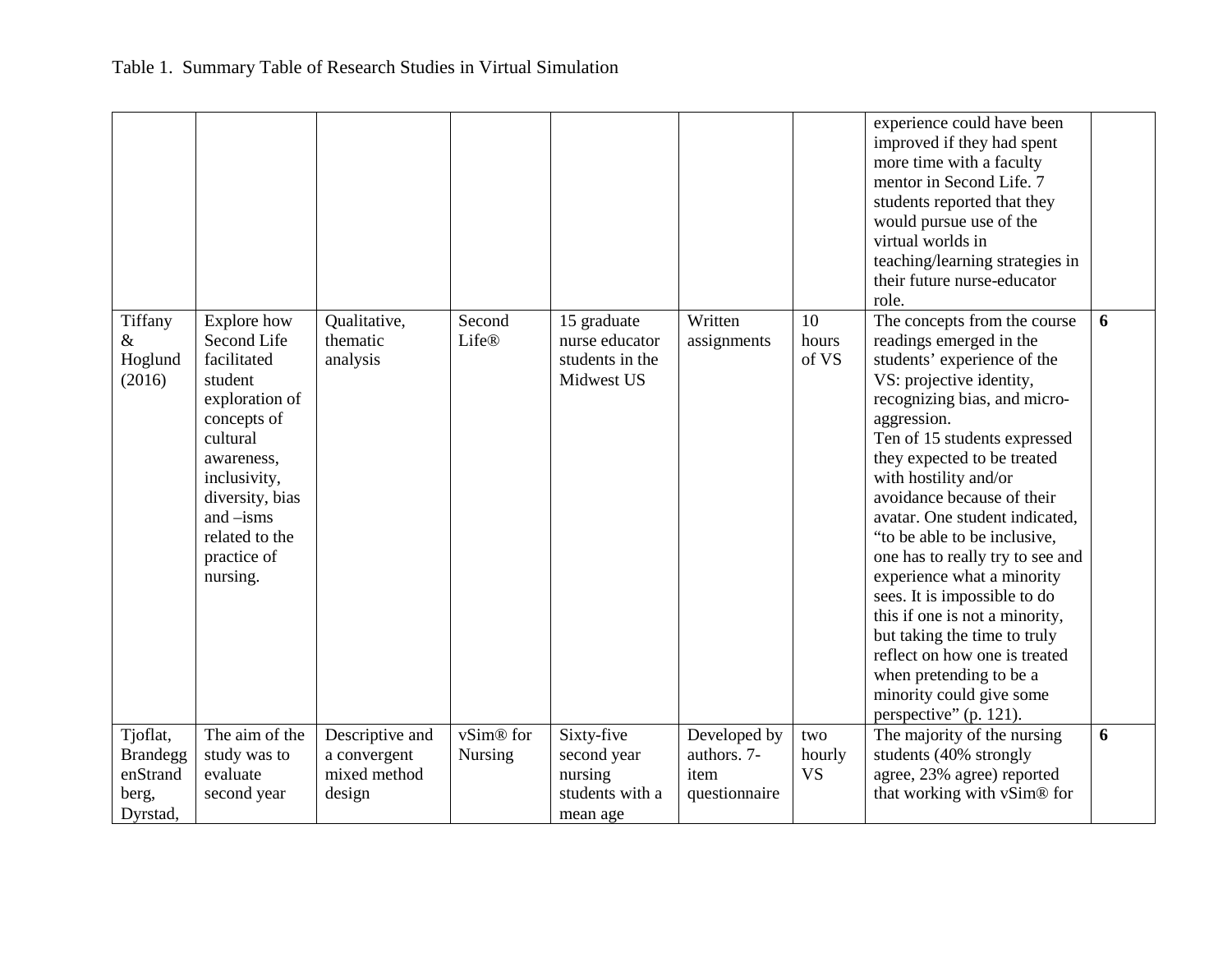## Table 1. Summary Table of Research Studies in Virtual Simulation

| Husebo, | Norwegian        | of 24 years             | with response  | Nursing was motivating,                  |
|---------|------------------|-------------------------|----------------|------------------------------------------|
| &(2018) | nursing          | $(19-49 \text{ years})$ | options on a   | promoted learning (31%)                  |
|         | students'        | in Norway               | 5-point Likert | strongly agree, 35% agree)               |
|         | experiences      |                         | scale (1)      | and was useful for gaining               |
|         | with the         |                         | representing   | new knowledge (39%                       |
|         | virtual clinical |                         | strongly       | strongly agree, 34% agree) as            |
|         | simulation       |                         | agree and 5    | well as for reinforcing                  |
|         | scenario in      |                         | representing   | knowledge about surgical                 |
|         | surgical         |                         | completely     | nursing care (51% strongly               |
|         | nursing from     |                         | disagree).     | agree, 29% agree) (Table 2).             |
|         | vSim® for        |                         | Plus five      | The students stated that                 |
|         | Nursing.         |                         | open-ended     | working with the virtual                 |
|         |                  |                         | questions      | simulation was a                         |
|         |                  |                         |                | good preparation for their               |
|         |                  |                         |                | clinical placement studies in            |
|         |                  |                         |                | surgical wards (46% strongly             |
|         |                  |                         |                | agree, 25% agree) and that               |
|         |                  |                         |                | the content of the virtual               |
|         |                  |                         |                | simulation was directly                  |
|         |                  |                         |                | relevant to their role as a              |
|         |                  |                         |                | nurse (48% strongly agree,               |
|         |                  |                         |                | 35% agree). Although some                |
|         |                  |                         |                | students ( $n = 21$ ) reported           |
|         |                  |                         |                | difficulties in navigating in            |
|         |                  |                         |                | vSim <sup>®</sup> , the majority of them |
|         |                  |                         |                | (14% strongly agree, 43%)                |
|         |                  |                         |                | agree) reported that the                 |
|         |                  |                         |                | product was easy to use. The             |
|         |                  |                         |                | majority of the students                 |
|         |                  |                         |                | (79%) recommended the                    |
|         |                  |                         |                | virtual simulation for future            |
|         |                  |                         |                | use.; The results also showed            |
|         |                  |                         |                | that students found that the             |
|         |                  |                         |                | virtual simulation was not so            |
|         |                  |                         |                | easy to navigate and did                 |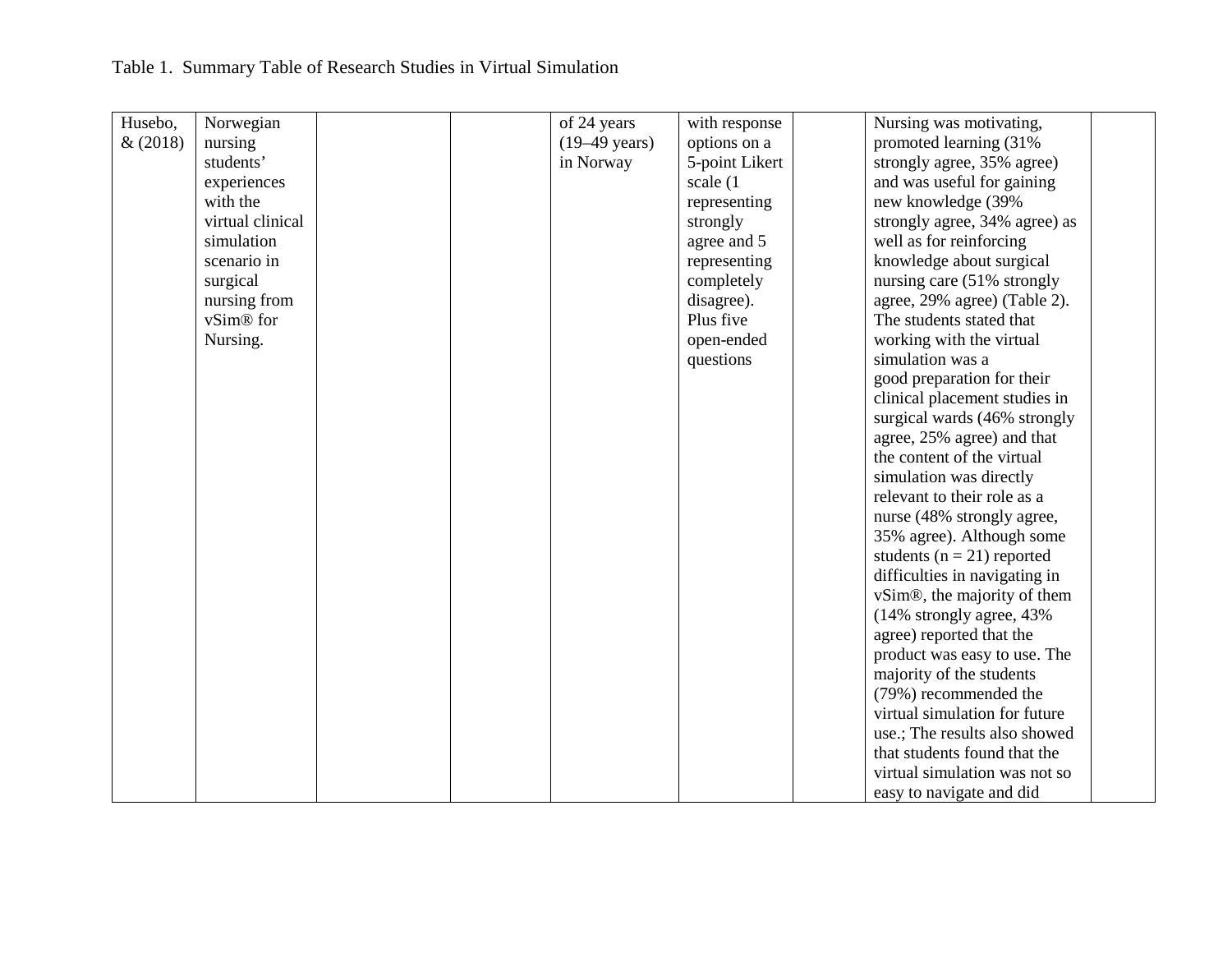|                                          |                                                                                                                                                                           |                               |                         |                                                            |                                                                              |                                  | not contribute, reinforce or<br>promote learning. Almost<br>one third of the students (28%<br>slightly disagree, 4%<br>completely disagree) stated<br>that the product was<br>challenging to use.; Twenty<br>percent of the students did not<br>recommend the virtual<br>simulation vSim <sup>®</sup> for<br>Nursing for future use.                                                                                                                                                                    |              |
|------------------------------------------|---------------------------------------------------------------------------------------------------------------------------------------------------------------------------|-------------------------------|-------------------------|------------------------------------------------------------|------------------------------------------------------------------------------|----------------------------------|---------------------------------------------------------------------------------------------------------------------------------------------------------------------------------------------------------------------------------------------------------------------------------------------------------------------------------------------------------------------------------------------------------------------------------------------------------------------------------------------------------|--------------|
| Tilton,<br>Tiffany,<br>Hoglund<br>(2015) | Describe a<br>non-acute-care<br>virtual clinical<br>simulation<br>experience<br>used in a<br>clinical course<br>focused on<br>adults with<br>chronic health<br>conditions | Mixed-methods,<br>convenience | Second<br>Life®         | 61 junior-level<br>nursing<br>students in the<br><b>US</b> | Learner HPS<br>Evaluation©<br>survey with<br>two open-<br>ended<br>questions | $\overline{4}$<br>encount<br>ers | Mean scores for clinical<br>ability items ranged from<br>$2.46 - 5.22$ (on a scale of up to<br>6.0). Mean scores for items on<br>perceptions of the learning<br>environment ranged from 3.1<br>to 5. Students with a more<br>experienced faculty member<br>rated survey items higher.<br>Students favored the<br>encounter with the facilitator<br>assuming the avatar's personal<br>and voice and students<br>appreciated the relaxed<br>learning environment of the<br>virtual simulation experience. | 6            |
| Tschanne<br>n,                           | The purpose of<br>this study was                                                                                                                                          | quasi-<br>experimental        | virtual<br>nursing unit | 115 nursing<br>students in                                 | Modified<br>Capacity to                                                      | three<br>virtual                 | Total CRI score for the<br>intervention group (m=21.98,                                                                                                                                                                                                                                                                                                                                                                                                                                                 | $\mathbf{3}$ |
| Aebersol                                 | to explore the                                                                                                                                                            | design                        | in Second               | university in                                              | Rescue                                                                       | simulati                         | SD 4.29) was significantly                                                                                                                                                                                                                                                                                                                                                                                                                                                                              |              |
| d,                                       | use of virtual                                                                                                                                                            |                               | Life                    | their                                                      | Instrument                                                                   | ons in                           | higher than the score for the                                                                                                                                                                                                                                                                                                                                                                                                                                                                           |              |
| McLaugh                                  | simulations to                                                                                                                                                            |                               |                         | final year of a                                            | (CRI) 17 item                                                                | additio                          | control group (m=20.09, SD                                                                                                                                                                                                                                                                                                                                                                                                                                                                              |              |
|                                          |                                                                                                                                                                           |                               |                         |                                                            |                                                                              |                                  |                                                                                                                                                                                                                                                                                                                                                                                                                                                                                                         |              |
|                                          |                                                                                                                                                                           |                               |                         |                                                            |                                                                              |                                  |                                                                                                                                                                                                                                                                                                                                                                                                                                                                                                         |              |
| -lin,<br>Bowen,<br>$\&$                  | improve<br>knowledge<br>transfer of                                                                                                                                       |                               |                         | four-year<br>baccalaureate                                 |                                                                              | n to<br>classro<br>om            | $4.05$ ).                                                                                                                                                                                                                                                                                                                                                                                                                                                                                               |              |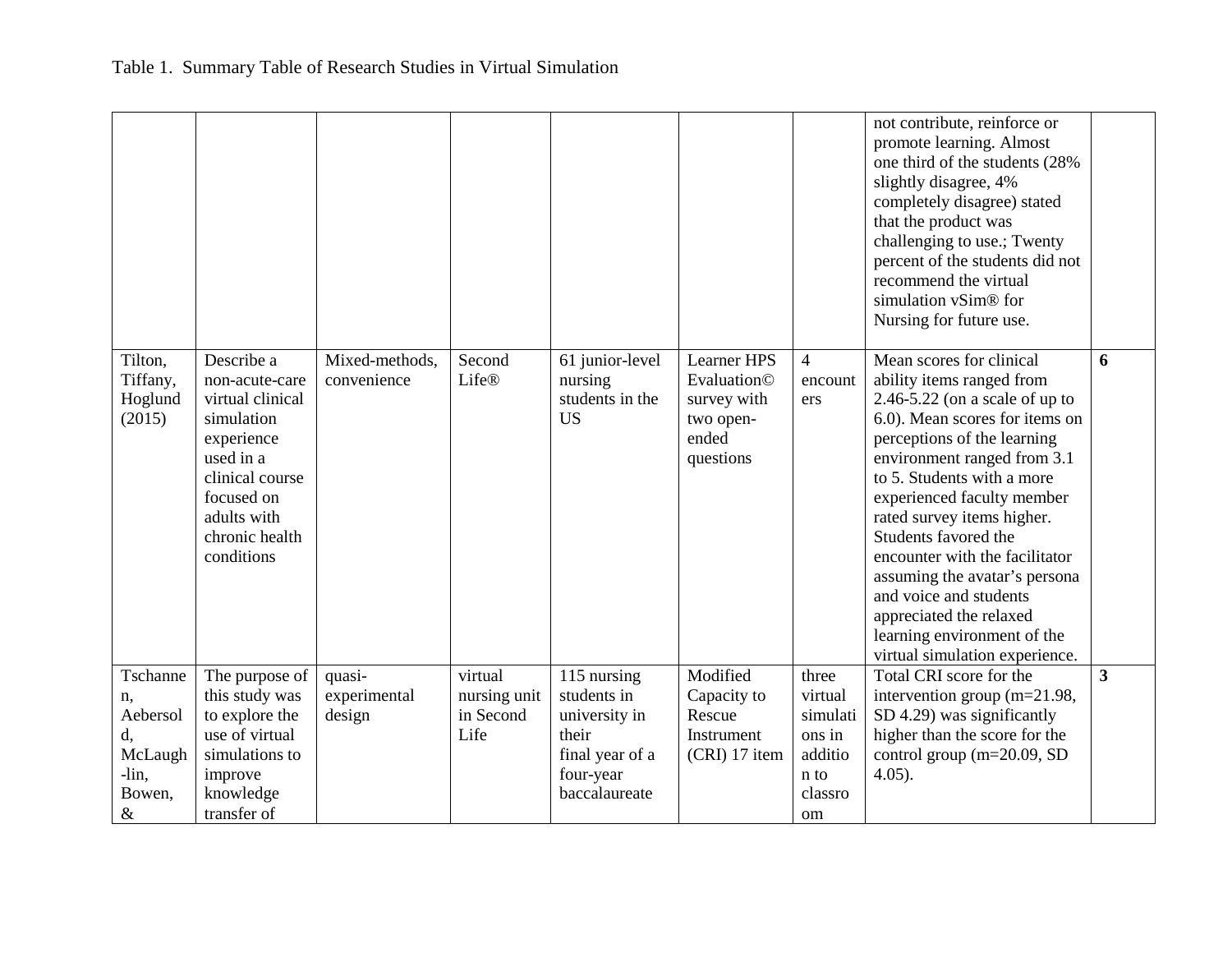| Fairchild<br>(2012) | nursing<br>students in one |                  |                      | nursing<br>program in the    |                               | content<br>learned   |                                                             |                         |
|---------------------|----------------------------|------------------|----------------------|------------------------------|-------------------------------|----------------------|-------------------------------------------------------------|-------------------------|
|                     | Midwest                    |                  |                      | <b>US</b>                    |                               | by                   |                                                             |                         |
|                     | University                 |                  |                      |                              |                               | control              |                                                             |                         |
|                     |                            |                  |                      |                              |                               | group                |                                                             |                         |
| Tschanne            | To examine                 | quasi-           | Second Life          | 53 graduate                  | 10-item                       | self-                | Knowledge improved                                          | $\overline{\mathbf{3}}$ |
| n, Dorn,            | virtual training           | experimental     |                      | students (18)                | pre/post                      | learnin              | significantly post-training                                 |                         |
| $\&$                | on Crew                    | design           |                      | pharmacy, 15                 | knowledge                     | g                    | $(t(40)=10.47, p<0.001)$ .                                  |                         |
| Tedesco             | Resource                   |                  |                      | medicine, 6                  | test                          | module               | Pharmacy students scored                                    |                         |
| (2018)              | Management                 |                  |                      | nursing and 2                | measuring                     | and an               | significantly lower on the                                  |                         |
|                     | (CRM)                      |                  |                      | social work) in<br><b>US</b> | understanding<br>of effective | optiona<br>1 virtual | post-knowledge test than                                    |                         |
|                     | principles of<br>effective |                  |                      |                              | leadership                    | simulati             | medicine and nursing students<br>$[F(2,36)=5.99, p=0.006].$ |                         |
|                     | leadership and             |                  |                      |                              | and                           | on                   | Participants completing the                                 |                         |
|                     | followership               |                  |                      |                              | followership                  | compris              | module reported learning new                                |                         |
|                     | $_{\rm on}$                |                  |                      |                              | principles;                   | ed of 3              | skills and knowledge                                        |                         |
|                     | participants'              |                  |                      |                              | 11-item                       | scenari              | $(M=4.17, SD=0.54)$ and                                     |                         |
|                     | knowledge,                 |                  |                      |                              | survey of                     | <b>OS</b>            | intended to use                                             |                         |
|                     | applicability,             |                  |                      |                              | applicability                 |                      | skills/knowledge gained from                                |                         |
|                     | and intended               |                  |                      |                              | of the training               |                      | the training in clinical                                    |                         |
|                     | behaviors.                 |                  |                      |                              | and intended                  |                      | practice (M=4.29, SD=0.56).                                 |                         |
|                     |                            |                  |                      |                              | behaviors                     |                      | Those completing the                                        |                         |
|                     |                            |                  |                      |                              |                               |                      | simulation exercise $(n=10)$                                |                         |
|                     |                            |                  |                      |                              |                               |                      | found value in the experience,                              |                         |
|                     |                            |                  |                      |                              |                               |                      | again noting strong                                         |                         |
|                     |                            |                  |                      |                              |                               |                      | application to practice                                     |                         |
|                     |                            |                  |                      |                              |                               |                      | $(M=4.9, SD=0.32)$ and                                      |                         |
|                     |                            |                  |                      |                              |                               |                      | intended use in practice                                    |                         |
|                     |                            |                  |                      |                              |                               |                      | $(M=4.9, SD=0.32).$                                         |                         |
| Ulrich,             | Explore the                | Mixed-methods    | Microsoft            | 107 senior                   | Structured                    | $5-10$               | Three themes emerged: The                                   | 6                       |
| Farra,              | experience of              | exploratory,     | Kinect <sup>TM</sup> | baccalaureate                | interview                     | minutes              | experience of VRS, The                                      |                         |
| Smith,              | students                   | descriptive      |                      | nursing                      | guide with 10                 | <b>VRS</b>           | learning process, and The                                   |                         |
| Hodgson             | participating              | design (although |                      | students at 2                | questions                     |                      | implementation of the                                       |                         |
| (2014)              | in a virtual               | quantitative     |                      | universities in              | developed by                  |                      | learning activity. Students felt                            |                         |
|                     | reality                    | results are      |                      | the Midwest of               | the                           |                      | engaged, safe, embeddedness,                                |                         |
|                     | simulation                 |                  |                      | the US                       | researchers.                  |                      | ability to recall information,                              |                         |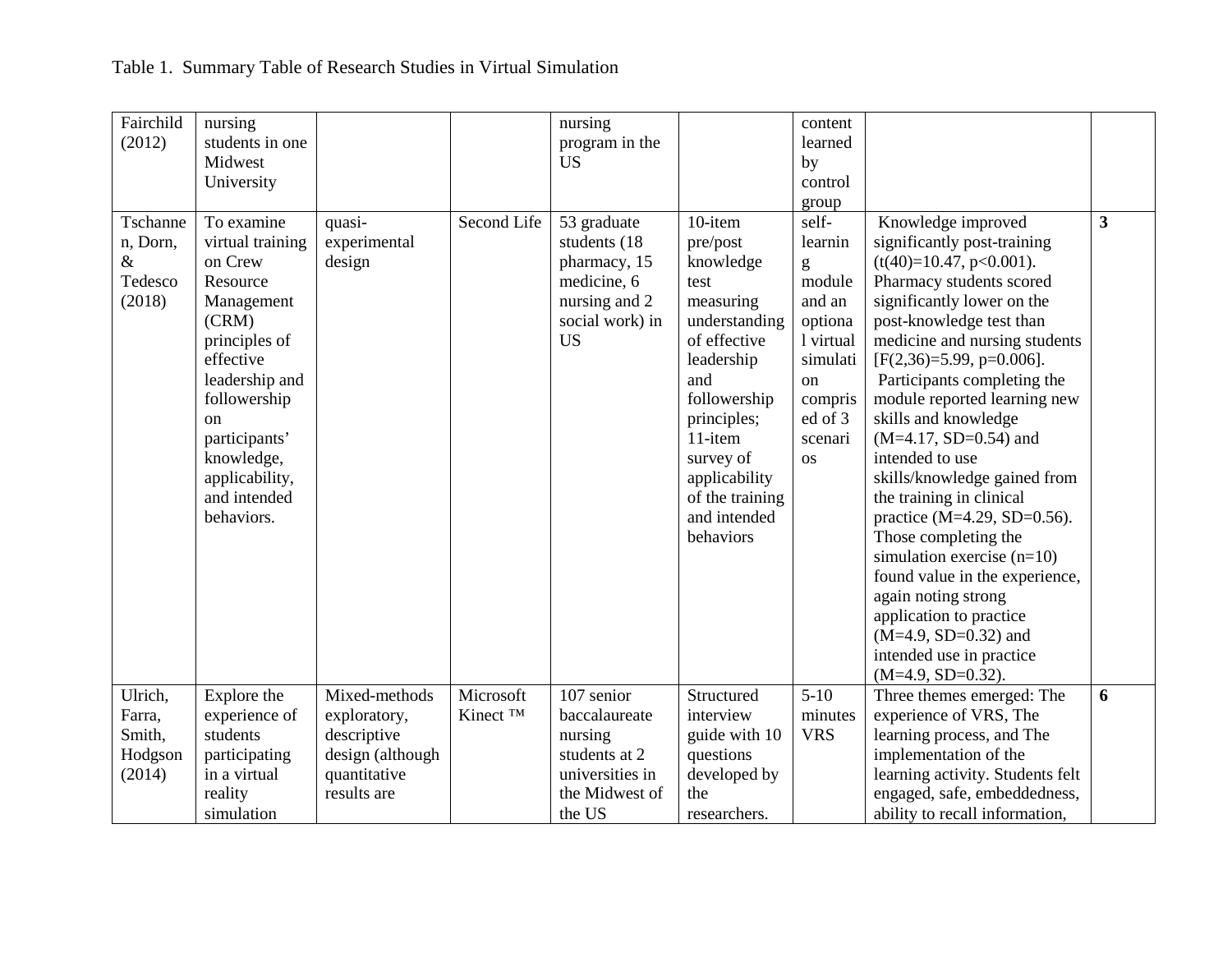|                                                             | (VRS) for the<br>disaster<br>competency of<br>decontaminati<br>on.                                                                     | reported in a<br>separate article) |                                 |                                                                            | Focus group<br>sessions                                                                                        |                                                          | sequencing, embodiment,<br>extension, student<br>preparation, technical<br>concerns, missing content,<br>rehearsal and/or practice time.<br>Students indicated that VRS<br>was positive, fun, and safe.                                                                                                         |                |
|-------------------------------------------------------------|----------------------------------------------------------------------------------------------------------------------------------------|------------------------------------|---------------------------------|----------------------------------------------------------------------------|----------------------------------------------------------------------------------------------------------------|----------------------------------------------------------|-----------------------------------------------------------------------------------------------------------------------------------------------------------------------------------------------------------------------------------------------------------------------------------------------------------------|----------------|
| Verkuyl,<br>Atack, et<br>al.,<br>(2018)                     | To examine<br>three<br>debriefing<br>methods after<br>a virtual<br>simulation: in<br>person, virtual,<br>and self.                     | <b>RCT</b>                         | Virtual<br>Gaming<br>Simulation | 200<br>undergraduate<br>nursing<br>students in<br>Canada                   | Knowledge<br>test -10 items;<br>Self-Efficacy<br>Survey;<br>Debriefing<br>Experience<br>Scale $(20-$<br>items) | $30 - 60$<br>minute<br>virtual<br>simulati<br>on         | All groups made significant<br>knowledge and self-efficacy<br>gains. All groups rated their<br>experience highly. There were<br>no significant differences in<br>outcomes between groups<br>providing evidence to support<br>alternative debriefing<br>methods beyond the<br>traditional in-person<br>approach. | $\overline{2}$ |
| Verkuyl,<br>Lapum,<br>et al.,<br>(2018)                     | To explore<br>self-<br>debriefing,<br>virtual<br>debriefing, and<br>in-person<br>debriefing<br>after a virtual<br>gaming<br>simulation | Qualitative                        | Virtual<br>Gaming<br>Simulation | 24 nursing<br>students in<br>Canada                                        | Focus groups                                                                                                   | Virtual<br>gaming<br>simulati<br>on of<br>home<br>visits | Four thematic areas emerged<br>including defusing,<br>discovering, deepening, and<br>environment.                                                                                                                                                                                                               | 6              |
| Verkuyl,<br>Romaniu<br>m,<br>Mastrilli,<br>et al.<br>(2018) | To assess<br>usability of a<br>virtual gaming<br>simulation                                                                            | Descriptive                        | Virtual<br>Gaming<br>Simulation | Six nursing<br>students and six<br>nursing faculty<br>members in<br>Canada | Interviews<br>and surveys                                                                                      | Virtual<br>gaming<br>simulati<br>on of<br>home<br>visits | Participants found the VGS<br>engaging, realistic, and<br>similar to a clinical<br>experience.                                                                                                                                                                                                                  | 6              |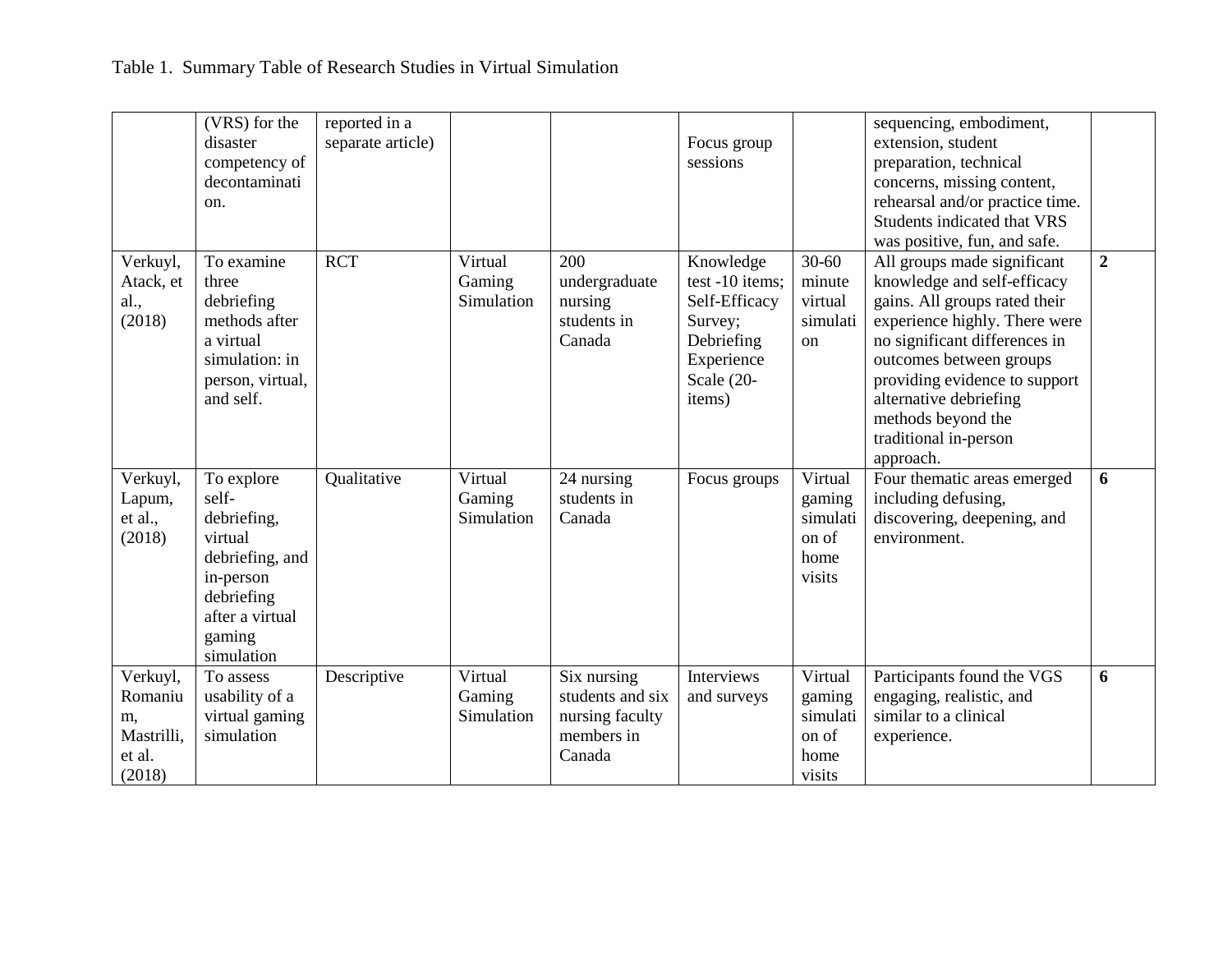| Verkuyl,   | Explore          | Descriptive, | VGS was      | 20 first year    | Focus groups  | $30 - 60$  | Five themes emerged:                               | 6              |
|------------|------------------|--------------|--------------|------------------|---------------|------------|----------------------------------------------------|----------------|
| Hughes,    | students'        | convenience  | developed    | nursing          |               | minute     | Experiential learning, The                         |                |
| Tsui,      | experiences of   |              | by a team    | students in      |               | <b>VGS</b> | learning process, Personal                         |                |
| Betts, St- | the virtual      |              | of faculty   | Canada           |               |            | versus professional, Self-                         |                |
| Amant,     | gaming           |              | and          |                  |               |            | Efficacy, and Knowledge.                           |                |
| & Lapum    | simulation       |              | instructiona |                  |               |            | Positive outcomes including                        |                |
| (2017)     | (VGS) of a       |              | 1 designers  |                  |               |            | satisfaction, high levels of                       |                |
|            | community        |              | consisting   |                  |               |            | engagement, enhanced                               |                |
|            | home visit       |              | of film-     |                  |               |            | knowledge, and self-efficacy                       |                |
|            | specific to its  |              | clips. Users |                  |               |            | were noted.                                        |                |
|            | effects on their |              | collect      |                  |               |            |                                                    |                |
|            | knowledge,       |              | assessment   |                  |               |            |                                                    |                |
|            | confidence,      |              | data, make   |                  |               |            |                                                    |                |
|            | and              |              | intervention |                  |               |            |                                                    |                |
|            | satisfaction.    |              | s, and       |                  |               |            |                                                    |                |
|            |                  |              | experience   |                  |               |            |                                                    |                |
|            |                  |              | consequenc   |                  |               |            |                                                    |                |
|            |                  |              | es of        |                  |               |            |                                                    |                |
|            |                  |              | choices.     |                  |               |            |                                                    |                |
| Verkuyl,   | Compare a        | <b>RCT</b>   | VGS was      | 47 students      | Pediatric     | 60-90      | Pediatric Nursing Care                             | $\overline{2}$ |
| Romaniu    | virtual gaming   |              | developed    | who had          | Skills Self   | minute     | Knowledge: Only the VGS                            |                |
|            |                  |              |              |                  |               |            |                                                    |                |
| k, Atack,  | simulation       |              | by a team    | completed        | Efficacy      | <b>VGS</b> | group demonstrated                                 |                |
| Mastrilli  | (VGS) with       |              | of faculty   | second year in a | Survey        |            | statistically significant                          |                |
| (2017)     | the traditional  |              | and          | baccalaureate    |               |            | learning on the posttest $(t=$                     |                |
|            | laboratory       |              | instructiona | nursing          | Pediatric     |            | 2.12, $df=22$ , $p = 0.045$ ).                     |                |
|            | simulation in    |              | 1 designers  | program or       | nursing care  |            | Pediatric skill self-efficacy:                     |                |
|            | respect to:      |              | with video-  | practical nurse  | knowledge     |            | the VGS group made                                 |                |
|            | students'        |              | clips of     | bridging         | test $(10)$   |            | statistically significant greater                  |                |
|            | pediatric        |              | standardize  | program in       | multiple      |            | gains ( <i>t</i> =-2.1, <i>df</i> = 22, <i>p</i> = |                |
|            | nursing care     |              | d patients   | Canada           | choice items) |            | .045)                                              |                |
|            | knowledge,       |              | activing as  |                  |               |            |                                                    |                |
|            | self-efficacy,   |              | a child and  |                  | Adapted       |            | Both groups were satisfied                         |                |
|            | and              |              | mother in a  |                  | Simulation    |            | with the simulations                               |                |
|            | satisfaction.    |              | hospital     |                  | Satisfaction  |            | demonstrating no differences                       |                |
|            |                  |              | setting.     |                  | Survey        |            | for the two groups.                                |                |